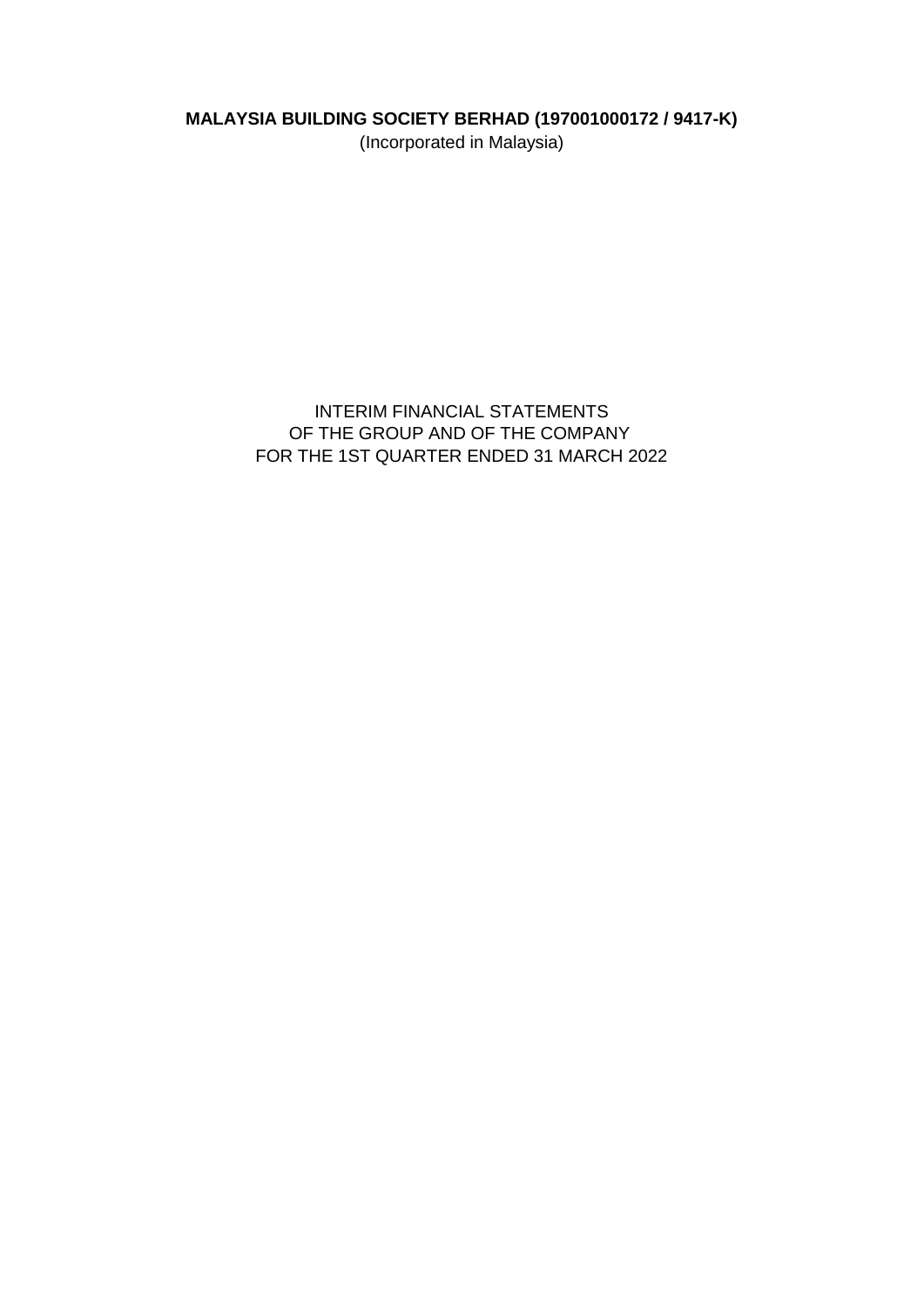#### **INTERIM FINANCIAL STATEMENTS UNAUDITED STATEMENTS OF FINANCIAL POSITION AS AT 31 MARCH 2022**

|                                                                             |                | Group                  |                        | Company             |                     |
|-----------------------------------------------------------------------------|----------------|------------------------|------------------------|---------------------|---------------------|
|                                                                             |                | 31-Mar-22              | 31-Dec-21              | 31-Mar-22           | 31-Dec-21           |
|                                                                             | <b>Note</b>    | <b>RM'000</b>          | <b>RM'000</b>          | <b>RM'000</b>       | <b>RM'000</b>       |
| <b>Assets</b>                                                               |                |                        |                        |                     |                     |
| Cash and short-term funds                                                   | A7(a)          | 749,213                | 654,839                | 53,100              | 230,013             |
| Deposits and placements with financial institutions                         | A7(b)          | 813,589                | 843,856                | 576,385             | 574,580             |
| Derivative financial assets                                                 | A8             | 2,277                  | 637                    |                     |                     |
| Financial investments at fair value                                         |                |                        |                        |                     |                     |
| through profit or loss                                                      | A9             | 953,025                | 240,209                |                     |                     |
| Financial investments at fair value through                                 |                |                        |                        |                     |                     |
| other comprehensive income                                                  | A10            | 11,488,618             | 11,811,115             |                     |                     |
| Financial investments at amortised cost                                     | A11            | 971,247                | 630,334                |                     |                     |
| Loans, financing and advances                                               | A12            | 34,612,433             | 34,503,102             | 464,088             | 477,089             |
| Trade and other receivables                                                 | A13            | 98,383                 | 129,367                | 169,972             | 190,902             |
| Statutory deposits with Bank Negara Malaysia                                |                | 650,000                | 650,000                |                     |                     |
| Investments in subsidiaries                                                 |                |                        |                        | 5,558,435           | 5,558,435           |
| Inventories                                                                 |                | 50,516                 | 50,516                 |                     |                     |
| Property and equipment                                                      |                | 350,565                | 347,286                | 23,322              | 23,439              |
| Right-of-use assets                                                         |                | 33,538                 | 38,846                 |                     |                     |
| Intangible assets                                                           |                | 150,957                | 150,760                |                     |                     |
| Goodwill                                                                    |                | 148,031                | 148,031                |                     |                     |
| Investment property                                                         |                | 820                    | 820                    |                     |                     |
| Deferred tax assets                                                         |                | 71,996                 | 24,176                 | 3,420               | 3,458               |
| Tax recoverable                                                             |                | 474,771                | 454,794                | 450,746             | 452,746             |
| Assets held for sale<br><b>Total assets</b>                                 | A14            | 1,805<br>51,621,784    | 2,600<br>50,681,288    | 7,299,468           | 7,510,662           |
|                                                                             |                |                        |                        |                     |                     |
| <b>Liabilities</b>                                                          |                |                        |                        |                     |                     |
| Deposits from customers                                                     | A15            | 26,871,444             | 24,601,750             |                     |                     |
| Deposits and placements of banks                                            |                |                        |                        |                     |                     |
| and other financial institutions                                            | A16            | 6,977,311              | 8,649,581              |                     |                     |
| Investment accounts of customers                                            | A17            | 1,710,773              | 2,094,914              |                     |                     |
| Derivative financial liabilities                                            | A <sub>8</sub> | 914                    | 2,363                  |                     |                     |
| Trade and other payables                                                    | A18            | 922,917                | 1,086,213              | 23,583              | 239,978             |
| Lease liabilities                                                           |                | 33,730                 | 38,998                 |                     |                     |
| Recourse obligation on financing sold                                       |                | 4,100,939              | 3,141,309              |                     |                     |
| Sukuk-MBSB Structured Covered Murabahah                                     |                | 1,087,002              | 1,072,972              |                     |                     |
| Sukuk Wakalah                                                               |                | 1,310,941              | 1,294,247              |                     |                     |
| Deferred tax liabilities                                                    |                | 15,694                 | 15,481                 |                     |                     |
| Provision for taxation                                                      |                |                        | 4,135                  |                     |                     |
| <b>Total liabilities</b>                                                    |                | 43,031,665             | 42,001,963             | 23,583              | 239,978             |
|                                                                             |                |                        |                        |                     |                     |
| <b>Equity</b>                                                               |                |                        |                        |                     |                     |
| Ordinary share capital                                                      |                | 7,198,068              | 7,198,068              | 7,198,068           | 7,198,068           |
| Reserves                                                                    |                | (308, 457)             | (161, 046)             |                     |                     |
| Retained earnings<br><b>Total equity</b>                                    |                | 1,700,508<br>8,590,119 | 1,642,303<br>8,679,325 | 77,817<br>7,275,885 | 72,616<br>7,270,684 |
|                                                                             |                |                        |                        |                     |                     |
| <b>Total liabilities and equity</b>                                         |                | 51,621,784             | 50,681,288             | 7,299,468           | 7,510,662           |
| <b>Total Islamic banking assets</b>                                         |                | 50,068,104             | 45,984,780             |                     |                     |
| <b>Commitments and contingencies</b>                                        | A24            | 4,199,976              | 3,265,007              | 11,611              | 11,668              |
| Net assets per share attributable to ordinary equity<br>of the Company (RM) |                | 1.20                   | 1.21                   | 1.01                | 1.01                |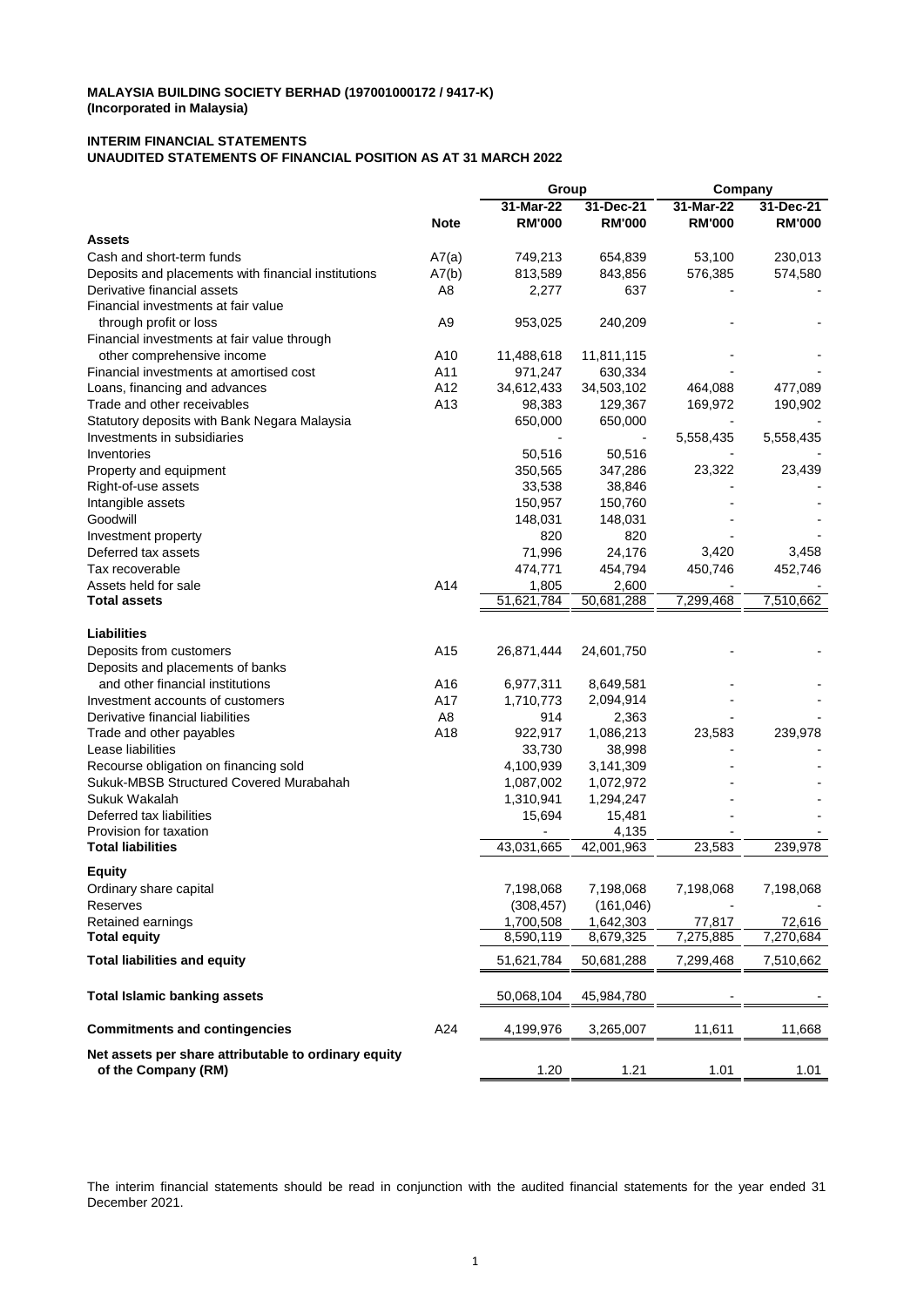### **INTERIM FINANCIAL STATEMENTS**

#### **UNAUDITED STATEMENTS OF PROFIT OR LOSS AND OTHER COMPREHENSIVE INCOME FOR THE FIRST QUARTER ENDED 31 MARCH 2022**

|                                                                                        |             | Group                    |               | Company                  |               |
|----------------------------------------------------------------------------------------|-------------|--------------------------|---------------|--------------------------|---------------|
|                                                                                        |             | <b>1st Quarter Ended</b> |               | <b>1st Quarter Ended</b> |               |
|                                                                                        |             | 31-Mar-22                | 31-Mar-21     | 31-Mar-22                | 31-Mar-21     |
|                                                                                        | <b>Note</b> | <b>RM'000</b>            | <b>RM'000</b> | <b>RM'000</b>            | <b>RM'000</b> |
| Revenue                                                                                |             | 664,548                  | 680,982       | 7,108                    | 12,917        |
| Income derived from investment of deposits                                             |             |                          |               |                          |               |
| and Islamic capital funds                                                              | A19         | 668,070                  | 643,637       |                          |               |
| Income attributable to depositors                                                      |             | (197, 202)               | (205, 147)    |                          |               |
| Income attributable to securitisation                                                  |             | (35,002)                 | (23, 213)     |                          |               |
| Income attributable to sukuk                                                           |             | (30, 189)                | (33, 640)     |                          |               |
| Income attributable to wakalah unrestricted                                            |             |                          |               |                          |               |
| investment account                                                                     |             | (13, 359)                | (639)         |                          |               |
| Net income from Islamic operations                                                     |             | 392,318                  | 380,998       |                          |               |
| Interest income                                                                        | A20         | 2,277                    | 26,416        | 6,396                    | 12,221        |
| Expected credit losses on loans, financing                                             |             |                          |               |                          |               |
| and advances and other impairment                                                      | A21         | (158, 296)               | (174, 992)    | 4,193                    | 6,479         |
| Net loss on modification of cash flows                                                 |             | (8,961)                  | (36, 462)     |                          |               |
| Operating income                                                                       |             | 227,338                  | 195,960       | 10,589                   | 18,700        |
| Net other income                                                                       | A22         | 1,866                    | 17,423        | 1,337                    | 5,578         |
| Net income                                                                             |             | 229,204                  | 213,383       | 11,926                   | 24,278        |
| Other operating expenses                                                               | A23         | (149, 998)               | (102, 100)    | (4,688)                  | (5,766)       |
| Profit before taxation and zakat                                                       |             | 79,206                   | 111,283       | 7,238                    | 18,512        |
| Taxation                                                                               |             | (20, 926)                | (47, 123)     | (2,037)                  | (5,282)       |
| Zakat                                                                                  |             | (75)                     | (675)         |                          |               |
| Profit from continuing operations                                                      |             | 58,205                   | 63,485        | 5,201                    | 13,230        |
| Loss from discontinued operation                                                       |             |                          | (72)          |                          |               |
| Profit for the financial period                                                        |             | 58,205                   | 63,413        | 5,201                    | 13,230        |
| Earnings per share (sen)                                                               |             |                          |               |                          |               |
| Basic                                                                                  |             | 3.25                     | 3.64          | 0.29                     | 0.76          |
| Profit for the financial period                                                        |             | 58,205                   | 63,413        | 5,201                    | 13,230        |
| Other comprehensive loss, net of tax :<br>Movement in fair value reserve, which may be |             |                          |               |                          |               |
| reclassified subsequently to profit or loss                                            |             | (147, 411)               | (369, 799)    |                          |               |
|                                                                                        |             | (147, 411)               | (369, 799)    |                          |               |
| Total comprehensive (loss)/income for                                                  |             |                          |               |                          |               |
| the financial period                                                                   |             | (89, 206)                | (306, 386)    | 5,201                    | 13,230        |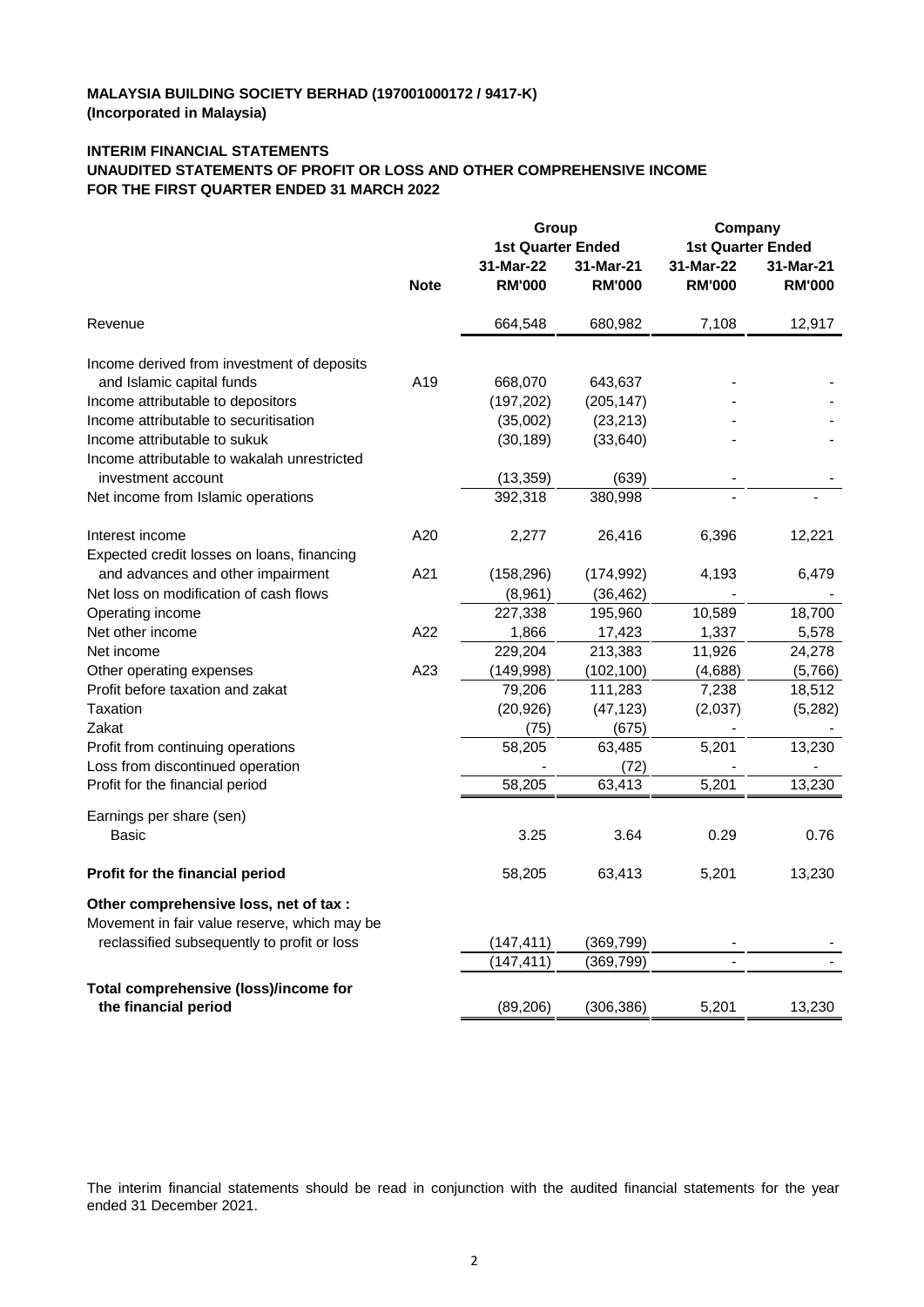## **INTERIM FINANCIAL STATEMENTS UNAUDITED STATEMENTS OF CHANGES IN EQUITY FOR THE FIRST QUARTER ENDED 31 MARCH 2022**

| Non-distributable $\longrightarrow$ Distributable<br>$\leftarrow$      |                                                 |                                                                  |                                                       |                                                    |                               |
|------------------------------------------------------------------------|-------------------------------------------------|------------------------------------------------------------------|-------------------------------------------------------|----------------------------------------------------|-------------------------------|
| Group                                                                  | <b>Share</b><br><b>Capital</b><br><b>RM'000</b> | <b>Share</b><br><b>Option</b><br><b>Reserve</b><br><b>RM'000</b> | <b>Fair Value</b><br><b>Reserves</b><br><b>RM'000</b> | <b>Retained</b><br><b>Profits</b><br><b>RM'000</b> | <b>Total</b><br><b>RM'000</b> |
| At 1 January 2022<br>Profit for the period<br>Other comprehensive loss | 7,198,068                                       |                                                                  | (161, 046)                                            | 1,642,303<br>58,205                                | 8,679,325<br>58,205           |
| for the financial period                                               |                                                 |                                                                  | (147, 411)                                            |                                                    | (147, 411)                    |
| At 31 March 2022                                                       | 7,198,068                                       |                                                                  | (308, 457)                                            | 1,700,508                                          | 8,590,119                     |
| At 1 January 2021<br>Profit for the period<br>Other comprehensive loss | 7,088,255                                       |                                                                  | 234,666                                               | 1,558,251<br>63,413                                | 8,881,172<br>63,413           |
| for the financial period                                               |                                                 |                                                                  | (369, 799)                                            |                                                    | (369, 799)                    |
| At 31 March 2021                                                       | 7,088,255                                       |                                                                  | (135, 133)                                            | 1,621,664                                          | 8,574,786                     |
|                                                                        | ←                                               |                                                                  | -Non-distributable $\longrightarrow$ Distributable    |                                                    |                               |
|                                                                        | <b>Share</b>                                    | <b>Share</b><br>Option                                           | <b>Fair Value</b>                                     | <b>Retained</b>                                    |                               |
| Company                                                                | <b>Capital</b><br><b>RM'000</b>                 | <b>Reserve</b><br><b>RM'000</b>                                  | <b>Reserves</b><br><b>RM'000</b>                      | <b>Profits</b><br><b>RM'000</b>                    | <b>Total</b><br><b>RM'000</b> |
| At 1 January 2022                                                      | 7,198,068                                       |                                                                  |                                                       | 72,616                                             | 7,270,684                     |
| Profit for the period                                                  |                                                 |                                                                  |                                                       | 5,201                                              | 5,201                         |
| At 31 March 2022                                                       | 7,198,068                                       |                                                                  |                                                       | 77,817                                             | 7,275,885                     |

**At 1 January 2021** 7,088,255 - 157,684 7,245,939 Profit for the period **Profit for the period -** 13,230 13,230 **At 31 March 2021** 7,088,255 7,088,255 7,088,255 7,088,255 7,259,169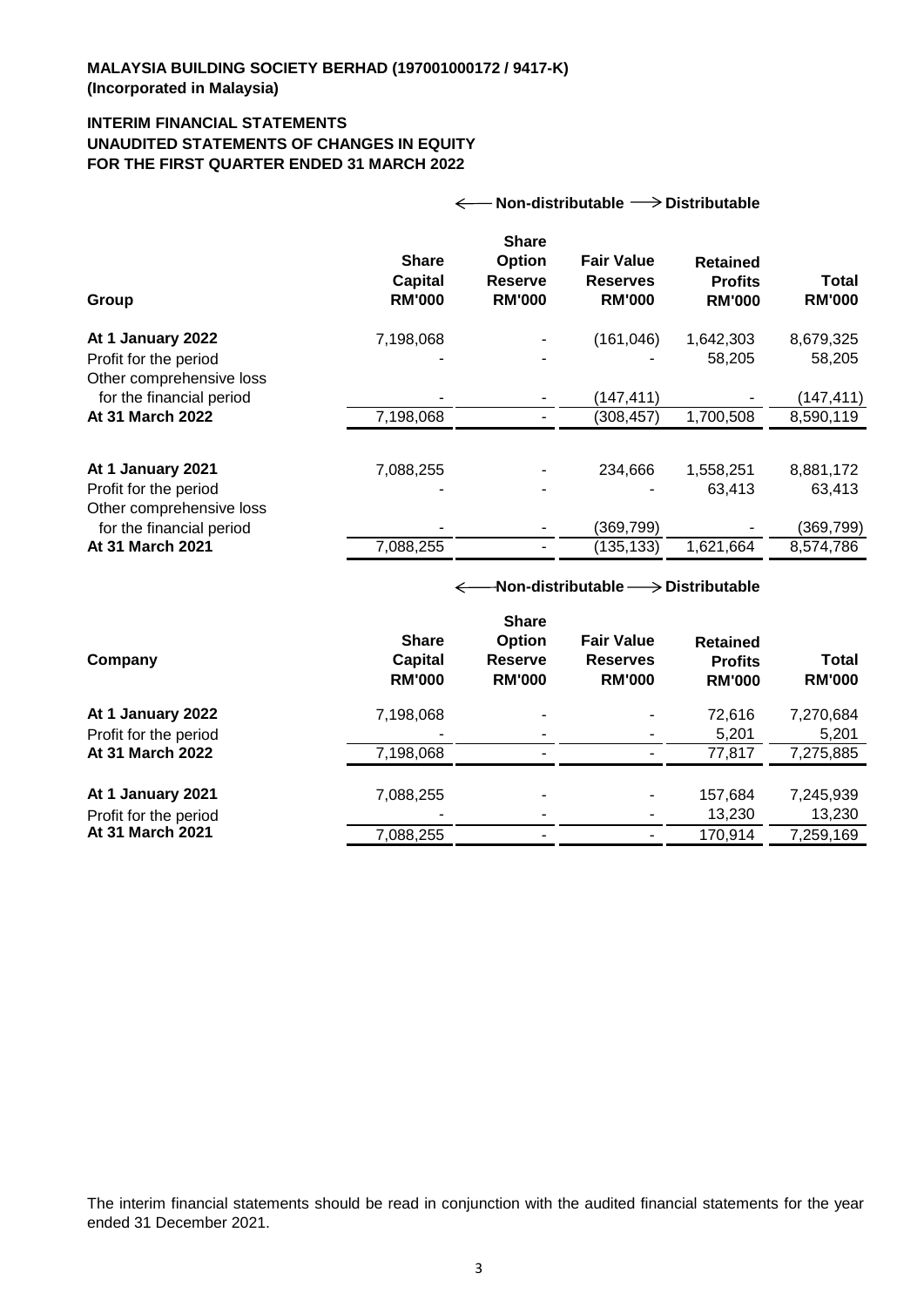### **INTERIM FINANCIAL STATEMENTS UNAUDITED STATEMENTS OF CASH FLOWS FOR THE FIRST QUARTER ENDED 31 MARCH 2022**

|                                                           | Group                      |                            |                            | Company                    |  |
|-----------------------------------------------------------|----------------------------|----------------------------|----------------------------|----------------------------|--|
|                                                           | 31-Mar-22<br><b>RM'000</b> | 31-Mar-21<br><b>RM'000</b> | 31-Mar-22<br><b>RM'000</b> | 31-Mar-21<br><b>RM'000</b> |  |
| Cash flows from operating activities                      |                            |                            |                            |                            |  |
| Profit before taxation                                    | 79,206                     | 111,283                    | 7,238                      | 18,512                     |  |
| Adjustments for non-cash items                            | 134,349                    | (447,932)                  | (4,077)                    | 2,652                      |  |
| Operating profit/(loss) before working<br>capital changes | 213,555                    | (336, 649)                 | 3,161                      | 21,164                     |  |
| Working capital changes:                                  |                            |                            |                            |                            |  |
| Net changes in operating assets                           | (236, 839)                 | 227,951                    | 36,440                     | 155,708                    |  |
| Net changes in operating liabilities                      | 48,116                     | 2,136,858                  | (216,514)                  | (937)                      |  |
| Cash generated from/(used in) operations                  | 24,832                     | 2,028,160                  | (176, 913)                 | 175,935                    |  |
| Income taxes and zakat paid                               | (12, 561)                  | (11, 754)                  |                            | (2,958)                    |  |
| Net cash generated from/(used in)<br>operating activities | 12,271                     | 2,016,406                  | (176,913)                  | 172,977                    |  |
| Cash flows from investing activities                      |                            |                            |                            |                            |  |
| Increase in investment in subsidiaries                    |                            |                            |                            | (268, 113)                 |  |
| Purchase of property and equipment                        | (7, 794)                   | (16, 760)                  |                            |                            |  |
| Purchase of intangible assets                             | (3, 550)                   |                            |                            |                            |  |
| Loss on disposal of foreclosed properties                 |                            | (2,950)                    |                            | (2,950)                    |  |
| Net purchase of financial investments                     | (825, 808)                 | (1, 140, 127)              |                            |                            |  |
| Net cash used in                                          |                            |                            |                            |                            |  |
| investing activities                                      | (837, 152)                 | (1, 159, 837)              |                            | (271, 063)                 |  |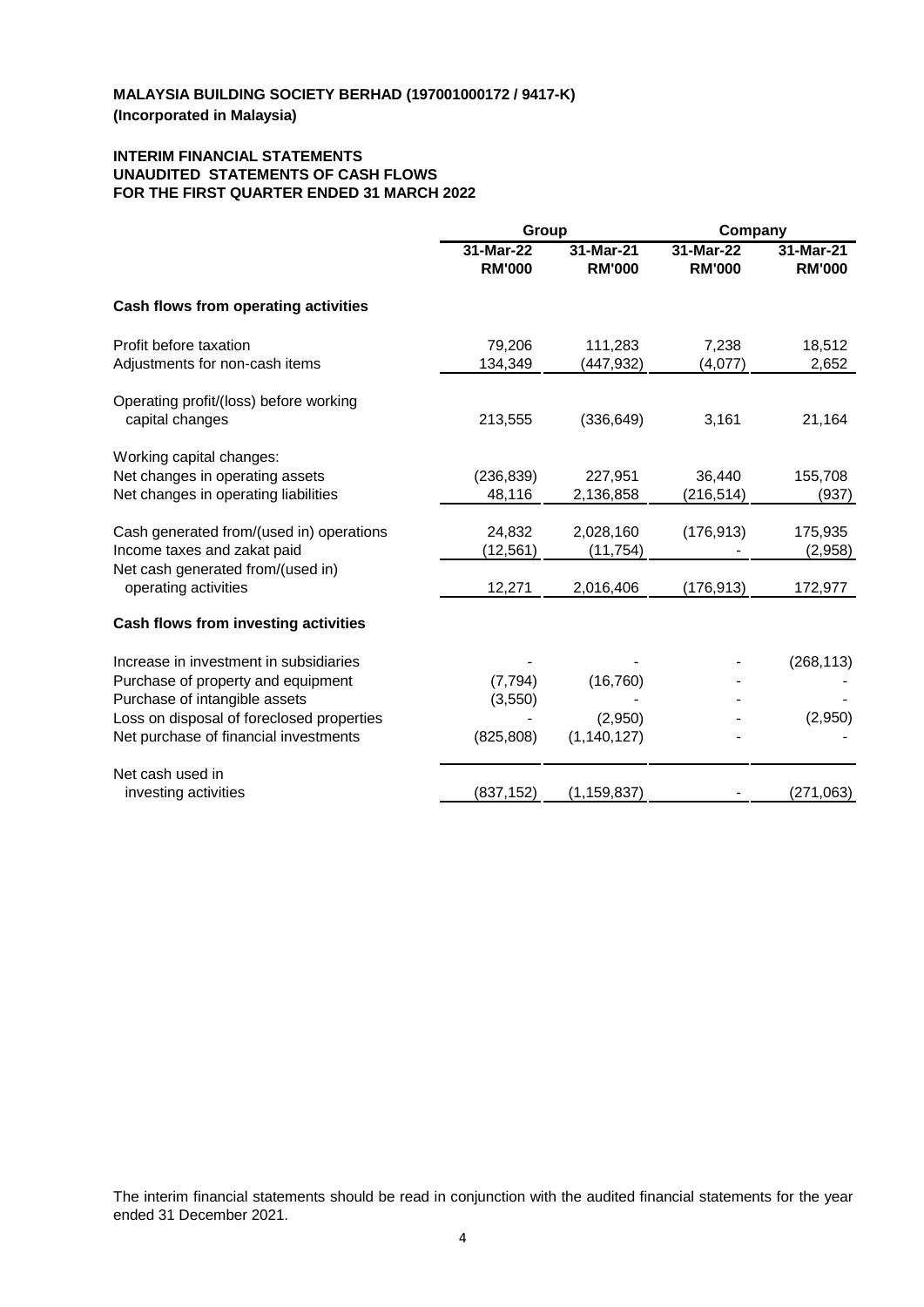## **INTERIM FINANCIAL STATEMENTS UNAUDITED STATEMENTS OF CASH FLOWS FOR THE FIRST QUARTER ENDED 31 MARCH 2022 (CONTINUED)**

|                                                                      | Group                      |                            | Company                    |                            |
|----------------------------------------------------------------------|----------------------------|----------------------------|----------------------------|----------------------------|
|                                                                      | 31-Mar-22<br><b>RM'000</b> | 31-Mar-21<br><b>RM'000</b> | 31-Mar-22<br><b>RM'000</b> | 31-Mar-21<br><b>RM'000</b> |
| Cash flows from financing activities                                 |                            |                            |                            |                            |
| Repayment/(proceeds) on recourse                                     |                            |                            |                            |                            |
| obligation on loans/financing sold                                   | 953,634                    | (393, 507)                 |                            |                            |
| Profit expense paid - recourse obligation                            |                            |                            |                            |                            |
| on financing sold                                                    | (29,006)                   | (24, 218)                  |                            |                            |
| Proceeds of Sukuk -                                                  |                            |                            |                            |                            |
| <b>MBSB SC Murabahah</b>                                             | 535                        | 688                        |                            |                            |
| Profit expense paid - Sukuk Wakalah                                  | (186)                      | (177)                      |                            |                            |
| Payment of lease liabilities                                         | (5, 722)                   | (2,282)                    |                            |                            |
| Net cash generated from/(used in)                                    |                            |                            |                            |                            |
| financing activities                                                 | 919,255                    | (419,496)                  |                            |                            |
| Net increase/(decrease) in cash                                      |                            |                            |                            |                            |
| and cash equivalents                                                 | 94,374                     | 437,073                    | (176, 913)                 | (98,086)                   |
| Cash and cash equivalents at                                         |                            |                            |                            |                            |
| beginning of financial period                                        | 654,839                    | 1,082,712                  | 230,013                    | 342,898                    |
| Cash and cash equivalents at                                         |                            |                            |                            |                            |
| end of financial period (Note A7(a))                                 | 749,213                    | 1,519,785                  | 53,100                     | 244,812                    |
| <b>Cash and cash equivalents</b><br>is represented by:               |                            |                            |                            |                            |
| Cash and short-term funds                                            | 749,213                    | 1,519,785                  | 53,100                     | 244,812                    |
| Cash and cash equivalents at<br>end of financial period (Note A7(a)) | 749,213                    | 1,519,785                  | 53,100                     | 244,812                    |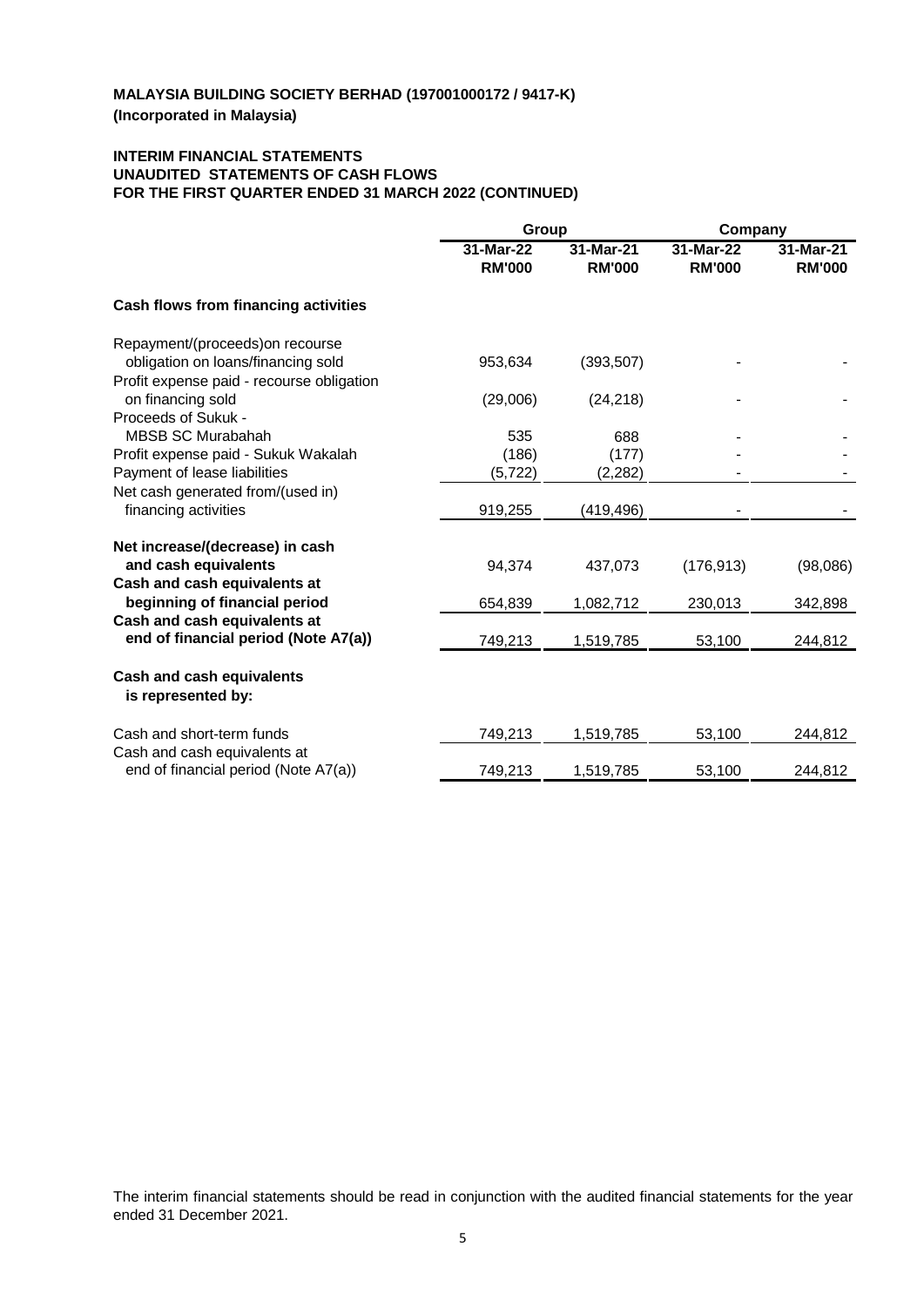#### **NOTES TO THE FINANCIAL STATEMENTS FOR THE FIRST QUARTER ENDED 31 MARCH 2022 PART A - EXPLANATORY NOTES PURSUANT TO MFRS134**

#### **A1. Basis of preparation**

The unaudited condensed interim financial statements for the financial quarter ended 31 March 2022 have been prepared under the historical cost convention except for financial investments which are recognised at fair value and the following financial assets and financial liabilities which are recognised initially at fair value plus directly attributable transaction costs and subsequently measured at amortised cost using the effective interest/profit method: loans, financing and advances, trade and other payables, bank borrowings and recourse obligations on financing sold.

The unaudited condensed interim financial statements have been prepared in accordance with MFRS 134: Interim Financial Reporting issued by the Malaysian Accounting Standards Board ("MASB"), Chapter 9, Part K of the Listing Requirements of Bursa Malaysia Securities Berhad and Financial Reporting for Islamic Banking Institutions policy issued by Bank Negara Malaysia ("BNM"). The unaudited interim financial statements should be read in conjunction with the audited annual financial statements of the Group for the financial year ended 31 December 2021. The explanatory notes attached to the condensed interim financial statements provide an explanation of events and transactions that are significant to an understanding of the changes in the financial position and performance of the Group since the financial year ended 31 December 2021.

The unaudited interim financial statements of the Group consolidated financial performance including Banking group which comprises of MBSB Bank Berhad ("the Bank") and the Bank's subsidiary, Jana Kapital Sdn Bhd ("JKSB"). The significant accounting policies and methods of computation applied in the unaudited interim financial statements are consistent with those adopted in the most recent annual financial statements for the financial year ended 31 December 2021.

On 1 January 2022, where applicable, the Group and the Company adopted the following MFRSs and Amendments to MFRSs mandatory for annual financial periods beginning on or after 1 January 2022:

#### MFRSs, interpretations and amendments effective for annual periods beginning on or after 1 January 2022

- $\bullet$ Amendments to MFRS 1, *First-time Adoption of Malaysian Financial Reporting Standards (Annual Improvements to MFRS Standards 2018−2020)*
- $\bullet$ Amendments to MFRS 3, *Business Combinations* – *Reference to the Conceptual Framework*
- $\bullet$ Amendments to MFRS 9, *Financial Instruments (Annual Improvements to MFRS Standards 2018−2020)*
- $\bullet$ Amendments to Illustrative Examples accompanying MFRS 16, *Leases (Annual Improvements to MFRS Standards 2018−2020)*
- $\bullet$ Amendments to MFRS 116, *Property, Plant and Equipment − Proceeds before Intended Use*
- $\bullet$ Amendments to MFRS 137, *Provisions, Contingent Liabilities and Contingent Assets − Onerous Contracts − Cost of Fulfilling a Contract*
- $\bullet$ Amendments to MFRS 141, *Agriculture (Annual Improvements to MFRS Standards 2018−2020)*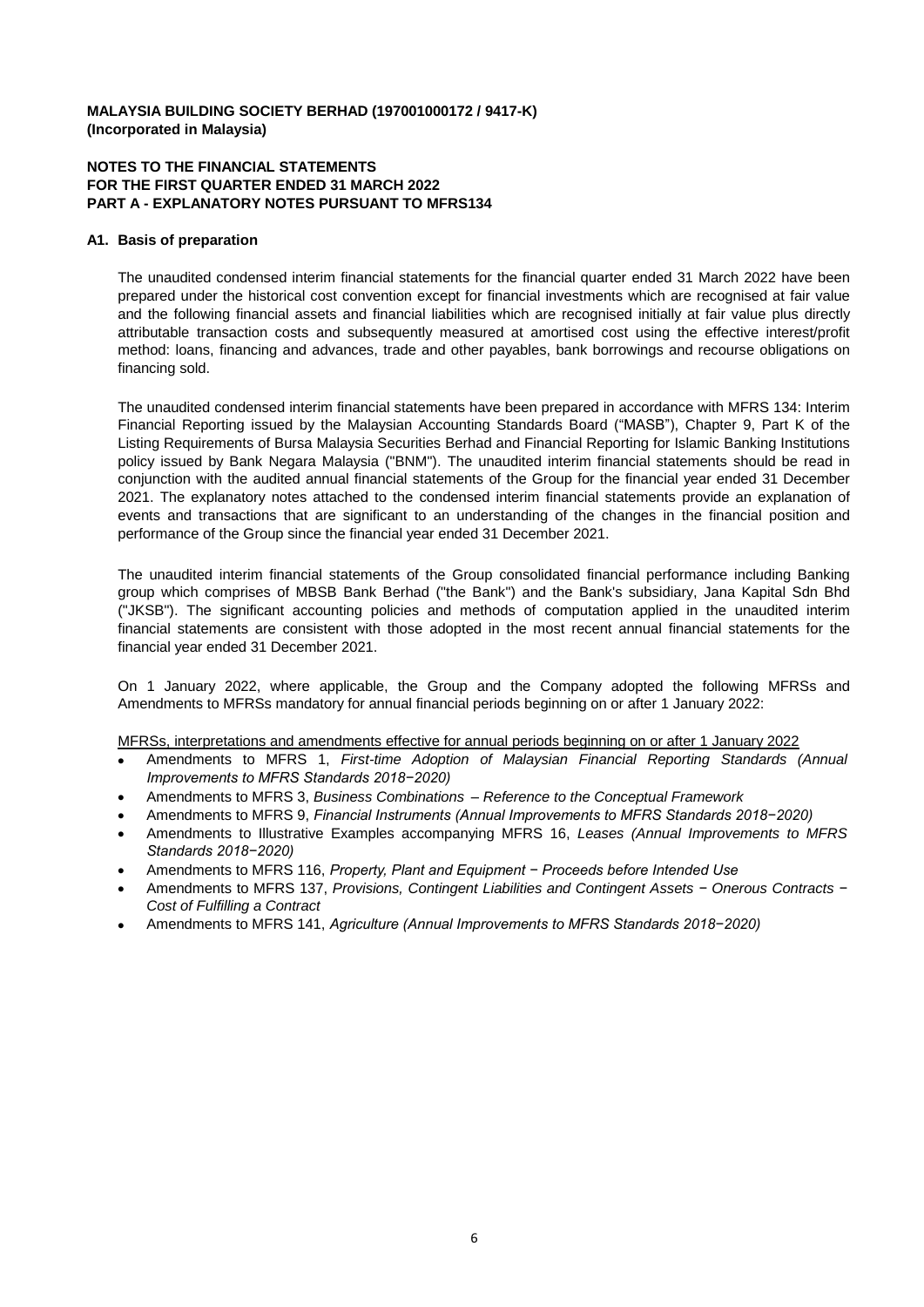#### **A1. Basis of preparation (continued)**

The following are accounting standards, interpretations and amendments of the MFRSs that have been issued by the Malaysian Accounting Standards Board ("MASB") but have not been adopted by the Group and the Company:

MFRSs, interpretations and amendments effective for annual periods beginning on or after 1 January 2023

- MFRS 17, *Insurance Contracts*
- $\bullet$ Amendments to MFRS 101, *Presentation of Financial Statements – Classification of Liabilities as Current or Non-current and Disclosures of Accounting Policies*
- $\bullet$ Amendments to MFRS 108, *Accounting Policies, Changes in Accounting Estimates and Errors - Definition of Accounting Estimates*

confirmed MFRSs, interpretations and amendments effective for annual periods beginning on or after a date yet to be

 $\bullet$ Amendments to MFRS 10, *Consolidated Financial Statements* and MFRS 128, *Investments in Associates and Joint Ventures* – *Sale or Contribution of Assets between an Investor and its Associate or Joint Venture*

The initial application of the abovementioned accounting standards, amendments and interpretations is not expected to have material financial impact to the current period and prior period financial statements of the Group and the Company.

#### **A2. Audit report of preceding financial year ended 31 December 2021**

The audit report on the financial statements of the preceding year was not qualified.

#### **A3. Seasonality and cyclicality of operations**

The business operations of the Group and the Company have not been affected by any seasonal or cyclical factors.

#### **A4. Exceptional or unusual items**

There were no exception or unusual items during the quarter.

#### **A5. Issue of shares and debentures**

There were no other issuance and repayment of debt and equity securities, share buy backs, share cancellations, shares held as treasury shares and resale of treasury shares for the current financial quarter.

|                                  | 31-Mar-22 | 31-Dec-21 |
|----------------------------------|-----------|-----------|
| Number of ordinary shares ('000) | 7.171.484 | 7.171.484 |
| Share Capital (RM'000)           | 7.198.068 | 7.198.068 |

#### **A6. Dividend**

No dividend was paid in the current quarter.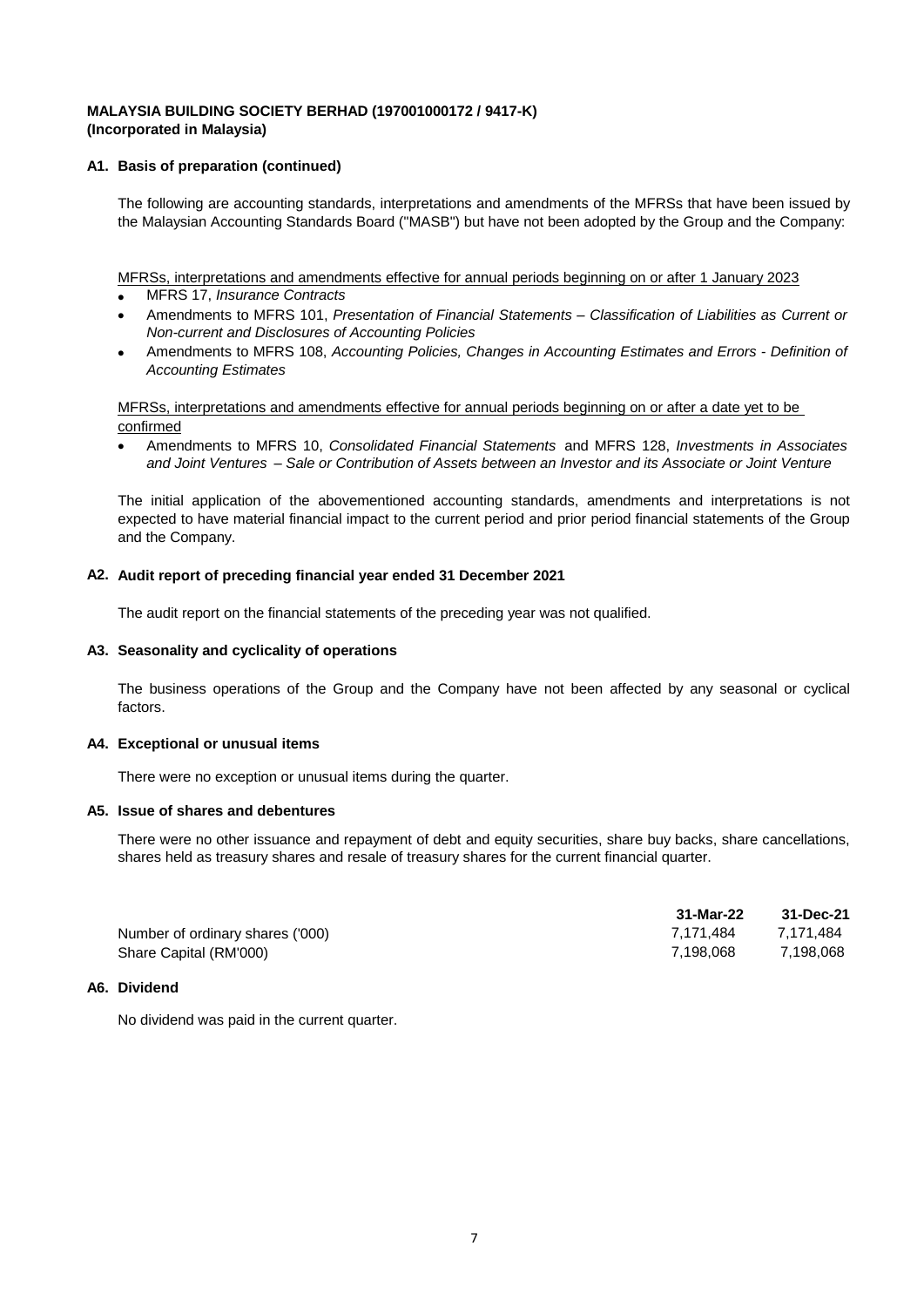### **A7. Cash and short-term funds and deposits and placements with financial institutions**

|     |                                                                                                         | Group                      |                            | Company                    |                            |
|-----|---------------------------------------------------------------------------------------------------------|----------------------------|----------------------------|----------------------------|----------------------------|
|     |                                                                                                         | 31-Mar-22<br><b>RM'000</b> | 31-Dec-21<br><b>RM'000</b> | 31-Mar-22<br><b>RM'000</b> | 31-Dec-21<br><b>RM'000</b> |
| (a) | Cash and short-term funds:                                                                              |                            |                            |                            |                            |
|     | Cash at banks and on hand<br>Money at call and deposit placements                                       | 277,190                    | 133,008                    | 5,720                      | 5,118                      |
|     | maturing within one month                                                                               | 472,023                    | 521,831                    | 47,380                     | 224,895                    |
|     |                                                                                                         | 749,213                    | 654,839                    | 53,100                     | 230,013                    |
| (b) | Deposits and placements with financial<br>institutions with original maturity of<br>more than one month |                            |                            |                            |                            |
|     | - Licensed Islamic banks                                                                                | 813.589                    | 843.856                    | 576,385                    | 574,580                    |
|     |                                                                                                         | 1,562,802                  | 1,498,695                  | 629,485                    | 804,593                    |

The ECL for cash and short-term funds and deposits and placements above is nil (2021: nil).

#### **A8. Derivative financial assets/(liabilities)**

The following table summarises the contractual or underlying principal amounts of derivative financial instruments held at fair value through profit or loss. The principal or contractual amount of these instruments reflects the volume of transactions outstanding at financial position date, and do not represent amounts at risk.

Trading derivative financial instruments are revalued on a gross position and the unrealised gains or losses are reflected as derivative financial assets and liabilities respectively.

|                             |                 | Group             |                    |
|-----------------------------|-----------------|-------------------|--------------------|
|                             | <b>Notional</b> | <b>Fair value</b> |                    |
| At 31 March 2022            | amount          | <b>Assets</b>     | <b>Liabilities</b> |
| <b>Trading derivatives</b>  | <b>RM'000</b>   | <b>RM'000</b>     | <b>RM'000</b>      |
| Foreign exchange contracts: |                 |                   |                    |
| Currency forward            |                 |                   |                    |
| Less than one year          | 1,568,433       | 2,277             | (914)              |
|                             |                 | Group             |                    |
|                             | <b>Notional</b> | <b>Fair value</b> |                    |
| At 31 December 2021         | amount          | <b>Assets</b>     | <b>Liabilities</b> |
| <b>Trading derivatives</b>  | <b>RM'000</b>   | <b>RM'000</b>     | <b>RM'000</b>      |
| Foreign exchange contracts: |                 |                   |                    |
| Currency forward            |                 |                   |                    |
| Less than one year          | 419,278         | 637               | (2,363)            |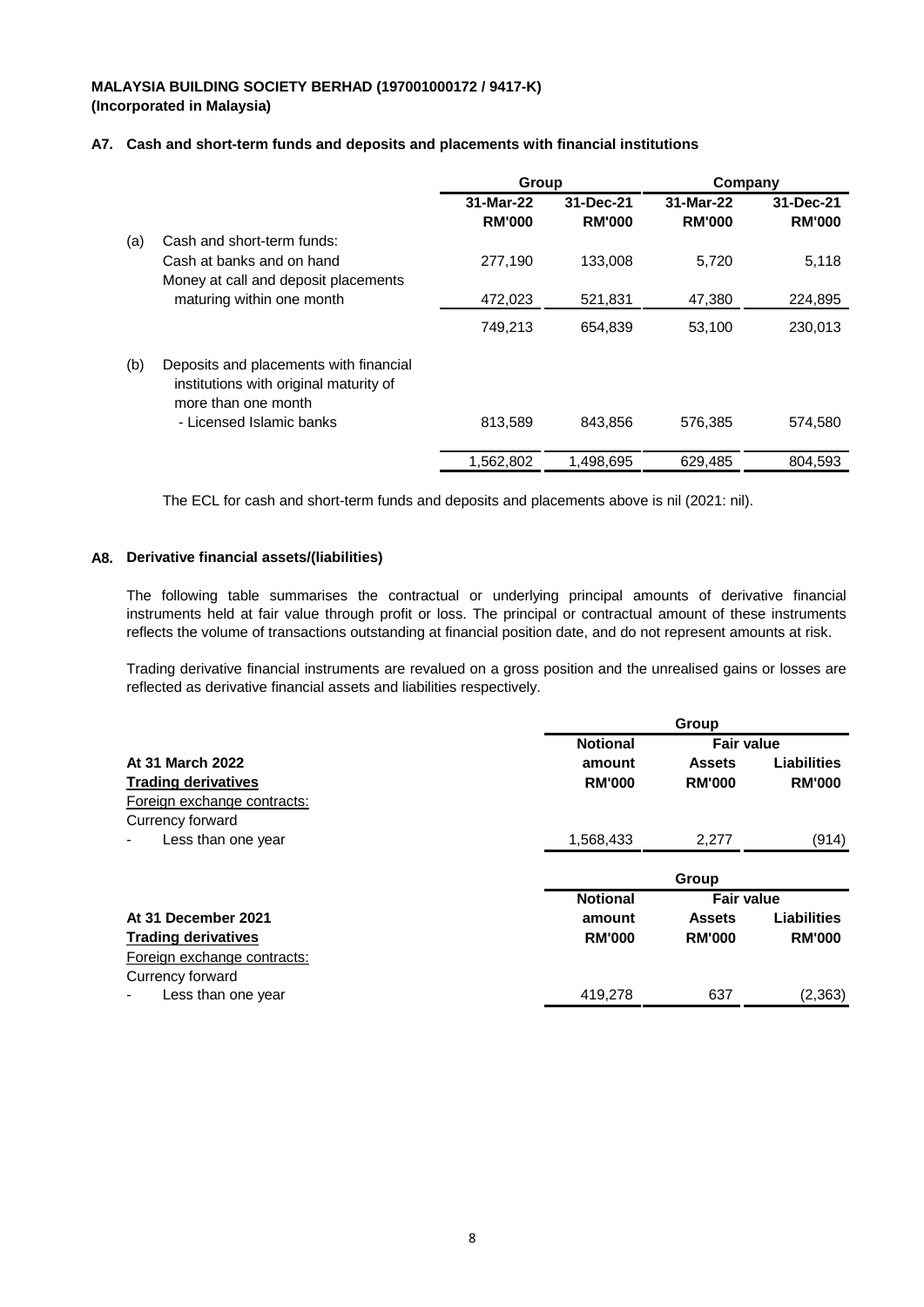### **A9. Financial investments at FVTPL**

|                                                        | Group                      |                            |
|--------------------------------------------------------|----------------------------|----------------------------|
|                                                        | 31-Mar-22<br><b>RM'000</b> | 31-Dec-21<br><b>RM'000</b> |
| At fair value                                          |                            |                            |
| In Malaysia                                            |                            |                            |
| Investment with fund manager - Money Market Securities | 240,357                    | 240,209                    |
| Malaysian Government Investment Issues                 | 712.668                    |                            |
|                                                        | 953,025                    | 240.209                    |

### **A10. Financial investments at FVOCI**

|                                        |                            | Group                      |  |  |
|----------------------------------------|----------------------------|----------------------------|--|--|
|                                        | 31-Mar-22<br><b>RM'000</b> | 31-Dec-21<br><b>RM'000</b> |  |  |
| At fair value                          |                            |                            |  |  |
| <b>Money Market Instruments</b>        |                            |                            |  |  |
| Malaysian Government Investment Issues | 8,281,959                  | 8,317,698                  |  |  |
| <b>Debt securities:</b><br>In Malaysia |                            |                            |  |  |
| Private and Islamic debt securities    | 1,090,659                  | 1,139,722                  |  |  |
| Government Guaranteed debt securities  | 2,116,000                  | 2,353,695                  |  |  |
|                                        | 11,488,618                 | 11,811,115                 |  |  |

The carrying amount of financial investments measured at FVOCI is its fair value. Accordingly, the recognition of an impairment loss does not affect the carrying amount of those assets, but is reflected as a debit to profit or loss or retained earnings, and credit to other comprehensive income.

ECL movement for financial investments at FVOCI:

|                                                                                                | Group                    |                          |                          |                               |  |
|------------------------------------------------------------------------------------------------|--------------------------|--------------------------|--------------------------|-------------------------------|--|
|                                                                                                | Stage 1<br><b>RM'000</b> | Stage 2<br><b>RM'000</b> | Stage 3<br><b>RM'000</b> | <b>Total</b><br><b>RM'000</b> |  |
| At 1 January 2022                                                                              | 14                       |                          |                          | 14                            |  |
| Total charge to profit or loss:                                                                | (5)                      |                          |                          | (5)                           |  |
| Change in credit risk                                                                          | (5)                      |                          |                          | (5)                           |  |
| At 31 March 2022                                                                               | 9                        |                          |                          | 9                             |  |
|                                                                                                |                          | Group                    |                          |                               |  |
|                                                                                                | Stage 1<br><b>RM'000</b> | Stage 2<br><b>RM'000</b> | Stage 3<br><b>RM'000</b> | <b>Total</b><br><b>RM'000</b> |  |
| At 1 January 2021                                                                              | 7                        |                          |                          |                               |  |
| Total charge to profit or loss:                                                                | 7                        |                          |                          |                               |  |
| New financial investments purchased<br>during the year<br>Matured financial investments during | 13                       |                          |                          | 13                            |  |
| the year                                                                                       | (5)                      |                          |                          | (5)                           |  |
| Change in credit risk                                                                          | (1)                      |                          |                          | (1)                           |  |
| At 31 December 2021                                                                            | 14                       |                          |                          | 14                            |  |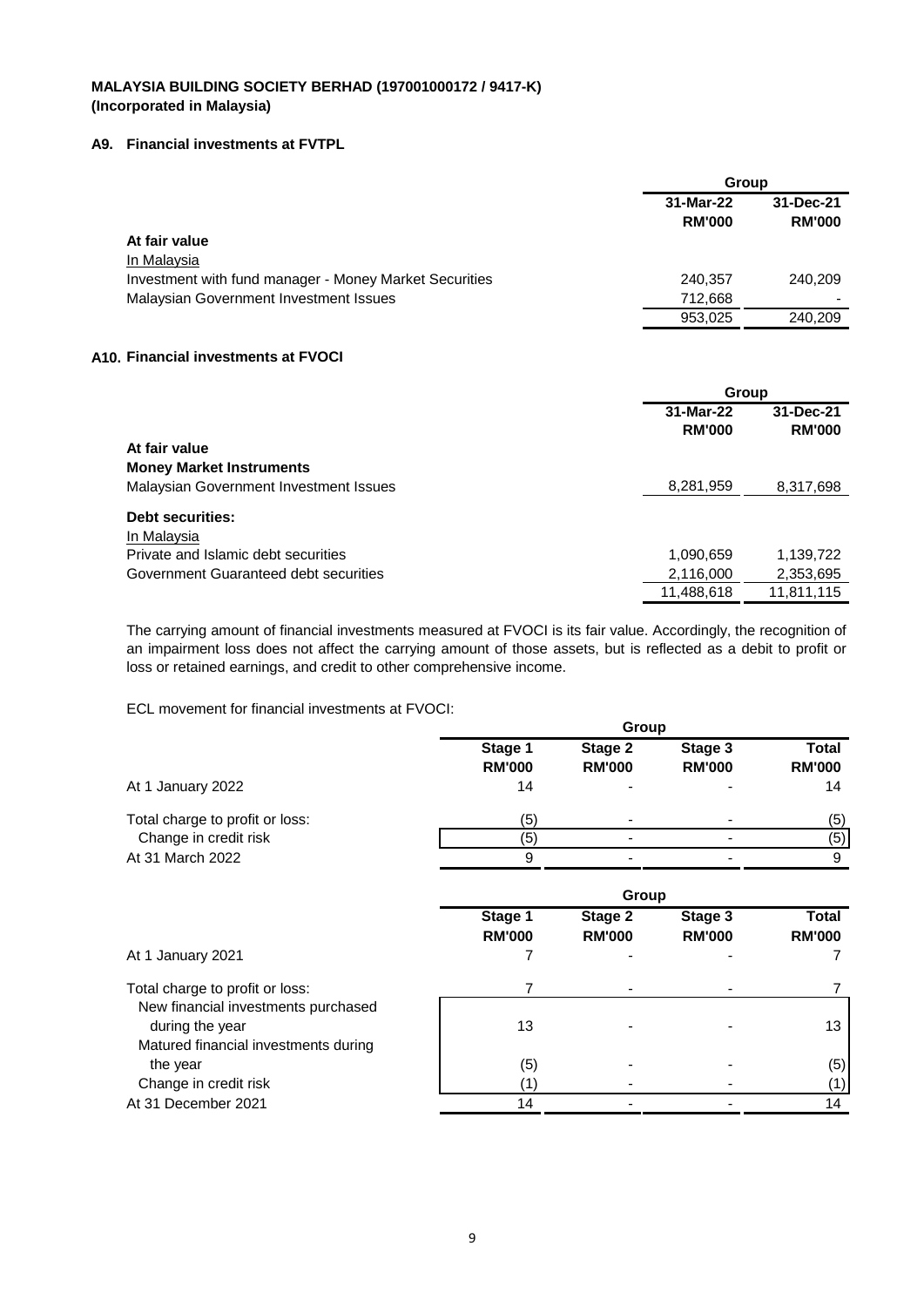### **A11. Financial investments at amortised cost**

|                                                      | Group                      |                            |  |
|------------------------------------------------------|----------------------------|----------------------------|--|
|                                                      | 31-Mar-22<br><b>RM'000</b> | 31-Dec-21<br><b>RM'000</b> |  |
| At amortised cost<br><b>Money Market Instruments</b> |                            |                            |  |
| Malaysian Government Investment Issues               | 259,303                    | 20,666                     |  |
| In Malaysia                                          |                            |                            |  |
| Private and Islamic debt securities                  | 692,763                    | 610,880                    |  |
| Government Guaranteed corporate sukuk                | 20,192                     |                            |  |
|                                                      | 972,258                    | 631,546                    |  |
| Less: ECL                                            |                            |                            |  |
| - Stage 1                                            | (670)                      | (841)                      |  |
| - Stage 2                                            | (341)                      | (371)                      |  |
|                                                      | 971,247                    | 630,334                    |  |

ECL movement for financial investments at amortised cost:

|                                     | Group                    |                          |                          |                        |
|-------------------------------------|--------------------------|--------------------------|--------------------------|------------------------|
|                                     | Stage 1<br><b>RM'000</b> | Stage 2<br><b>RM'000</b> | Stage 3<br><b>RM'000</b> | Total<br><b>RM'000</b> |
| ECL at 1 January 2022               | 841                      | 371                      |                          | 1,212                  |
| Charged to profit or loss           | (171)                    | (30)                     |                          | (201)                  |
| Change in credit risk               | (203)                    | (30)                     |                          | (233)                  |
| Matured financial investments       |                          |                          |                          |                        |
| during the period                   | (2)                      |                          |                          | (2)                    |
| New financial investments purchased |                          |                          |                          |                        |
| during the period                   | 34                       |                          |                          | 34                     |
| ECL at 31 March 2022                | 670                      | 341                      |                          | 1.011                  |

|                                                              | Group                    |                          |                          |                        |  |
|--------------------------------------------------------------|--------------------------|--------------------------|--------------------------|------------------------|--|
|                                                              | Stage 1<br><b>RM'000</b> | Stage 2<br><b>RM'000</b> | Stage 3<br><b>RM'000</b> | Total<br><b>RM'000</b> |  |
| ECL at 1 January 2021                                        | 90                       | 501                      | $\blacksquare$           | 591                    |  |
| Charged to profit or loss                                    | 751                      | (130)                    | $\blacksquare$           | 621                    |  |
| Change in credit risk<br>New financial investments purchased | (3)                      | (130)                    |                          | (133)                  |  |
| during the year                                              | 754                      |                          |                          | 754                    |  |
| ECL at 31 December 2021                                      | 841                      | 371                      |                          | 1,212                  |  |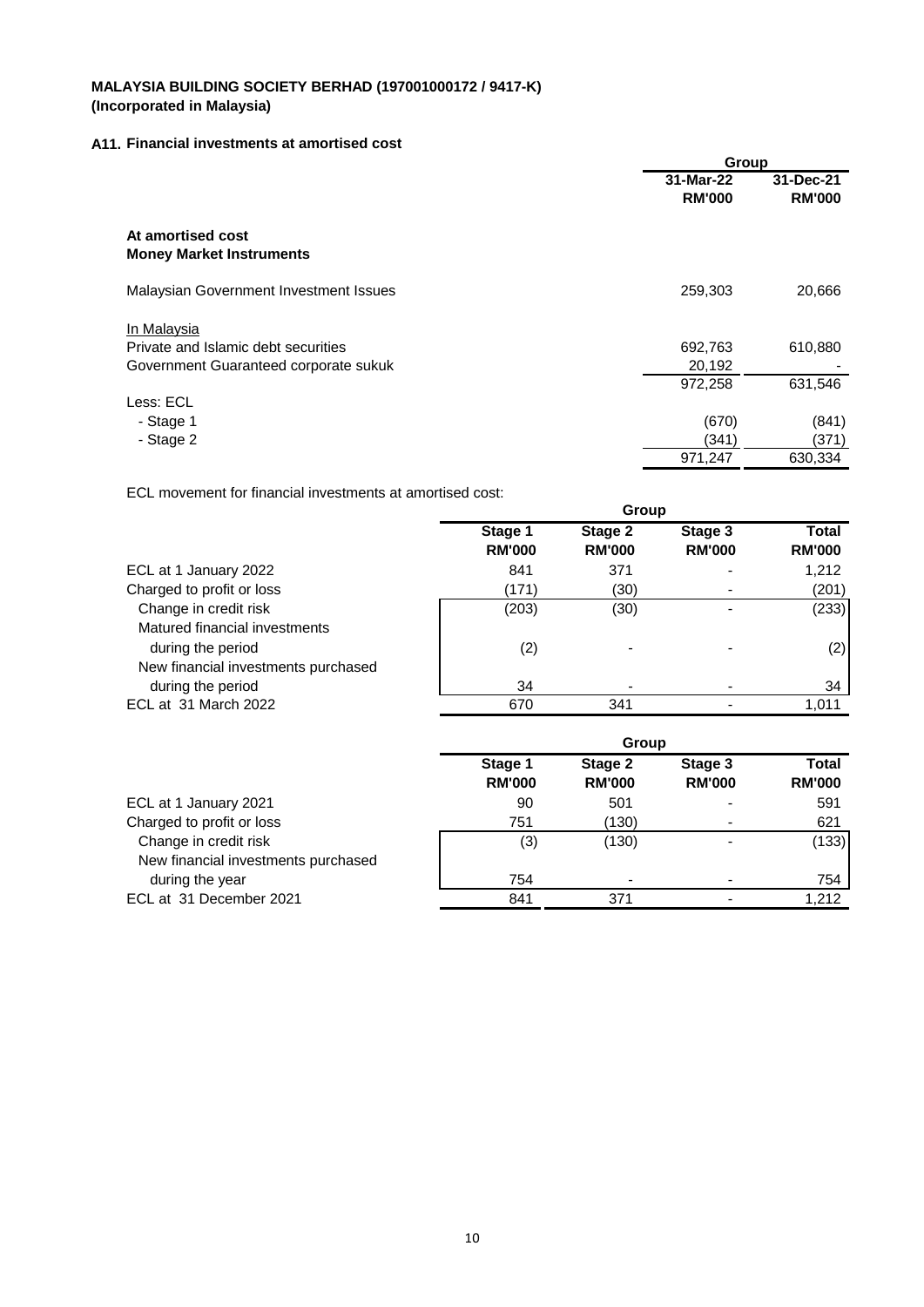### **A12. Loans, financing and advances**

| 31-Mar-22<br>31-Mar-22<br>31-Dec-21<br>31-Dec-21<br><b>RM'000</b><br><b>RM'000</b><br><b>RM'000</b><br><b>RM'000</b><br>(i)<br>By type<br>At amortised cost<br>Islamic:<br>Term financing:<br>Personal financing<br>19,745,946<br>19,613,340<br>Property financing<br>7,515,585<br>7,266,303<br>Hire purchase receivables<br>677,783<br>679,199<br>418,720<br>Bridging financing<br>411,617<br>69,609<br>Auto financing<br>75,121<br>5,346,010<br>Other term financing<br>5,584,420<br>164,436<br><b>Revolving Credit</b><br>175,464<br>41,335<br>Staff financing<br>42,371<br>Cash line<br>113,076<br>125,147<br>Trade finance<br>1,499,798<br>1,341,911<br>Conventional:<br>End finance:<br>Normal housing programme<br>79,895<br>78,689<br>79,895<br>78,689<br>421<br>421<br>423<br>Low cost housing programme<br>423 |
|--------------------------------------------------------------------------------------------------------------------------------------------------------------------------------------------------------------------------------------------------------------------------------------------------------------------------------------------------------------------------------------------------------------------------------------------------------------------------------------------------------------------------------------------------------------------------------------------------------------------------------------------------------------------------------------------------------------------------------------------------------------------------------------------------------------------------|
|                                                                                                                                                                                                                                                                                                                                                                                                                                                                                                                                                                                                                                                                                                                                                                                                                          |
|                                                                                                                                                                                                                                                                                                                                                                                                                                                                                                                                                                                                                                                                                                                                                                                                                          |
|                                                                                                                                                                                                                                                                                                                                                                                                                                                                                                                                                                                                                                                                                                                                                                                                                          |
|                                                                                                                                                                                                                                                                                                                                                                                                                                                                                                                                                                                                                                                                                                                                                                                                                          |
|                                                                                                                                                                                                                                                                                                                                                                                                                                                                                                                                                                                                                                                                                                                                                                                                                          |
|                                                                                                                                                                                                                                                                                                                                                                                                                                                                                                                                                                                                                                                                                                                                                                                                                          |
|                                                                                                                                                                                                                                                                                                                                                                                                                                                                                                                                                                                                                                                                                                                                                                                                                          |
|                                                                                                                                                                                                                                                                                                                                                                                                                                                                                                                                                                                                                                                                                                                                                                                                                          |
|                                                                                                                                                                                                                                                                                                                                                                                                                                                                                                                                                                                                                                                                                                                                                                                                                          |
|                                                                                                                                                                                                                                                                                                                                                                                                                                                                                                                                                                                                                                                                                                                                                                                                                          |
|                                                                                                                                                                                                                                                                                                                                                                                                                                                                                                                                                                                                                                                                                                                                                                                                                          |
|                                                                                                                                                                                                                                                                                                                                                                                                                                                                                                                                                                                                                                                                                                                                                                                                                          |
|                                                                                                                                                                                                                                                                                                                                                                                                                                                                                                                                                                                                                                                                                                                                                                                                                          |
|                                                                                                                                                                                                                                                                                                                                                                                                                                                                                                                                                                                                                                                                                                                                                                                                                          |
|                                                                                                                                                                                                                                                                                                                                                                                                                                                                                                                                                                                                                                                                                                                                                                                                                          |
|                                                                                                                                                                                                                                                                                                                                                                                                                                                                                                                                                                                                                                                                                                                                                                                                                          |
|                                                                                                                                                                                                                                                                                                                                                                                                                                                                                                                                                                                                                                                                                                                                                                                                                          |
|                                                                                                                                                                                                                                                                                                                                                                                                                                                                                                                                                                                                                                                                                                                                                                                                                          |
|                                                                                                                                                                                                                                                                                                                                                                                                                                                                                                                                                                                                                                                                                                                                                                                                                          |
|                                                                                                                                                                                                                                                                                                                                                                                                                                                                                                                                                                                                                                                                                                                                                                                                                          |
| Other term financing<br>572,258<br>588,564<br>588,564<br>572,258                                                                                                                                                                                                                                                                                                                                                                                                                                                                                                                                                                                                                                                                                                                                                         |
| Bridging financing<br>195,015<br>195,015<br>196,835<br>196,835                                                                                                                                                                                                                                                                                                                                                                                                                                                                                                                                                                                                                                                                                                                                                           |
| Gross loans, financing and advances<br>36,438,681<br>36,180,610<br>846,383<br>865,717                                                                                                                                                                                                                                                                                                                                                                                                                                                                                                                                                                                                                                                                                                                                    |
| Less: ECL                                                                                                                                                                                                                                                                                                                                                                                                                                                                                                                                                                                                                                                                                                                                                                                                                |
| (364, 704)<br>- Stage 1<br>(347,004)<br>(1,606)<br>(1,527)                                                                                                                                                                                                                                                                                                                                                                                                                                                                                                                                                                                                                                                                                                                                                               |
| - Stage 2<br>(586, 822)<br>(597, 878)<br>(2,814)<br>(8,984)                                                                                                                                                                                                                                                                                                                                                                                                                                                                                                                                                                                                                                                                                                                                                              |
| - Stage 3<br>(732, 626)<br>(378, 117)<br>(874, 722)<br>(377, 875)                                                                                                                                                                                                                                                                                                                                                                                                                                                                                                                                                                                                                                                                                                                                                        |
| Net loans, financing and advances<br>34,612,433<br>34,503,102<br>464,088<br>477,089                                                                                                                                                                                                                                                                                                                                                                                                                                                                                                                                                                                                                                                                                                                                      |

## **(ii) By maturity structure**

|                                     | Group         |               | Company       |               |
|-------------------------------------|---------------|---------------|---------------|---------------|
|                                     | 31-Mar-22     | 31-Dec-21     | 31-Mar-22     | 31-Dec-21     |
|                                     | <b>RM'000</b> | <b>RM'000</b> | <b>RM'000</b> | <b>RM'000</b> |
| Within one year                     | 3,048,473     | 2,948,874     | 521,736       | 522,545       |
| More than one year to three years   | 1,402,974     | 1,357,135     | 1.537         | 1,483         |
| More than three years to five years | 1,654,169     | 1,832,713     | 17.745        | 17.631        |
| More than five years                | 30,333,065    | 30,041,888    | 305,365       | 324,058       |
|                                     | 36,438,681    | 36,180,610    | 846.383       | 865,717       |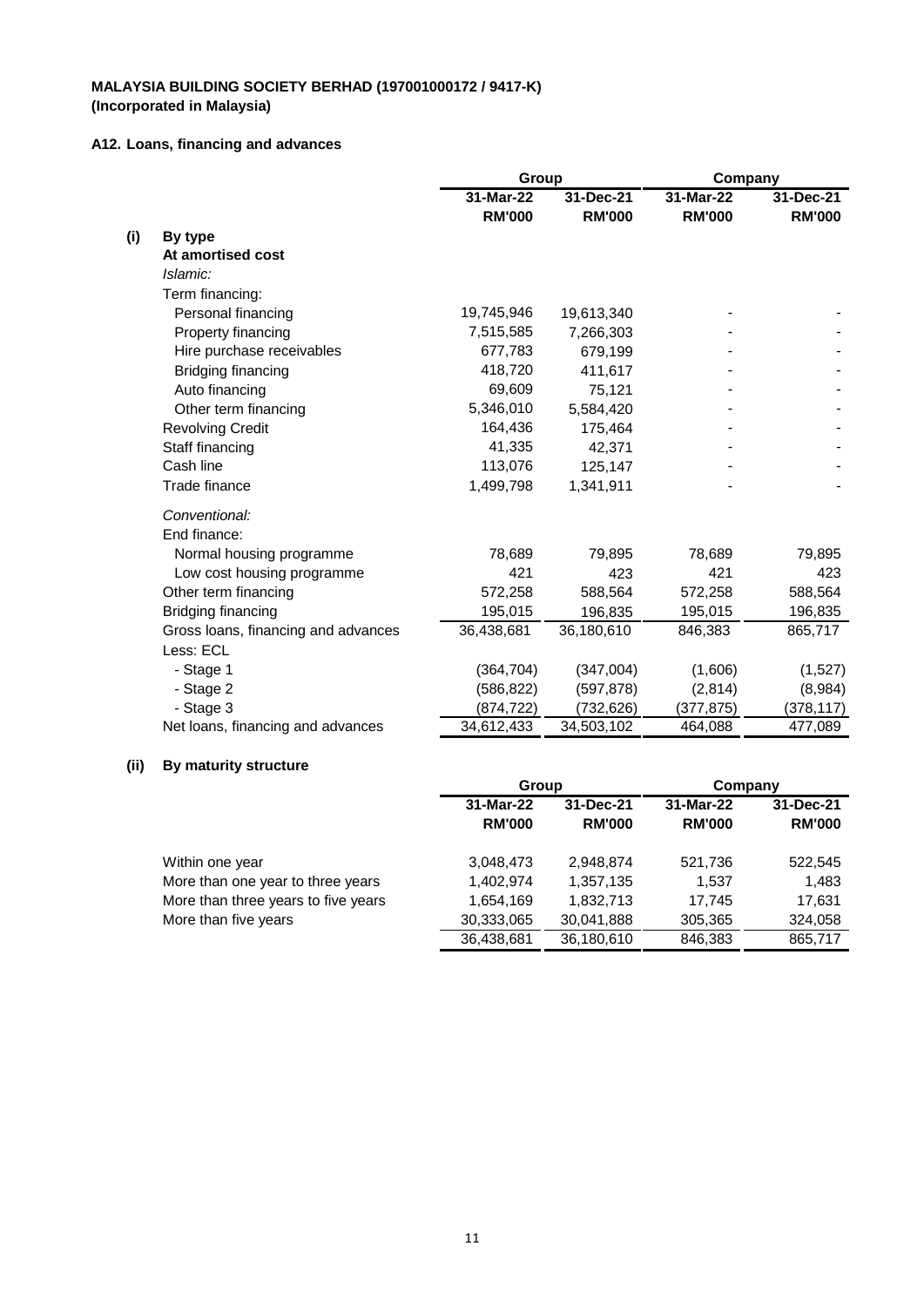## **A12. Loans, financing and advances (continued)**

## **(iii) By economic purpose**

|                                | Group         |               | Company       |               |
|--------------------------------|---------------|---------------|---------------|---------------|
|                                | 31-Mar-22     | 31-Dec-21     | 31-Mar-22     | 31-Dec-21     |
|                                | <b>RM'000</b> | <b>RM'000</b> | <b>RM'000</b> | <b>RM'000</b> |
| Personal Use                   | 19,837,005    | 19,697,222    |               |               |
| Construction                   | 3,927,197     | 3,978,526     | 438,398       | 458,817       |
| Purchase of landed property:   |               |               |               |               |
| - Residential                  | 7,391,449     | 7,154,826     | 279,369       | 279,121       |
| - Non-Residential              | 920,876       | 912.562       | 69,823        | 69,971        |
| <b>Working Capital</b>         | 3,219,128     | 3.300.141     | 57,483        | 56,500        |
| Purchase of other fixed assets | 937,603       | 929,586       | 1.310         | 1,308         |
| Purchase of transport vehicles | 72,148        | 77,009        |               |               |
| Purchase of other securities   | 423           | 432           |               |               |
| Purchase of consumer durables  | 907           | 901           |               |               |
| <b>Others</b>                  | 131,945       | 129,405       |               |               |
|                                | 36.438.681    | 36.180.610    | 846.383       | 865,717       |

## **(iv) By type of customers**

|                                                     | Group                      |                            | Company                    |                            |
|-----------------------------------------------------|----------------------------|----------------------------|----------------------------|----------------------------|
|                                                     | 31-Mar-22<br><b>RM'000</b> | 31-Dec-21<br><b>RM'000</b> | 31-Mar-22<br><b>RM'000</b> | 31-Dec-21<br><b>RM'000</b> |
| <b>Individuals</b><br>Domestic business enterprises | 27,345,352                 | 26,969,997                 | 52,257                     | 53,182                     |
| - Small medium enterprises                          | 2,838,712                  | 2,887,059                  | 588.391                    | 588,349                    |
| - Non-bank financial institutions                   | 662,915                    | 739,048                    |                            |                            |
| - Others                                            | 5,444,581                  | 5,553,169                  | 205.735                    | 224,186                    |
| Foreign entities                                    | 147,121                    | 31,337                     |                            |                            |
|                                                     | 36,438,681                 | 36.180.610                 | 846.383                    | 865,717                    |

### **(v) By sector**

| By sector                             | Group         |               | Company       |               |
|---------------------------------------|---------------|---------------|---------------|---------------|
|                                       | 31-Mar-22     | 31-Dec-21     | 31-Mar-22     | 31-Dec-21     |
|                                       | <b>RM'000</b> | <b>RM'000</b> | <b>RM'000</b> | <b>RM'000</b> |
| Household sectors                     | 27,345,352    | 26,969,997    | 52,257        | 53,182        |
| Construction                          | 3,497,699     | 3,870,020     | 492,919       | 513,189       |
| Finance, insurance and                |               |               |               |               |
| business services                     | 2,613,306     | 2,509,032     | 7,367         | 7,285         |
| Wholesale & retail trade and          |               |               |               |               |
| restaurants & hotels                  | 887,796       | 860,418       | 3,176         | 3,179         |
| Manufacturing                         | 1,103,162     | 968,893       | 62,426        | 61,422        |
| Education, health and others          | 476.416       | 358,193       | 223,682       | 222,512       |
| Transport, storage and communications | 212,628       | 243,861       | 1,366         | 1,462         |
| Mining and quarrying                  | 84,000        | 185,408       |               |               |
| Electricity, gas and water            | 174,849       | 174,723       |               |               |
| Agriculture                           | 43,473        | 40,065        | 3,190         | 3,486         |
|                                       | 36,438,681    | 36,180,610    | 846,383       | 865,717       |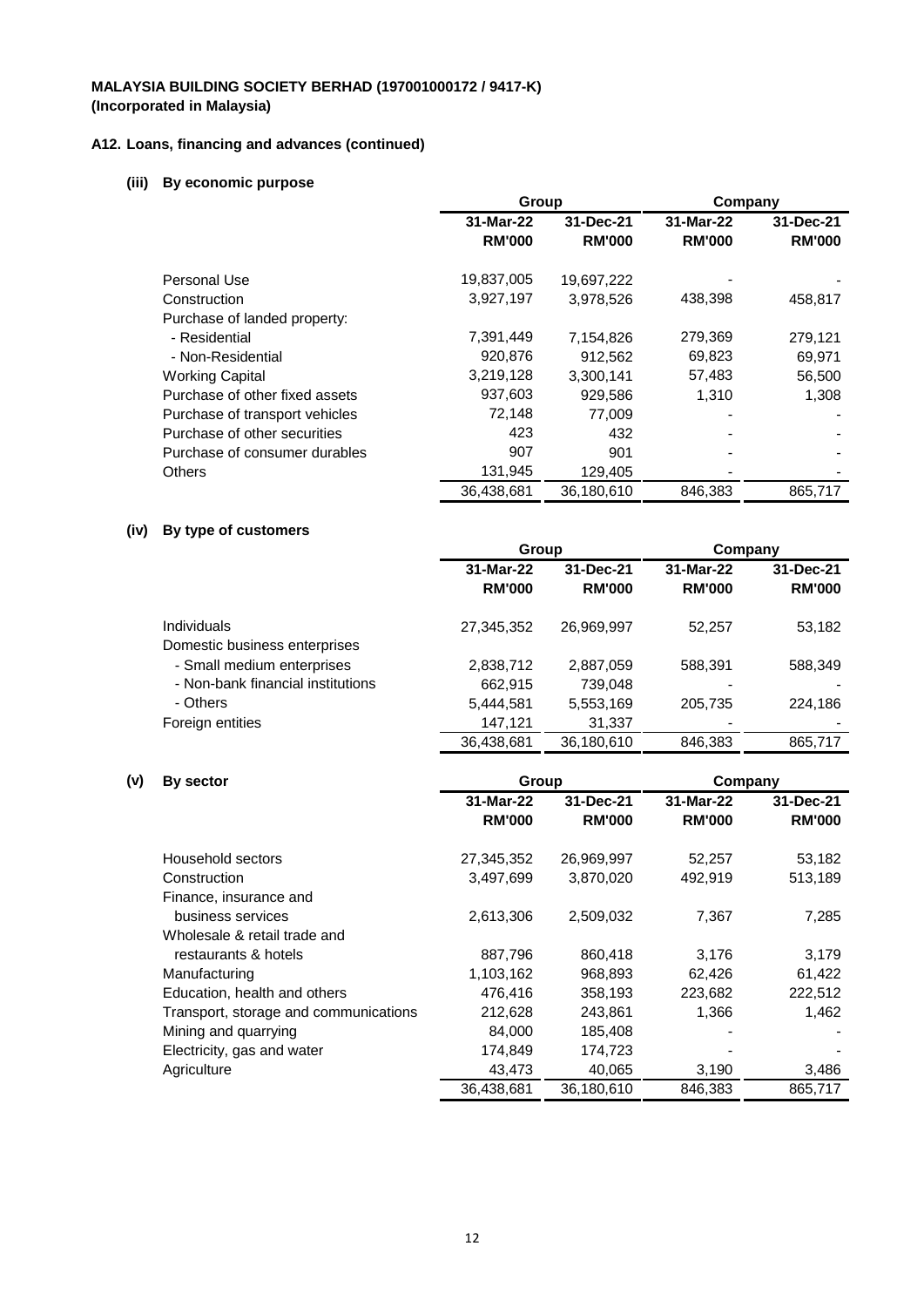## **A12. Loans, financing and advances (continued)**

## **(vi) By profit/interest rate sensitivity**

|                                         | Group         |               | Company       |               |
|-----------------------------------------|---------------|---------------|---------------|---------------|
|                                         | 31-Mar-22     | 31-Dec-21     | 31-Mar-22     | 31-Dec-21     |
|                                         | <b>RM'000</b> | <b>RM'000</b> | <b>RM'000</b> | <b>RM'000</b> |
| Fixed rate:                             |               |               |               |               |
| Personal financing                      | 16,027,693    | 16,092,439    |               |               |
| Bridging, structured and term financing | 911,535       | 920,954       | 52,077        | 52,077        |
| Mortgage and property Islamic           | 399.971       | 417,399       | 648           | 650           |
| Auto finance                            | 72,059        | 77,622        |               |               |
| Variable rate:                          |               |               |               |               |
| Personal financing                      | 3,728,145     | 3,531,299     |               |               |
| Bridging, structured and term financing | 8,075,965     | 8,182,608     | 715,196       | 733,322       |
| Mortgage and property Islamic           | 7,223,313     | 6,958,289     | 78,462        | 79,668        |
|                                         | 36,438,681    | 36,180,610    | 846.383       | 865,717       |

## **(vii) By geographical distribution**

|          |                            | Group                      |                            | Company                    |
|----------|----------------------------|----------------------------|----------------------------|----------------------------|
|          | 31-Mar-22<br><b>RM'000</b> | 31-Dec-21<br><b>RM'000</b> | 31-Mar-22<br><b>RM'000</b> | 31-Dec-21<br><b>RM'000</b> |
| Malaysia | 36.438.681                 | 36,180,610                 | 846,383                    | 865.717                    |
|          | 36,438,681                 | 36,180,610                 | 846,383                    | 865,717                    |

## **(viii) Movement of gross loans, advances and financing**

| 31-Mar-22                          |               | Group         |               |               |
|------------------------------------|---------------|---------------|---------------|---------------|
|                                    | Stage 1       | Stage 2       | Stage 3       | Total         |
|                                    | <b>RM'000</b> | <b>RM'000</b> | <b>RM'000</b> | <b>RM'000</b> |
| Gross carrying amount              |               |               |               |               |
| as at 1 January 2022               | 29,172,078    | 5,342,428     | 1,666,104     | 36,180,610    |
| Transfer to stage 1                | 593,555       | (588, 959)    | (4,596)       |               |
| Transfer to stage 2                | (556, 127)    | 595,867       | (39,740)      |               |
| Transfer to stage 3                | (15, 473)     | (537,071)     | 552,544       |               |
| New financing / disbursement       |               |               |               |               |
| during the period                  | 1,753,125     | 529,176       | 4,168         | 2,286,469     |
| Repayment during the period        | (1,763,785)   | (532,006)     | (27,960)      | (2,323,751)   |
| Other movements                    | 264,840       | 42,850        | 5,318         | 313,008       |
| Loss on modification of cash flows | (7, 302)      | (1,659)       |               | (8,961)       |
| Write-offs                         |               |               | (8,694)       | (8,694)       |
| Gross carrying amount              |               |               |               |               |
| as at 31 March 2022                | 29,440,911    | 4,850,626     | 2,147,144     | 36,438,681    |
|                                    |               |               |               |               |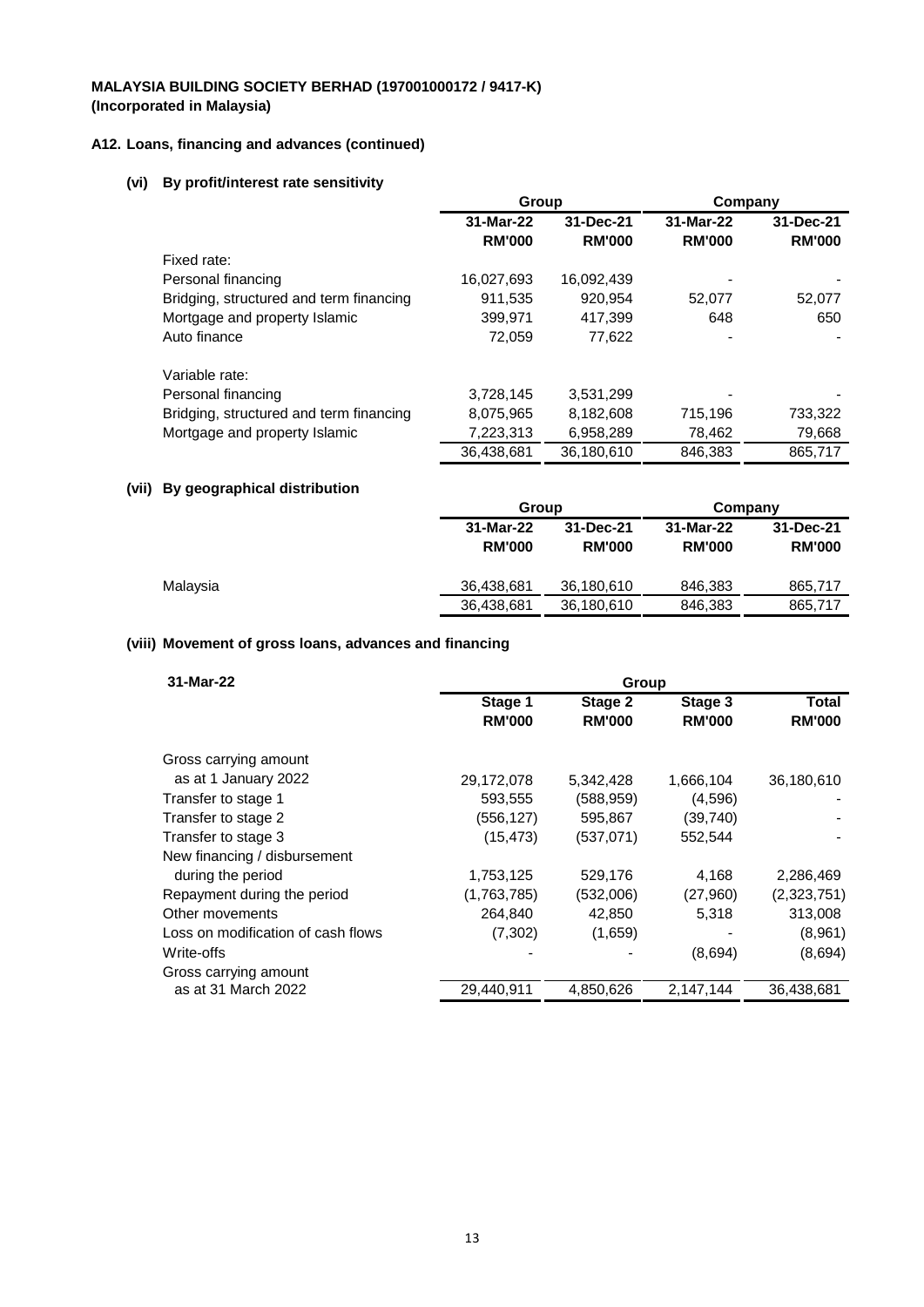### **A12. Loans, financing and advances (continued)**

## **(viii) Movement of gross loans, advances and financing (continued)**

| 31-Mar-22                   |               | Company       |               |               |
|-----------------------------|---------------|---------------|---------------|---------------|
|                             | Stage 1       | Stage 2       | Stage 3       | Total         |
|                             | <b>RM'000</b> | <b>RM'000</b> | <b>RM'000</b> | <b>RM'000</b> |
| Gross carrying amount       |               |               |               |               |
| as at 1 January 2022        | 42.791        | 120,351       | 702.575       | 865,717       |
| Transfer to stage 1         | 20,422        | (20, 422)     |               |               |
| Transfer to stage 2         | (839)         | 1.819         | (980)         |               |
| Transfer to stage 3         | (206)         | (26, 728)     | 26,934        |               |
| Repayment during the period | (19,209)      | (863)         | (1, 412)      | (21, 484)     |
| Other movements             | 240           | 1,052         | 858           | 2,150         |
| Gross carrying amount       |               |               |               |               |
| as at 31 March 2022         | 43.199        | 75.209        | 727.975       | 846.383       |
|                             |               |               |               |               |

| 31-Dec-21                                |               | Group         |               |               |
|------------------------------------------|---------------|---------------|---------------|---------------|
|                                          | Stage 1       | Stage 2       | Stage 3       | Total         |
|                                          | <b>RM'000</b> | <b>RM'000</b> | <b>RM'000</b> | <b>RM'000</b> |
| Gross carrying amount                    |               |               |               |               |
| as at 1 January 2021                     | 28,856,494    | 4,976,739     | 1,894,985     | 35,728,218    |
| Transfer to stage 1                      | 1,639,149     | (1,487,288)   | (151, 861)    |               |
| Transfer to stage 2                      | (2, 113, 365) | 2,202,567     | (89,202)      |               |
| Transfer to stage 3                      | (159, 679)    | (132,981)     | 292,660       |               |
| New financing / disbursement             |               |               |               |               |
| during the year                          | 4,314,854     | 1,282,980     | 31,537        | 5,629,371     |
| Repayment during the year                | (3,319,804)   | (1,414,574)   | (88, 703)     | (4,823,081)   |
| Other movements                          | 194,420       | (12, 382)     | 113,085       | 295,123       |
| Loans, financing and advances sold       | (179)         | (759)         | (89, 575)     | (90, 513)     |
| Loss on modification of cash flows       | (239, 812)    | (71, 874)     |               | (311,686)     |
| Reclassification to assets held for sale |               |               | (23, 671)     | (23, 671)     |
| Write-offs                               |               |               | (223, 151)    | (223, 151)    |
| Gross carrying amount                    |               |               |               |               |
| as at 31 December 2021                   | 29,172,078    | 5,342,428     | 1,666,104     | 36,180,610    |

## **31-Dec-21 Company**

|                                    | Stage 1<br><b>RM'000</b> | Stage 2<br><b>RM'000</b> | Stage 3<br><b>RM'000</b> | Total<br><b>RM'000</b> |
|------------------------------------|--------------------------|--------------------------|--------------------------|------------------------|
| Gross carrying amount              |                          |                          |                          |                        |
| as at 1 January 2021               | 145,352                  | 432,831                  | 907,754                  | 1,485,937              |
| Transfer to stage 1                | 35,229                   | (10,526)                 | (24, 703)                |                        |
| Transfer to stage 2                | (23, 328)                | 25,066                   | (1,738)                  |                        |
| Transfer to stage 3                | (861)                    | (2,644)                  | 3,505                    |                        |
| Repayment during the year          | (113,809)                | (324, 688)               | (22, 174)                | (460, 671)             |
| Other movements                    | 388                      | 1,091                    | 15,299                   | 16,778                 |
| Loans, financing and advances sold | (179)                    | (759)                    | (89, 575)                | (90, 513)              |
| Loss on modification of cash flows | (1)                      | (20)                     |                          | (21)                   |
| Write-offs                         |                          |                          | (85, 793)                | (85, 793)              |
| Gross carrying amount              |                          |                          |                          |                        |
| as at 31 December 2021             | 42.791                   | 120,351                  | 702,575                  | 865,717                |
|                                    |                          |                          |                          |                        |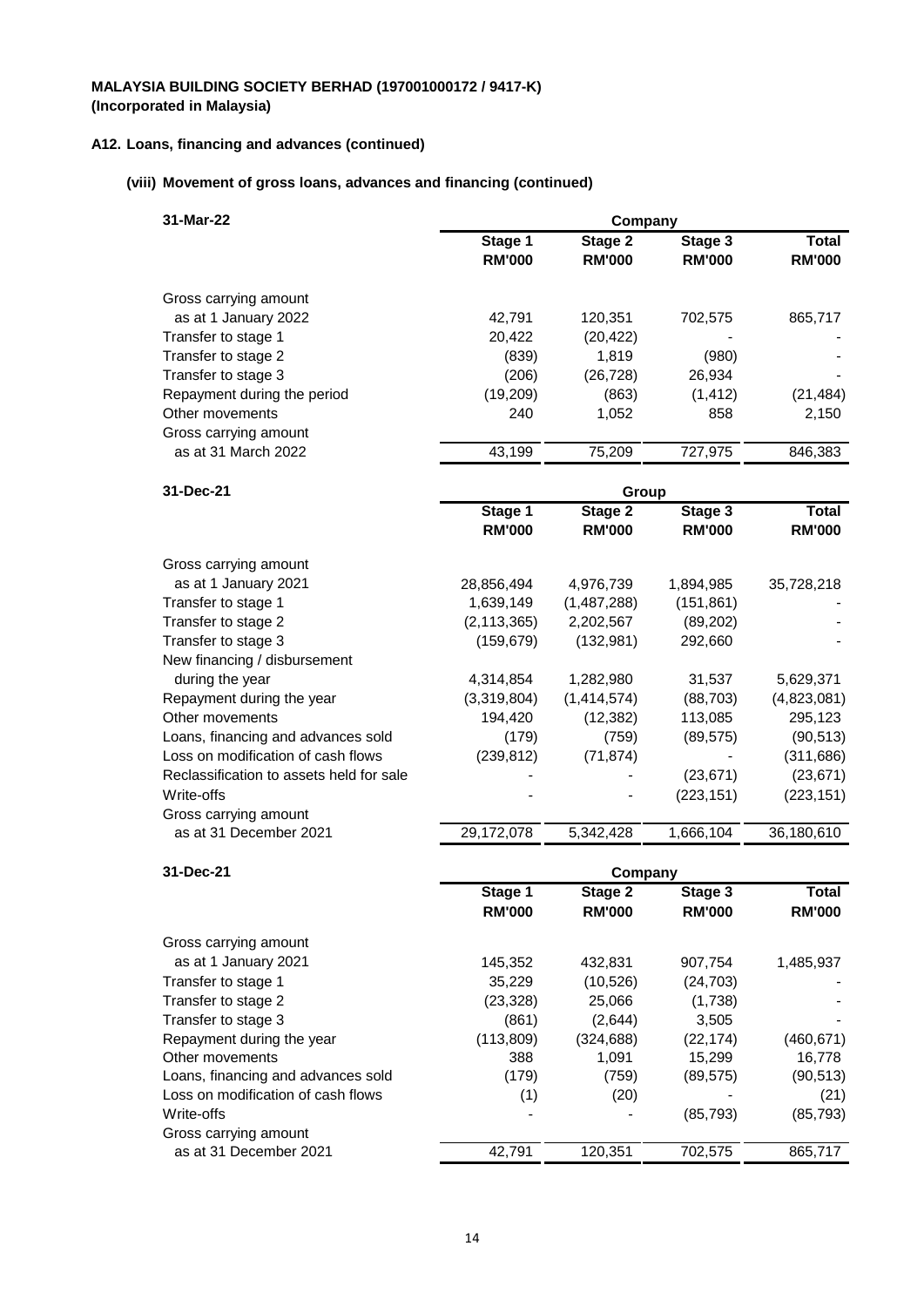## **A12. Loans, financing and advances (continued)**

## **(ix) Movement of ECL for loans, advances and financing**

| 31-Mar-22                            |               | Group         |               |               |  |
|--------------------------------------|---------------|---------------|---------------|---------------|--|
|                                      | Stage 1       | Stage 2       | Stage 3       | Total         |  |
|                                      | <b>RM'000</b> | <b>RM'000</b> | <b>RM'000</b> | <b>RM'000</b> |  |
| ECL as at 1 January 2022             | 347.004       | 597.878       | 732,626       | 1,677,508     |  |
| Charged to profit or loss, of which: | 17,700        | (11,056)      | 150,869       | 157,513       |  |
| Changes in ECL                       |               |               |               |               |  |
| - Transfer to stage 1                | 75,694        | (73, 133)     | (2,561)       |               |  |
| - Transfer to stage 2                | (8,616)       | 33,808        | (25, 192)     |               |  |
| - Transfer to stage 3                | (263)         | (108, 707)    | 108,970       |               |  |
| New financing / disbursement         |               |               |               |               |  |
| during the period                    | 21,289        | 12,600        | 4,168         | 38,057        |  |
| Repayment during the period          | (87,590)      | (98, 844)     | (9, 569)      | (196,003)     |  |
| Changes in credit risk parameters #  | 17,186        | 223,220       | 75,053        | 315,459       |  |
| Write-offs                           |               |               | (8,773)       | (8,773)       |  |
| ECL as at 31 March 2022              | 364,704       | 586,822       | 874,722       | 1,826,248     |  |
|                                      |               |               |               |               |  |

| 31-Mar-22                            | Company       |               |               |               |
|--------------------------------------|---------------|---------------|---------------|---------------|
|                                      | Stage 1       | Stage 2       | Stage 3       | Total         |
|                                      | <b>RM'000</b> | <b>RM'000</b> | <b>RM'000</b> | <b>RM'000</b> |
| ECL as at 1 January 2022             | 1.527         | 8.984         | 378.117       | 388,628       |
| Charged to profit or loss, of which: | 79            | (6, 170)      | (242)         | (6, 333)      |
| Changes in ECL                       |               |               |               |               |
| - Transfer to stage 1                | 3,690         | (3,690)       |               |               |
| - Transfer to stage 2                | (29)          | 889           | (860)         |               |
| - Transfer to stage 3                | (7)           | (2,915)       | 2.922         |               |
| Repayment during the period          | (3,642)       | (1,300)       | (2, 721)      | (7,663)       |
| Changes in credit risk parameters #  | 67            | 846           | 417           | 1,330         |
| ECL as at 31 March 2022              | 1,606         | 2.814         | 377.875       | 382,295       |

# The changes in credit risk parameters include impact of forward-looking factors on key macroeconomic variables ("MEV") and changes to loss rate for the ECL model.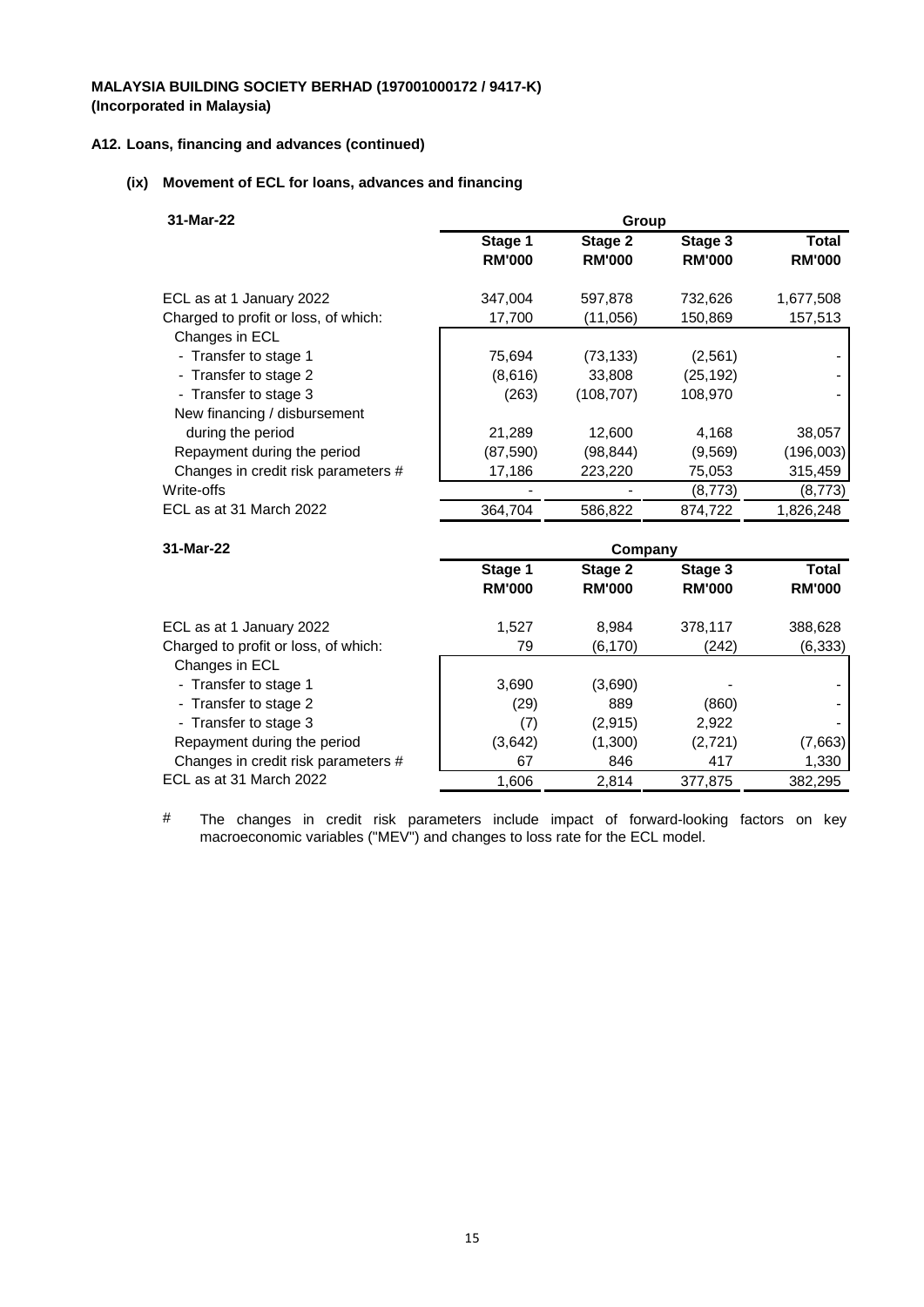### **A12. Loans, financing and advances (continued)**

## **(ix) Movement of ECL for loans, advances and financing**

| 31-Dec-21                                | Group         |               |               |               |  |
|------------------------------------------|---------------|---------------|---------------|---------------|--|
|                                          | Stage 1       | Stage 2       | Stage 3       | Total         |  |
|                                          | <b>RM'000</b> | <b>RM'000</b> | <b>RM'000</b> | <b>RM'000</b> |  |
| ECL as at 1 January 2021                 | 370,236       | 648,474       | 947,050       | 1,965,760     |  |
| Charged to profit or loss, of which:     | (23, 226)     | (50, 486)     | 83,901        | 10,189        |  |
| Changes in ECL                           |               |               |               |               |  |
| - Transfer to stage 1                    | 240,357       | (192,086)     | (48, 271)     |               |  |
| - Transfer to stage 2                    | (30, 742)     | 80,071        | (49, 329)     |               |  |
| - Transfer to stage 3                    | (2,799)       | (30, 337)     | 33,136        |               |  |
| New financing / disbursement             |               |               |               |               |  |
| during the year                          | 58,927        | 122,807       | 17,576        | 199,310       |  |
| Repayment during the year                | (315, 249)    | (268,006)     | (263,176)     | (846, 431)    |  |
| Changes in credit risk parameters #      | 26,280        | 237,065       | 393,965       | 657,310       |  |
| Reclassification to assets held for sale |               |               | (21, 549)     | (21, 549)     |  |
| Other movements                          | (6)           | (110)         | (50, 905)     | (51,021)      |  |
| Write-offs                               |               |               | (225,871)     | (225,871)     |  |
| ECL as at 31 December 2021               | 347,004       | 597,878       | 732,626       | 1,677,508     |  |

| 31-Dec-21                            | Company       |               |               |               |
|--------------------------------------|---------------|---------------|---------------|---------------|
|                                      | Stage 1       | Stage 2       | Stage 3       | Total         |
|                                      | <b>RM'000</b> | <b>RM'000</b> | <b>RM'000</b> | <b>RM'000</b> |
| ECL as at 1 January 2021             | 4,698         | 60,822        | 521,463       | 586,983       |
| Charged to profit or loss, of which: | (3, 165)      | (51,728)      | (3,928)       | (58,821)      |
| Changes in ECL                       |               |               |               |               |
| - Transfer to stage 1                | 8,870         | (2, 194)      | (6,676)       |               |
| - Transfer to stage 2                | (512)         | 1.706         | (1, 194)      |               |
| - Transfer to stage 3                | (21)          | (427)         | 448           |               |
| Repayment during the year            | (11, 632)     | (56, 564)     | (153, 185)    | (221, 381)    |
| Changes in credit risk parameters #  | 130           | 5,751         | 156,679       | 162,560       |
| Other movements                      | (6)           | (110)         | (50, 905)     | (51,021)      |
| Write-offs                           |               |               | (88,513)      | (88, 513)     |
| ECL as at 31 December 2021           | 1,527         | 8,984         | 378,117       | 388,628       |

# The changes in credit risk parameters include impact of forward-looking factors on key macroeconomic variables ("MEV") and changes to loss rate for the ECL model.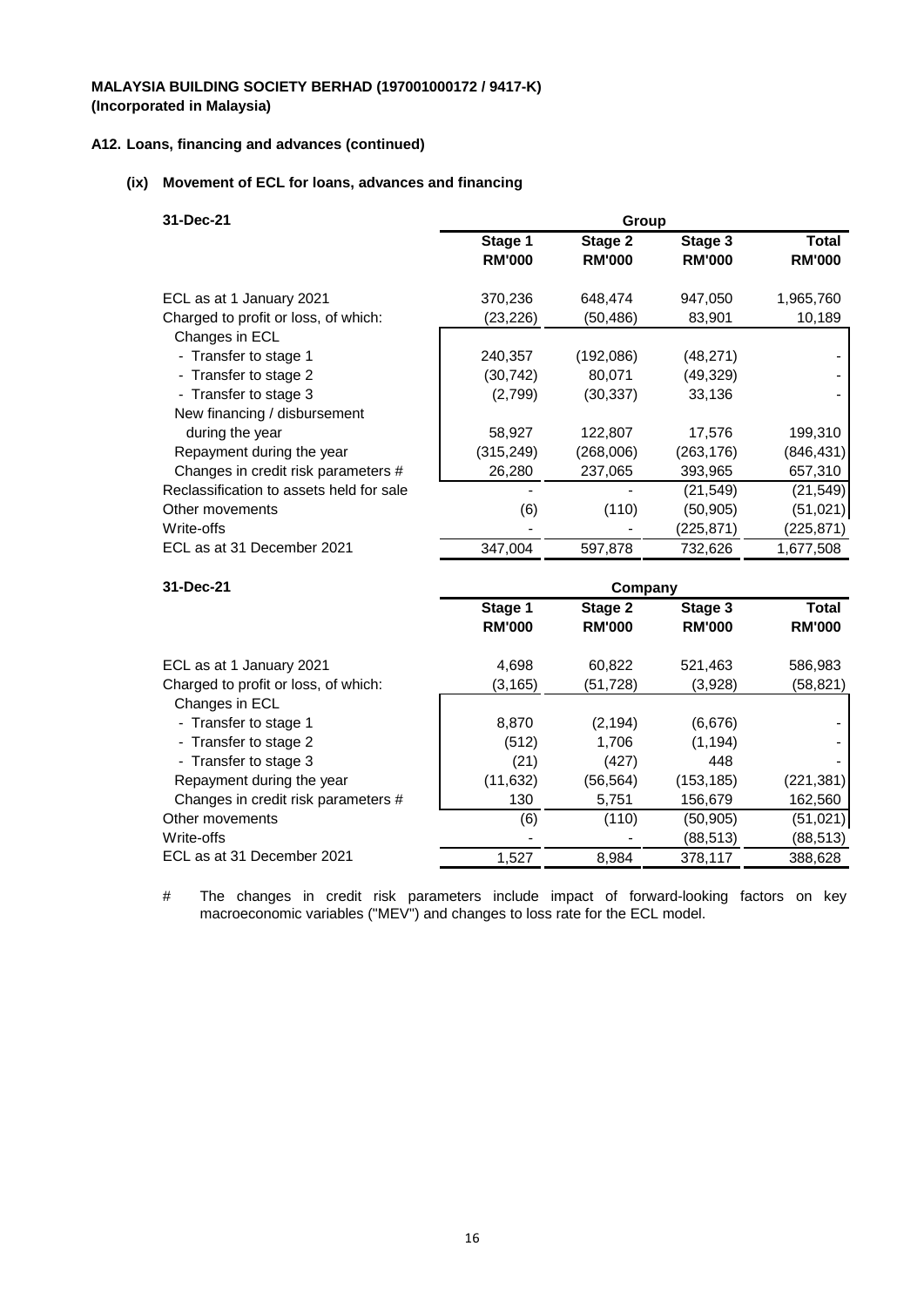## **A12. Loans, financing and advances (continued)**

## **(x) Movements of impaired loans, financing and advances are as follows:**

|                                          | Group         |               | Company       |               |
|------------------------------------------|---------------|---------------|---------------|---------------|
|                                          | 31-Mar-22     | 31-Dec-21     | 31-Mar-22     | 31-Dec-21     |
|                                          | <b>RM'000</b> | <b>RM'000</b> | <b>RM'000</b> | <b>RM'000</b> |
| Balance as at 1 January                  | 1,666,104     | 1,894,985     | 702,575       | 907,754       |
| Classified as impaired during            |               |               |               |               |
| the period                               | 556,712       | 324,197       | 26,934        | 3,505         |
| Reclassified as non-impaired             | (44, 336)     | (241,063)     | (980)         | (26, 441)     |
| Amount recovered                         | (27,960)      | (88, 703)     | (1, 412)      | (22, 174)     |
| Other movements                          | 5,318         | 113,085       | 858           | 15,299        |
| Loans, financing and advances            |               |               |               |               |
| sold                                     |               | (89, 575)     |               | (89, 575)     |
| Amount written off                       | (8,694)       | (223, 151)    |               | (85, 793)     |
| Reclassification to assets held for sale |               | (23,671)      |               |               |
| Balance as at end of financial period    | 2,147,144     | 1,666,104     | 727,975       | 702,575       |
| Less: ECL stage 3                        | (874,722)     | (732, 626)    | (377,875)     | (378, 117)    |
| Net impaired financing and advances      | 1,272,422     | 933,478       | 350,100       | 324,458       |
| Net impaired loans as a percentage of    |               |               |               |               |
| net financing and advances               | 3.68%         | 2.71%         | 75.44%        | 68.01%        |
| Gross impaired loans                     |               |               |               |               |
| as a percentage of gross                 |               |               |               |               |
| financing and advances                   | 5.89%         | 4.60%         | 86.01%        | 81.16%        |

### **(xi) Impaired loans, financing and advances by economic purpose**

|                                | Group     |           | Company   |           |
|--------------------------------|-----------|-----------|-----------|-----------|
|                                | 31-Mar-22 | 31-Dec-21 | 31-Mar-22 | 31-Dec-21 |
| Personal use                   | 156,918   | 75,824    |           |           |
| Construction                   | 1.294.734 | 939,584   | 438.399   | 416,040   |
| Purchase of landed property:   |           |           |           |           |
| - Residential                  | 374.749   | 346.694   | 236,932   | 233,740   |
| - Non-Residential              | 203,099   | 198,536   | 52,046    | 52,197    |
| Working capital                | 86.711    | 73.606    |           |           |
| Purchase of other fixed assets | 24,195    | 27,298    | 598       | 598       |
| Purchase of transport vehicles | 5,692     | 3.585     |           |           |
| Purchase of other securities   |           |           |           |           |
| Purchase of consumer durables  | 798       | 792       |           |           |
| <b>Others</b>                  | 248       | 185       |           |           |
|                                | 2.147.144 | 1,666,104 | 727.975   | 702.575   |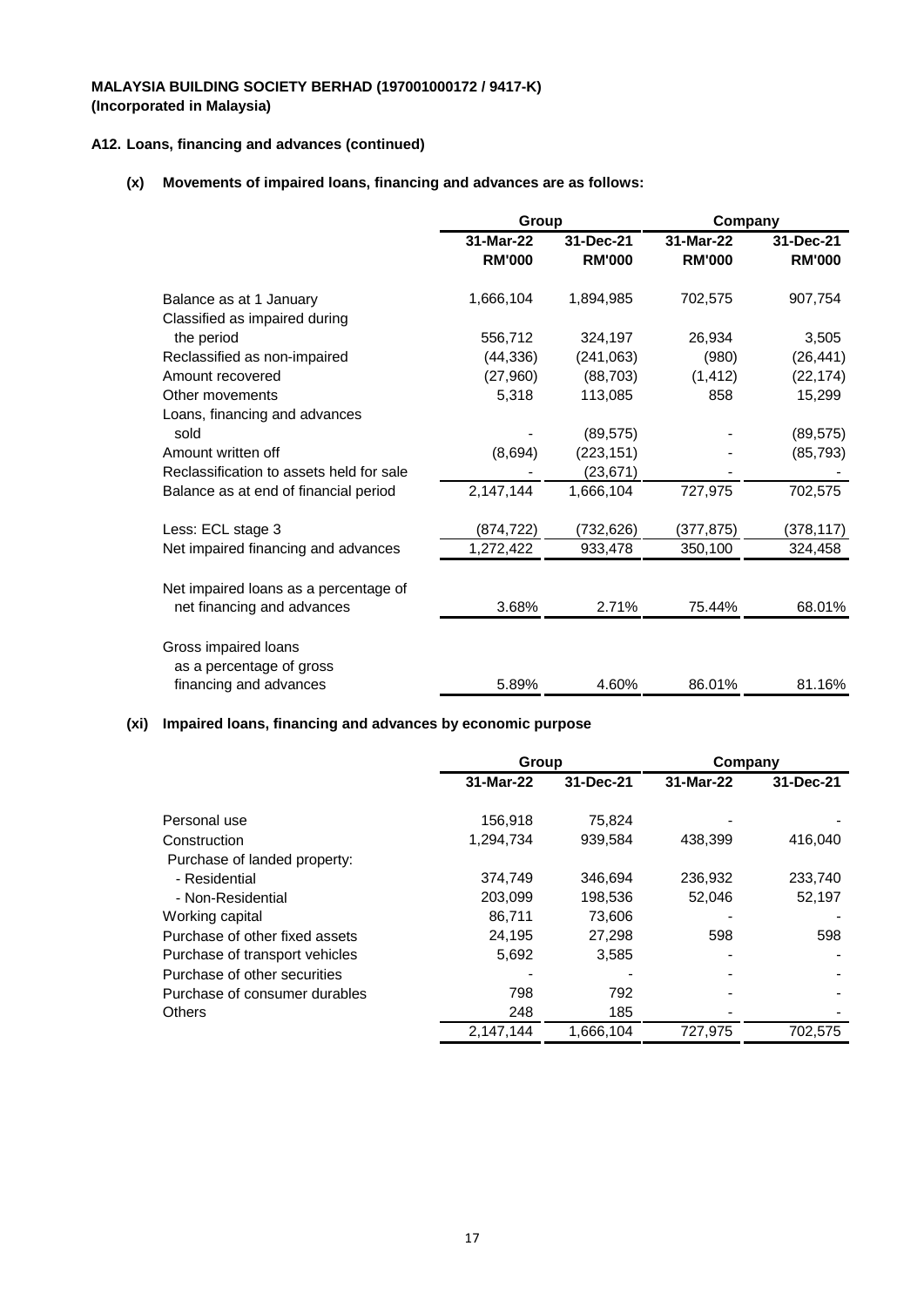## **A12. Loans, financing and advances (continued)**

## **(xii) Impaired loans, financing and advances by sector**

|                                       | Group         |               | Company       |               |
|---------------------------------------|---------------|---------------|---------------|---------------|
|                                       | 31-Mar-22     | 31-Dec-21     | 31-Mar-22     | 31-Dec-21     |
|                                       | <b>RM'000</b> | <b>RM'000</b> | <b>RM'000</b> | <b>RM'000</b> |
| Household sector                      | 328,395       | 213,546       | 14,094        | 12,344        |
| Construction                          | 888,722       | 769,548       | 487,245       | 464.478       |
| Education, health and others          | 309,819       | 310,262       | 223,277       | 222,100       |
| Finance, insurance and business       |               |               |               |               |
| services                              | 210,962       | 210,920       |               |               |
| Manufacturing                         | 103,179       | 101,637       | 168           | 167           |
| Mining and quarrying                  | 27,028        | 26.425        |               |               |
| Wholesale & retail trade              |               |               |               |               |
| and restaurants & hotels              | 275.745       | 26,248        |               |               |
| Transport, storage and communications | 103           | 4,032         |               |               |
| Agriculture                           | 3,191         | 3.486         | 3,191         | 3,486         |
|                                       | 2,147,144     | 1,666,104     | 727,975       | 702,575       |

## **A13. Trade and other receivables**

|                                         | Group         |               | Company       |               |
|-----------------------------------------|---------------|---------------|---------------|---------------|
|                                         | 31-Mar-22     | 31-Dec-21     | 31-Mar-22     | 31-Dec-21     |
|                                         | <b>RM'000</b> | <b>RM'000</b> | <b>RM'000</b> | <b>RM'000</b> |
| Non trade:                              |               |               |               |               |
| Advances in respect of certain projects | 596,628       | 596,628       |               |               |
| Amount due from MBSB Bank               |               |               | 119,517       | 138,410       |
| Amount due from other subsidiaries      |               |               | 50,964        | 50,172        |
| Foreclosed properties                   | 42,418        | 42,418        | 42,418        | 42,418        |
| Prepayments and deposits                | 12,773        | 14,038        | 3,654         | 3,654         |
| Sundry receivables                      | 5,362         | 70,621        | 3,628         | 5,624         |
| Public Low Cost Housing Programme       |               |               |               |               |
| ("PLCHP")                               | 755           | 796           | 755           | 796           |
| Deferred expenses                       | 37,227        | 1,770         |               |               |
|                                         | 695,163       | 726,271       | 220,936       | 241,074       |
| Trade:                                  |               |               |               |               |
| Trade receivable                        | 24,835        | 24,835        |               |               |
|                                         | 719,998       | 751,106       | 220,936       | 241,074       |
| Less: ECL at stage 3                    |               |               |               |               |
| - Non trade                             | (596, 781)    | (596, 905)    | (50, 964)     | (50, 172)     |
| - Trade                                 | (24,834)      | (24,834)      |               |               |
|                                         | 98,383        | 129,367       | 169,972       | 190,902       |
|                                         |               |               |               |               |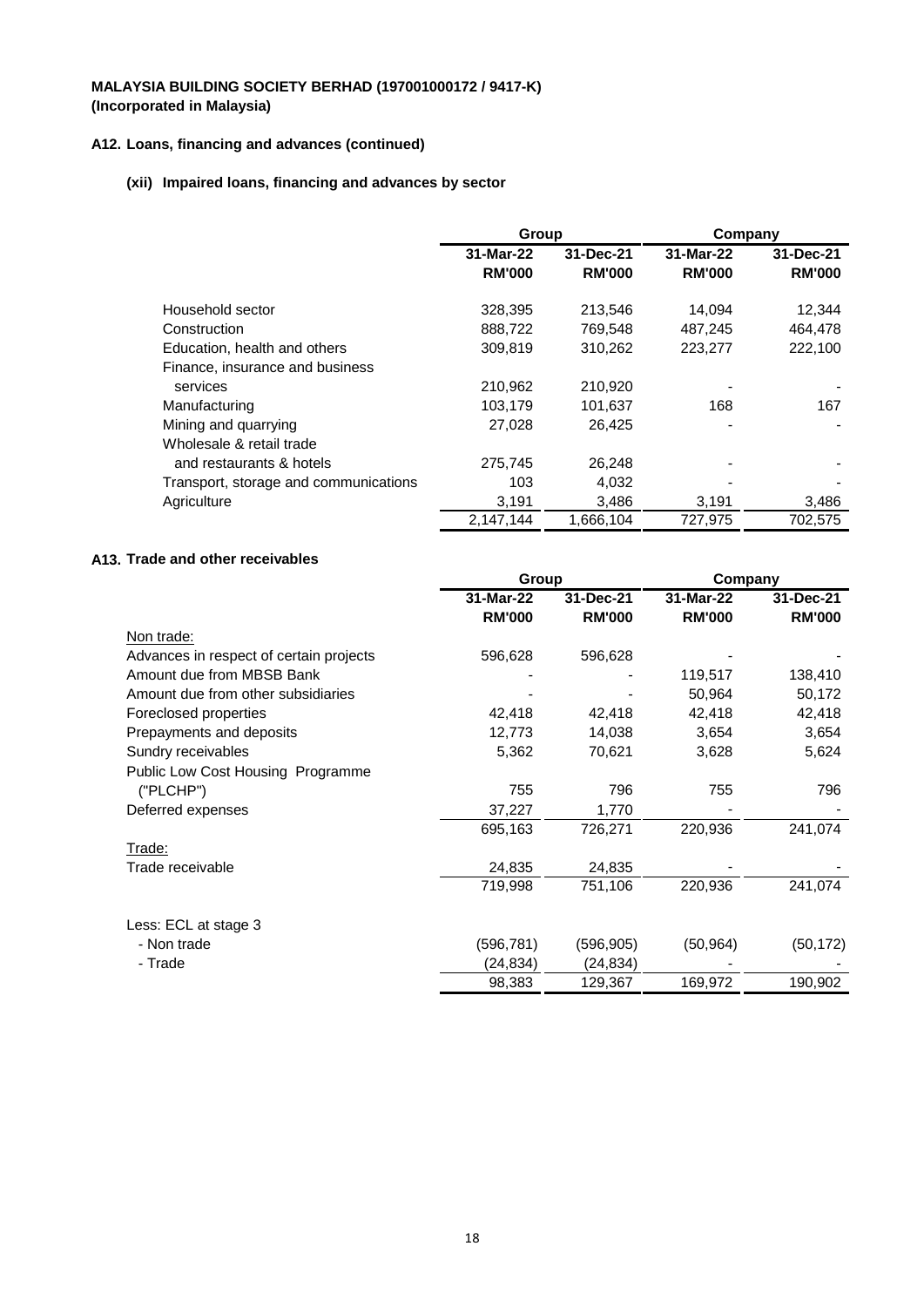#### **A14. Assets held for sale**

|                                        | Group         |               |
|----------------------------------------|---------------|---------------|
|                                        | 31-Mar-22     | 31-Dec-21     |
|                                        | <b>RM'000</b> | <b>RM'000</b> |
| Assets held for sale comprises of:     |               |               |
| Financing held for sale (a)            | 1,805         | 2,122         |
| Other assets held for sale (b)         |               | 478           |
|                                        | 1,805         | 2,600         |
| (a)<br>Financing held for sale         |               |               |
|                                        | Group         | Company       |
|                                        | 31-Mar-22     | 31-Mar-22     |
|                                        | <b>RM'000</b> | <b>RM'000</b> |
| Balance as at 1 January                | 23,671        |               |
| Reclassification from financing        |               | 23,671        |
| Other movement                         | 60            |               |
| Gross financing held for sale          | 23,731        | 23,671        |
| Less impairment allowance:             |               |               |
| Balance as at 1 January                | (21, 549)     |               |
| Reclassification from financing        |               | (21, 549)     |
| Charged to profit or loss (stage 3)    | (377)         |               |
| Total impairment allowance             | (21, 926)     | (21, 549)     |
| Net financing held for sale            | 1,805         | 2,122         |
| By economic purpose:                   |               |               |
| Purchase of residential properties     | 22,541        | 22,481        |
| Purchase of non-residential properties | 960           | 960           |
| Purchase of other fixed assets         | 138           | 138           |
| Purchase of transport vehicles         | 47            | 47            |
| <b>Others</b>                          | 45            | 45            |
|                                        | 23,731        | 23,671        |

In the 2nd quarter ended 30 June 2021, the banking subsidiary, MBSB Bank Berhad entered into an agreement to dispose identified retail financing to an external party. The sale is expected to complete in 2022.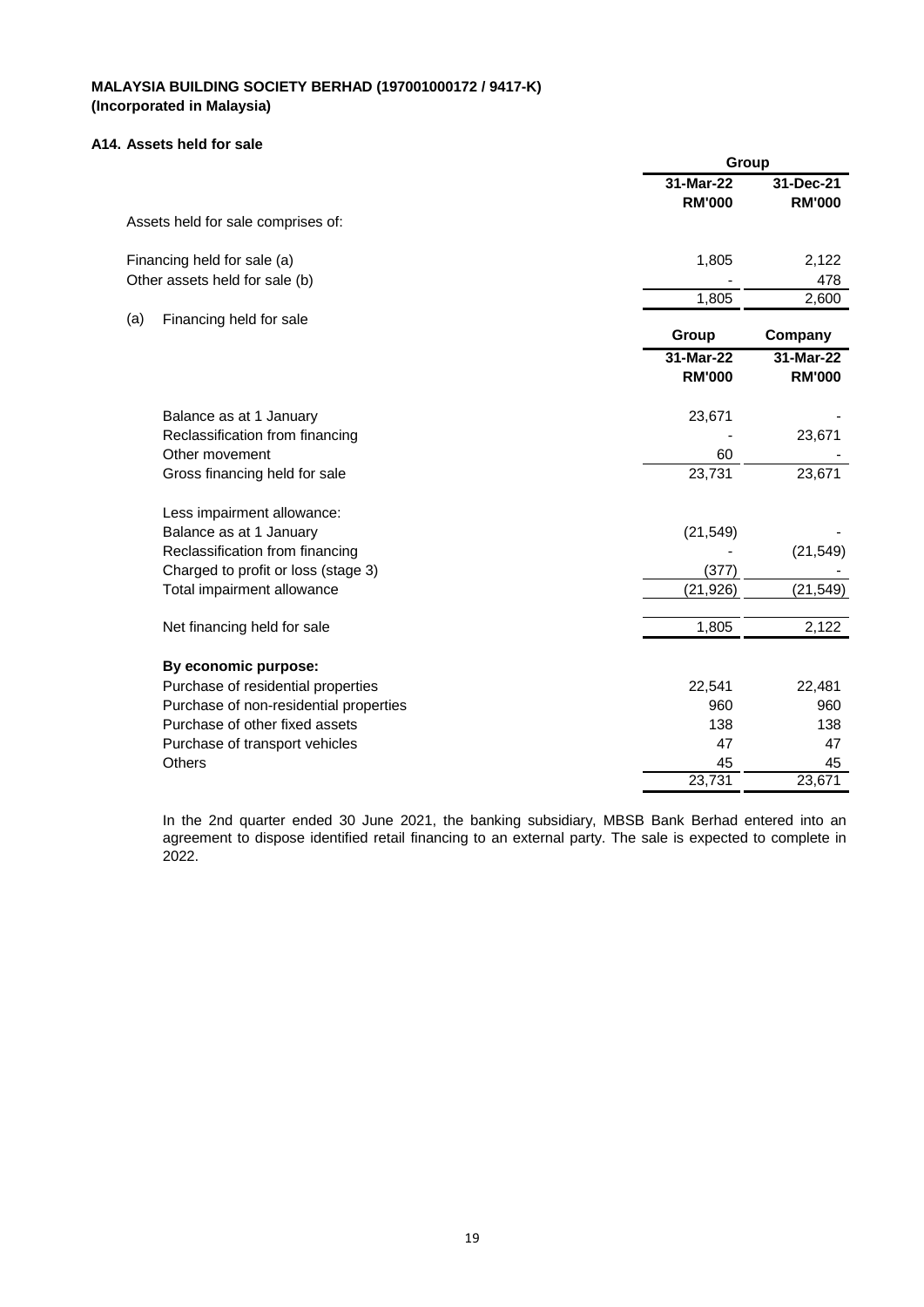### **A14. Assets held for sale (continued)**

(b) Other assets held for sale

|                        |                            | Group                      |  |
|------------------------|----------------------------|----------------------------|--|
|                        | 31-Mar-22<br><b>RM'000</b> | 31-Dec-21<br><b>RM'000</b> |  |
| Property and equipment | $\,$                       | 478                        |  |

## **A15. Deposits from customers**

## **(i) By type of deposits:**

|                                          |               | Group         |  |  |
|------------------------------------------|---------------|---------------|--|--|
|                                          | 31-Mar-22     | 31-Dec-21     |  |  |
|                                          | <b>RM'000</b> | <b>RM'000</b> |  |  |
| <b>Commodity Murabahah Term Deposits</b> | 25,369,458    | 23,623,561    |  |  |
| Demand deposits                          | 1,034,362     | 592,593       |  |  |
| Savings deposits                         | 467.624       | 385,596       |  |  |
|                                          | 26,871,444    | 24,601,750    |  |  |
|                                          |               |               |  |  |

### **(ii) Maturity of term deposits from customers:**

|                                   | Group         |               |  |
|-----------------------------------|---------------|---------------|--|
|                                   | 31-Mar-22     | 31-Dec-21     |  |
|                                   | <b>RM'000</b> | <b>RM'000</b> |  |
| Within six months                 | 15.529.448    | 15,402,982    |  |
| More than six months to one year  | 8,233,435     | 6,347,608     |  |
| More than one year to three years | 1,384,222     | 1,638,915     |  |
| More than three years             | 222,353       | 234,056       |  |
|                                   | 25,369,458    | 23,623,561    |  |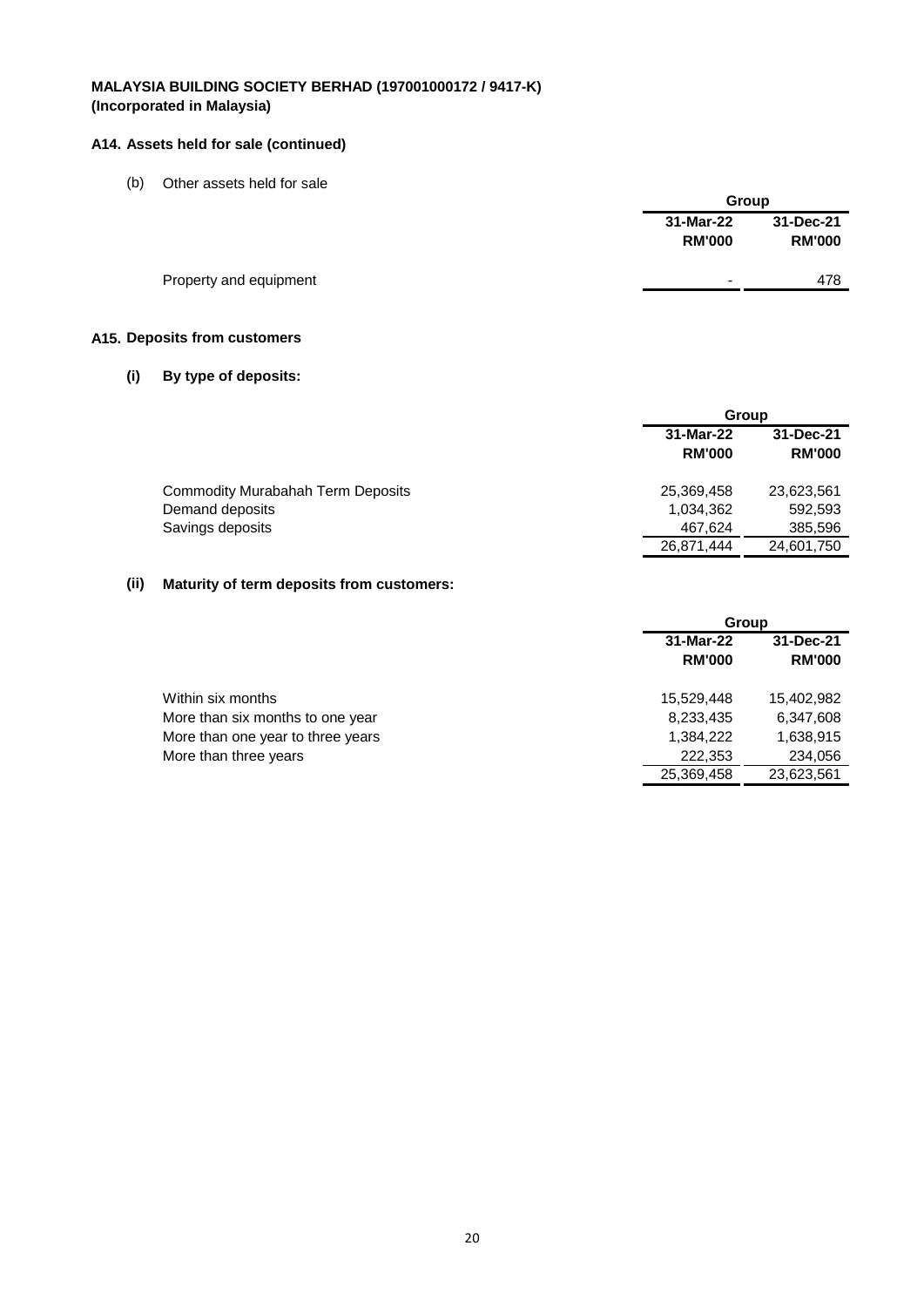## **A15. Deposits from customers (continued)**

## **(iii) By type of customers:**

|                                 | Group                      |                            |  |
|---------------------------------|----------------------------|----------------------------|--|
|                                 | 31-Mar-22<br><b>RM'000</b> | 31-Dec-21<br><b>RM'000</b> |  |
| Government and statutory bodies | 13,126,961                 | 12,283,703                 |  |
| <b>Business enterprises</b>     | 9,445,634                  | 7,976,943                  |  |
| <b>Individuals</b>              | 4,298,849                  | 4.341.104                  |  |
|                                 | 26,871,444                 | 24,601,750                 |  |

### **(iv) By type of contract:**

|          |                            | Group                      |  |  |
|----------|----------------------------|----------------------------|--|--|
|          | 31-Mar-22<br><b>RM'000</b> | 31-Dec-21<br><b>RM'000</b> |  |  |
| Tawarrug | 26,871,444                 | 24,601,750                 |  |  |
|          | 26,871,444                 | 24,601,750                 |  |  |

## **A16. Deposits and placements of banks and other financial institutions**

## **(i) By type of deposits:**

|                                                       |                            | Group                      |  |  |
|-------------------------------------------------------|----------------------------|----------------------------|--|--|
|                                                       | 31-Mar-22<br><b>RM'000</b> | 31-Dec-21<br><b>RM'000</b> |  |  |
| Non-Mudharabah Funds:                                 |                            |                            |  |  |
| -Licensed Investment Banks<br>-Licensed Islamic Banks | 952<br>524                 | 948<br>534,051             |  |  |
| -Other financial institutions                         | 6,975,835                  | 8,114,582                  |  |  |
|                                                       | 6,977,311                  | 8,649,581                  |  |  |

### **(ii) By type of contract:**

|          |                            | <b>Group</b>               |  |  |
|----------|----------------------------|----------------------------|--|--|
|          | 31-Mar-22<br><b>RM'000</b> | 31-Dec-21<br><b>RM'000</b> |  |  |
| Tawarruq | 6,977,311                  | 8,649,581                  |  |  |
|          | 6,977,311                  | 8,649,581                  |  |  |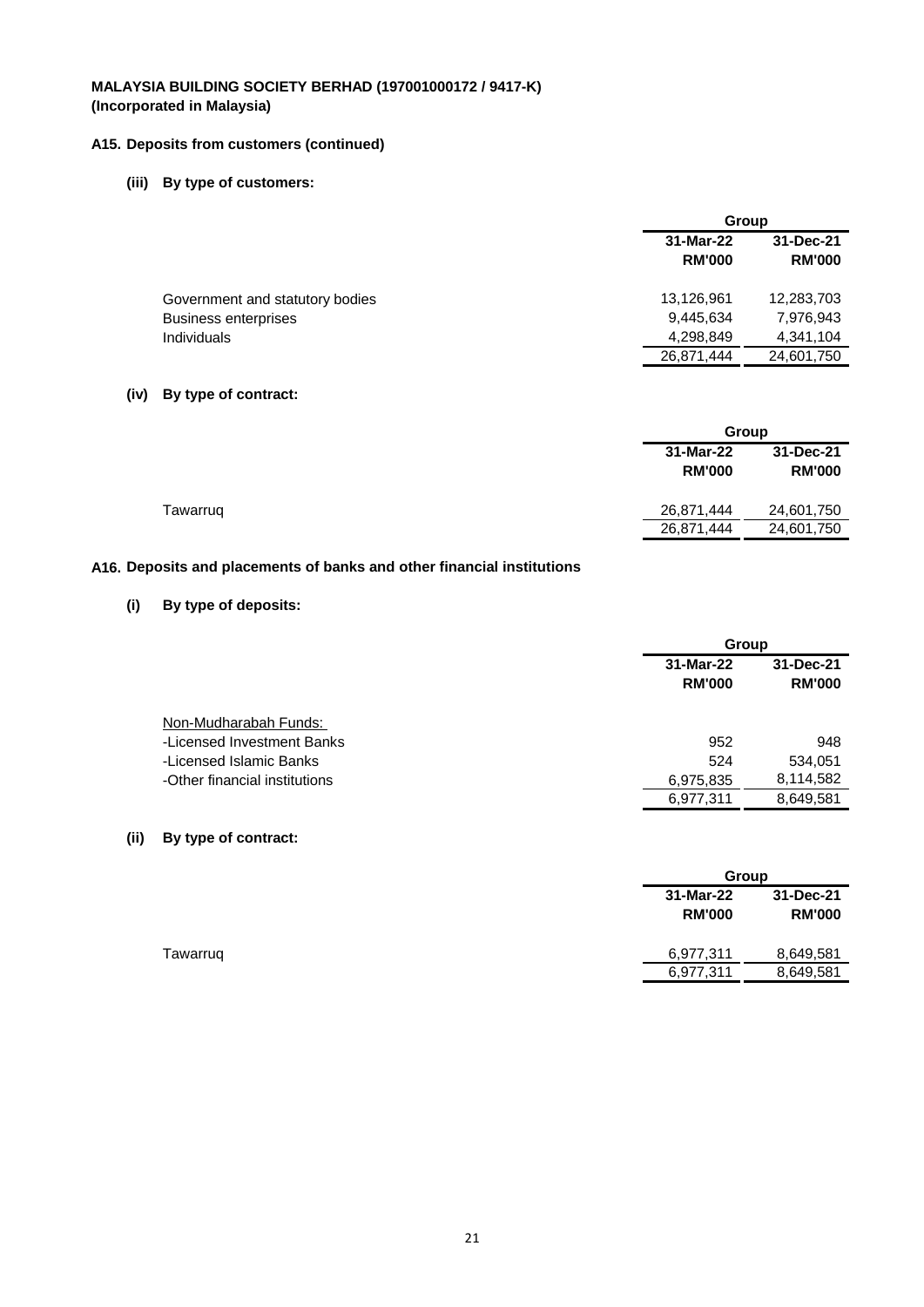### **A17. Investment accounts of customers**

|                                         | Group                      |                            |
|-----------------------------------------|----------------------------|----------------------------|
|                                         | 31-Mar-22<br><b>RM'000</b> | 31-Dec-21<br><b>RM'000</b> |
| Wakalah unrestricted investment account | 1,710,773                  | 2,094,914                  |

The investment account placements are used to fund personal financing.

### **(i) By type of customers:**

|                                 | Group                      |                            |  |
|---------------------------------|----------------------------|----------------------------|--|
|                                 | 31-Mar-22<br><b>RM'000</b> | 31-Dec-21<br><b>RM'000</b> |  |
| Government and statutory bodies | 1,686,490                  | 2,014,773                  |  |
| Other financial institutions    | 24.283                     | 80.141                     |  |
|                                 | 1,710,773                  | 2,094,914                  |  |

## **(ii) Movement of investment accounts of customers:**

|                                           | Group                      |                            |  |
|-------------------------------------------|----------------------------|----------------------------|--|
|                                           | 31-Mar-22<br><b>RM'000</b> | 31-Dec-21<br><b>RM'000</b> |  |
| At beginning of the financial period      | 2,094,914                  |                            |  |
| New placement during the financial period | 449.324                    | 2,506,314                  |  |
| Redemption during the financial period    | (830, 340)                 | (426, 328)                 |  |
| Finance expense                           | 13.359                     | 23,456                     |  |
| Profit distributed                        | (16,484)                   | (8,528)                    |  |
| At end of financial period                | 1,710,773                  | 2.094.914                  |  |

## **(iii) By Maturity:**

|                                   |               | Group         |  |  |
|-----------------------------------|---------------|---------------|--|--|
|                                   | 31-Mar-22     | 31-Dec-21     |  |  |
|                                   | <b>RM'000</b> | <b>RM'000</b> |  |  |
| Due within six months             | 579.480       | 1,006,242     |  |  |
| More than six months to one year  | 1,125,672     | 1,083,050     |  |  |
| More than one year to three years | 5.621         | 5,622         |  |  |
|                                   | 1,710,773     | 2,094,914     |  |  |
|                                   |               |               |  |  |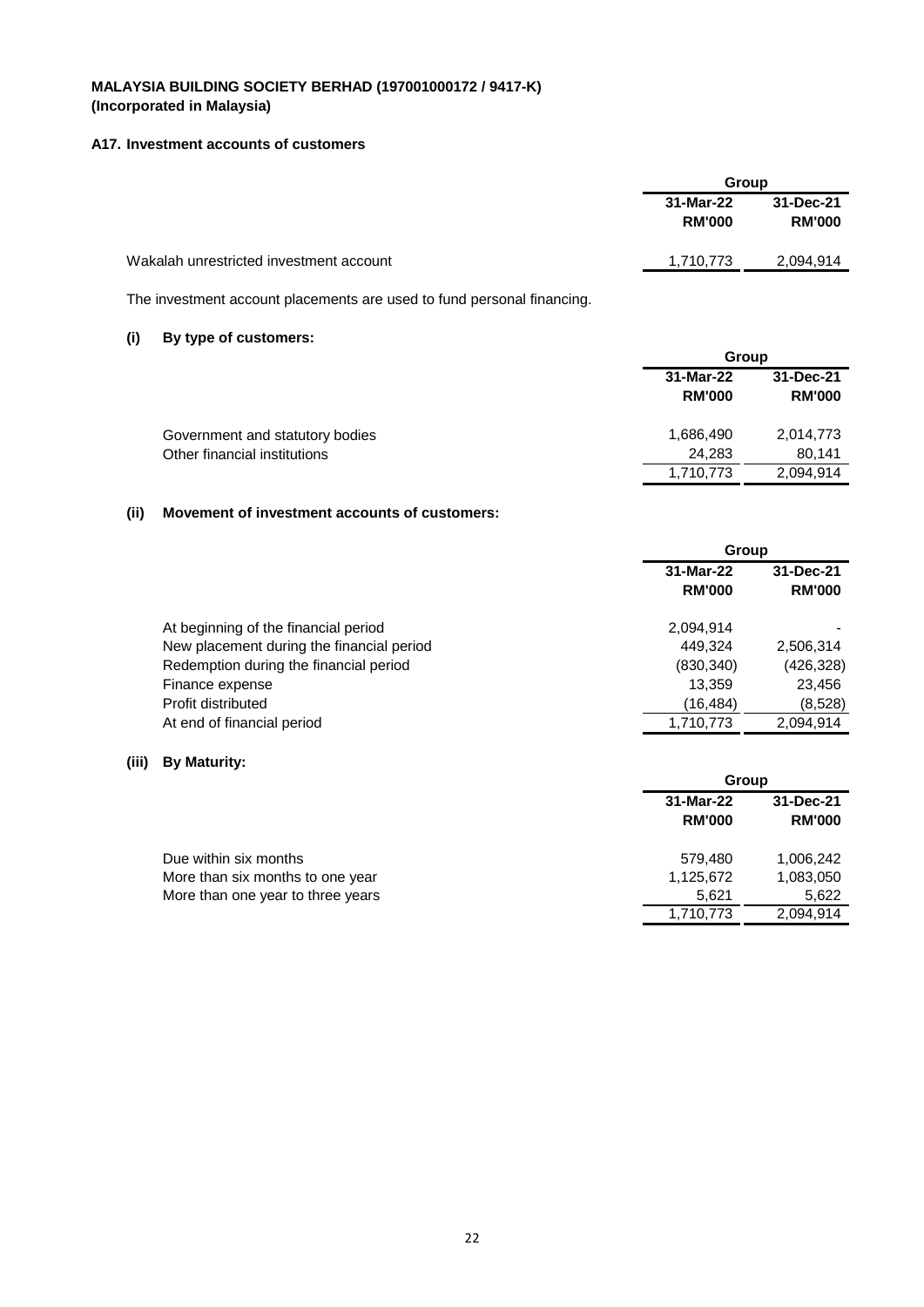### **A17. Investment accounts of customers (continued)**

## **(iv) Rate of Return ("ROR") and Performance Incentive Fee based on residual maturity**

| 31-March-22                       | <b>Investment</b><br><b>Account</b><br>Holder<br>Average<br><b>ROR</b><br>% | Group<br>Performance<br>incentive fee<br>% |
|-----------------------------------|-----------------------------------------------------------------------------|--------------------------------------------|
| Unrestricted investment accounts: |                                                                             |                                            |
| Due within six months             | 2.68                                                                        | 5.32                                       |
| More than six months to one year  | 2.76                                                                        | 5.14                                       |
| More than one year to three years | 2.95                                                                        | 4.95                                       |
| 31-Dec-21                         | Investment<br><b>Account</b><br><b>Holder</b>                               | Group                                      |
|                                   | Average                                                                     | Performance                                |
|                                   | <b>ROR</b>                                                                  | incentive fee                              |
|                                   | %                                                                           | %                                          |
| Unrestricted investment accounts: |                                                                             |                                            |
| Due within six months             | 2.58                                                                        | 5.32                                       |
| More than six months to one year  | 2.75                                                                        | 5.14                                       |
| More than one year to three years | 2.95                                                                        | 4.95                                       |

### **A18. Trade and other payables**

|                                   | Group                      |                            | Company                    |                            |
|-----------------------------------|----------------------------|----------------------------|----------------------------|----------------------------|
|                                   | 31-Mar-22<br><b>RM'000</b> | 31-Dec-21<br><b>RM'000</b> | 31-Mar-22<br><b>RM'000</b> | 31-Dec-21<br><b>RM'000</b> |
| Non trade:                        |                            |                            |                            |                            |
| Sundry creditors                  | 563,368                    | 745.597                    | 22.265                     | 238,522                    |
| Al-Mudharabah security fund       | 147,382                    | 147,604                    |                            |                            |
| Expected credit loss ("ECL") for  |                            |                            |                            |                            |
| commitments and contingencies (i) | 53,636                     | 54,446                     | 379                        | 259                        |
| Deferred income                   | 21.271                     | 22.574                     | 798                        | 917                        |
| Other provisions and accruals     | 137,260                    | 115,992                    | 141                        | 280                        |
|                                   | 922.917                    | 1,086,213                  | 23,583                     | 239.978                    |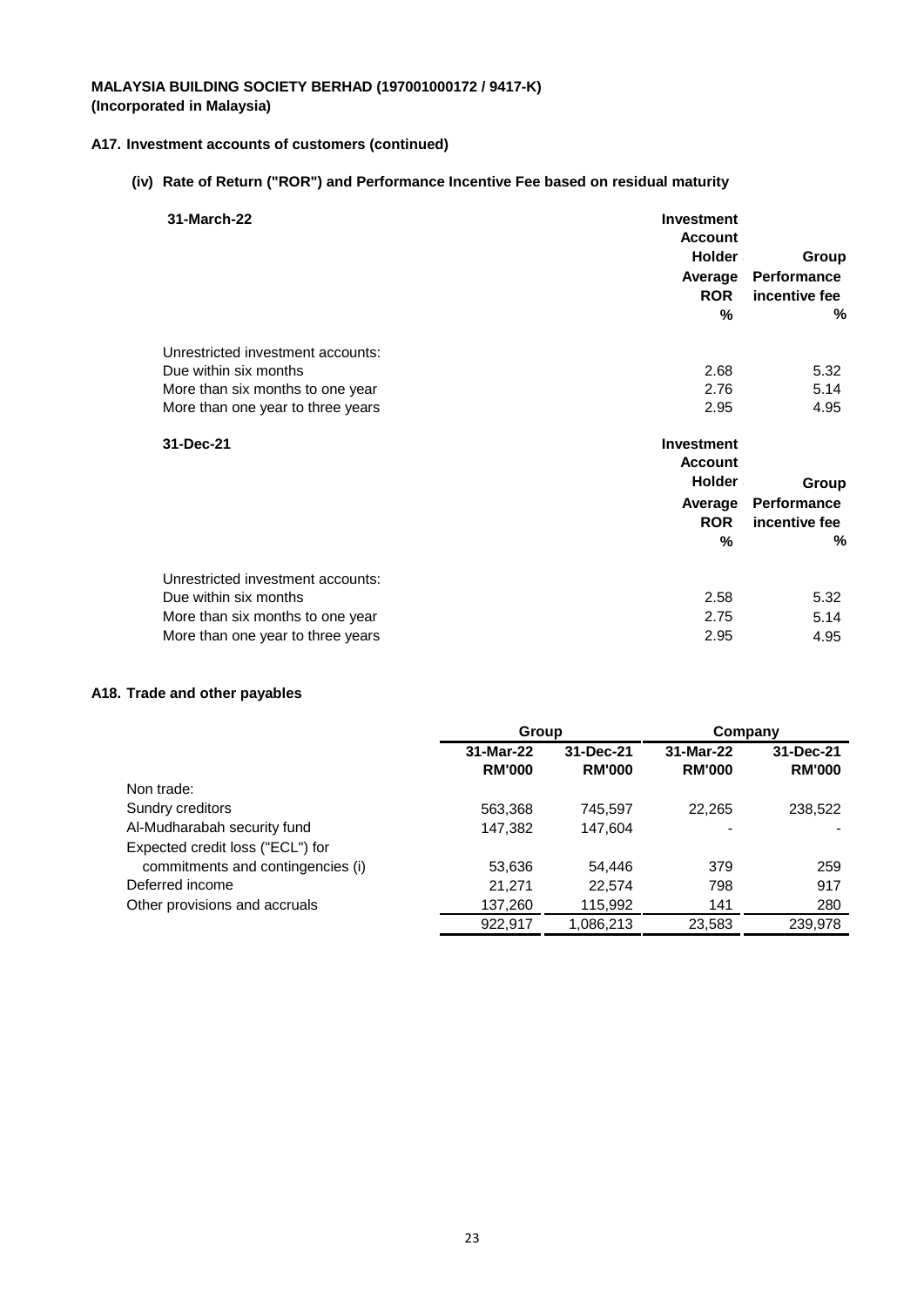### **A18. Trade and other payables (continued)**

#### **(i) ECL for commitments and contingencies**

Movement of ECL for commitments and contingencies are as follows:

| 31-Mar-22                                                        | Group                    |                          |                          |                        |
|------------------------------------------------------------------|--------------------------|--------------------------|--------------------------|------------------------|
|                                                                  | Stage 1<br><b>RM'000</b> | Stage 2<br><b>RM'000</b> | Stage 3<br><b>RM'000</b> | Total<br><b>RM'000</b> |
| ECL as at 1 January 2022                                         | 17,117                   | 35,929                   | 1,400                    | 54,446                 |
| Charge to profit or loss                                         | 873                      | (2,377)                  | 694                      | (810)                  |
| Changes in the impairment allowance                              |                          |                          |                          |                        |
| - Transfer to stage 1                                            | 1,796                    | (1,796)                  |                          |                        |
| - Transfer to stage 2                                            | (645)                    | 654                      | (9)                      |                        |
| - Transfer to stage 3                                            | (6)                      | (213)                    | 219                      |                        |
| New financing /disbursement                                      |                          |                          |                          |                        |
| during the period                                                | 3,088                    | 1,539                    |                          | 4,627                  |
| Derecognised to loans/financing<br>during the period (other than |                          |                          |                          |                        |
| write-offs)                                                      | (2, 151)                 | (4,774)                  | (590)                    | (7, 515)               |
| Changes in credit risk parameters #                              | (1,209)                  | 2,213                    | 1,074                    | 2,078                  |
| Write off                                                        |                          |                          |                          |                        |
| ECL as at 31 March 2022                                          | 17,990                   | 33,552                   | 2,094                    | 53,636                 |

# The changes in credit risk parameters include impact of forward-looking factors on key macroeconomic variables ("MEV") and changes to loss rate for the ECL model.

| 31-Dec-21                           | Group                    |                          |                          |                        |
|-------------------------------------|--------------------------|--------------------------|--------------------------|------------------------|
|                                     | Stage 1<br><b>RM'000</b> | Stage 2<br><b>RM'000</b> | Stage 3<br><b>RM'000</b> | Total<br><b>RM'000</b> |
| ECL as at 1 January 2021            | 19,073                   | 13,481                   | 13,964                   | 46,518                 |
| Charge to profit or loss            | (1,956)                  | 22,448                   | (11,946)                 | 8,546                  |
| Changes in the impairment allowance |                          |                          |                          |                        |
| - Transfer to stage 1               | 2,916                    | (1,054)                  | (1,862)                  |                        |
| - Transfer to stage 2               | (768)                    | 806                      | (38)                     |                        |
| - Transfer to stage 3               | (4)                      | (45)                     | 49                       |                        |
| New financing /disbursement         |                          |                          |                          |                        |
| during the year                     | 8,719                    | 26,614                   | 590                      | 35,923                 |
| Derecognised to loans/financing     |                          |                          |                          |                        |
| during the period (other than       |                          |                          |                          |                        |
| write-offs)                         | (5,834)                  | (8,513)                  | (11,340)                 | (25,687)               |
| Changes in credit risk parameters # | (6,985)                  | 4,640                    | 655                      | (1,690)                |
| Write off                           |                          |                          | (618)                    | (618)                  |
| ECL as at 31 December 2021          | 17,117                   | 35,929                   | 1,400                    | 54,446                 |

# The changes in credit risk parameters include impact of forward-looking factors on key macroeconomic variables ("MEV") and changes to loss rate for the ECL model.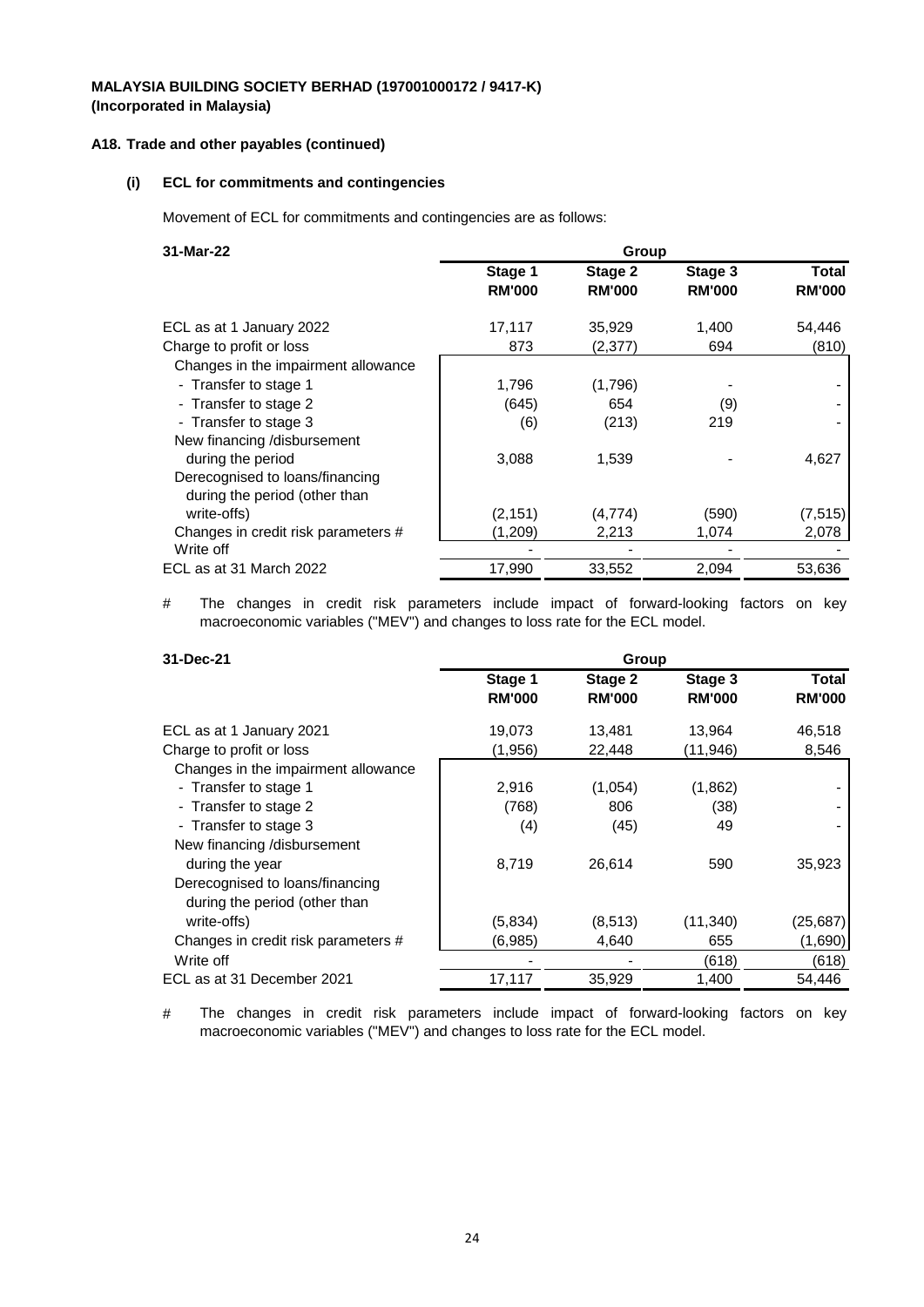### **A18. Trade and other payables (continued)**

## **(i) ECL for commitments and contingencies (continued)**

Movement of ECL for commitments and contingencies are as follows: (continued)

| 31-Mar-22                                                      | Company                  |                          |                          |                        |
|----------------------------------------------------------------|--------------------------|--------------------------|--------------------------|------------------------|
|                                                                | Stage 1<br><b>RM'000</b> | Stage 2<br><b>RM'000</b> | Stage 3<br><b>RM'000</b> | Total<br><b>RM'000</b> |
| ECL as at 1 January 2022                                       | 174                      | 59                       | 26                       | 259                    |
| Charge to profit or loss                                       | 8                        | (15)                     | 127                      | 120                    |
| Changes in the impairment allowance                            |                          |                          |                          |                        |
| - Transfer to stage 1                                          | 2                        | (2)                      |                          |                        |
| - Transfer to stage 2                                          |                          | 3                        | (3)                      |                        |
| - Transfer to stage 3                                          |                          | (27)                     | 27                       |                        |
| Derecognised/converted to<br>loans/financing during the period |                          |                          |                          |                        |
| (other than write-offs)                                        | (1)                      |                          | (7)                      | (8)                    |
| Changes in credit risk parameters #                            |                          | 11                       | 110                      | 128                    |
| Write off                                                      |                          |                          |                          |                        |
| ECL as at 31 March 2022                                        | 182                      | 44                       | 153                      | 379                    |

# The changes in credit risk parameters include impact of forward-looking factors on key macroeconomic variables ("MEV") and changes to loss rate for the ECL model.

| 31-Dec-21                           | Company                  |                          |                          |                        |
|-------------------------------------|--------------------------|--------------------------|--------------------------|------------------------|
|                                     | Stage 1<br><b>RM'000</b> | Stage 2<br><b>RM'000</b> | Stage 3<br><b>RM'000</b> | Total<br><b>RM'000</b> |
| ECL as at 1 January 2021            | 195                      | 207                      | 1.673                    | 2,075                  |
| Charge to profit or loss            | (21)                     | (148)                    | (1,029)                  | (1,198)                |
| Changes in the impairment allowance |                          |                          |                          |                        |
| - Transfer to stage 1               | 55                       | (55)                     |                          |                        |
| - Transfer to stage 2               | (4)                      | 4                        |                          |                        |
| - Transfer to stage 3               | (1)                      | (2)                      | 3                        |                        |
| Derecognised/converted to           |                          |                          |                          |                        |
| loans/financing during the year     |                          |                          |                          |                        |
| (other than write-offs)             | (16)                     | (38)                     | (1,672)                  | (1,726)                |
| Changes in credit risk parameters # | (55)                     | (57)                     | 640                      | 528                    |
| Write off                           |                          |                          | (618)                    | (618)                  |
| ECL as at 31 December 2021          | 174                      | 59                       | 26                       | 259                    |
|                                     |                          |                          |                          |                        |

# The changes in credit risk parameters include impact of forward-looking factors on key macroeconomic variables ("MEV") and changes to loss rate for the ECL model.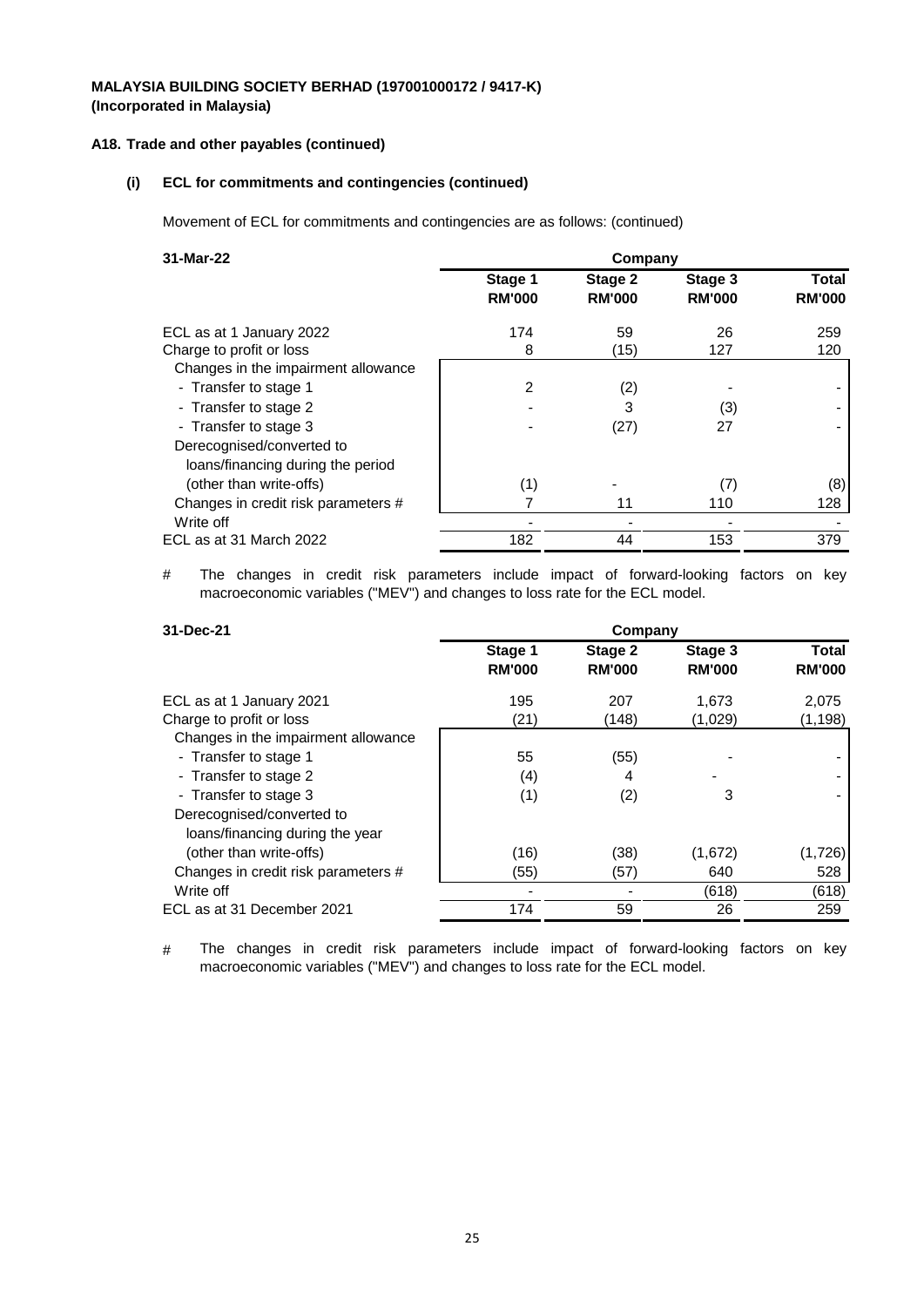## **A19. Income derived from investment of deposits and Islamic capital funds**

|                                            | Group                    |               |  |
|--------------------------------------------|--------------------------|---------------|--|
|                                            | <b>1st Quarter Ended</b> |               |  |
|                                            | 31-Mar-22                | 31-Mar-21     |  |
|                                            | <b>RM'000</b>            | <b>RM'000</b> |  |
| Financing                                  | 546,851                  | 532,856       |  |
| Income from financial investments at FVOCI | 102,849                  | 98,274        |  |
| Income from financial investments          |                          |               |  |
| at amortised cost                          | 8,413                    | 6,256         |  |
| Income from financial investments at FVTPL | 2,370                    | 127           |  |
| Deposits with financial institutions       | 7,587                    | 6,124         |  |
|                                            | 668,070                  | 643.637       |  |

### **A20. Interest income**

|                                                                                       | <b>Group</b><br>1st Quarter Ended |                            | Company<br><b>1st Quarter Ended</b> |                            |
|---------------------------------------------------------------------------------------|-----------------------------------|----------------------------|-------------------------------------|----------------------------|
|                                                                                       |                                   |                            |                                     |                            |
|                                                                                       | 31-Mar-22<br><b>RM'000</b>        | 31-Mar-21<br><b>RM'000</b> | 31-Mar-22<br><b>RM'000</b>          | 31-Mar-21<br><b>RM'000</b> |
| Interest income from:<br>- Loans, advances and financing<br>- Deposits and placements | 2,270                             | 25,581                     | 2,954                               | 11,386                     |
| with banks and other financial institutions                                           |                                   | 835                        | 3,442                               | 835                        |
|                                                                                       | 2,277                             | 26.416                     | 6,396                               | 12.221                     |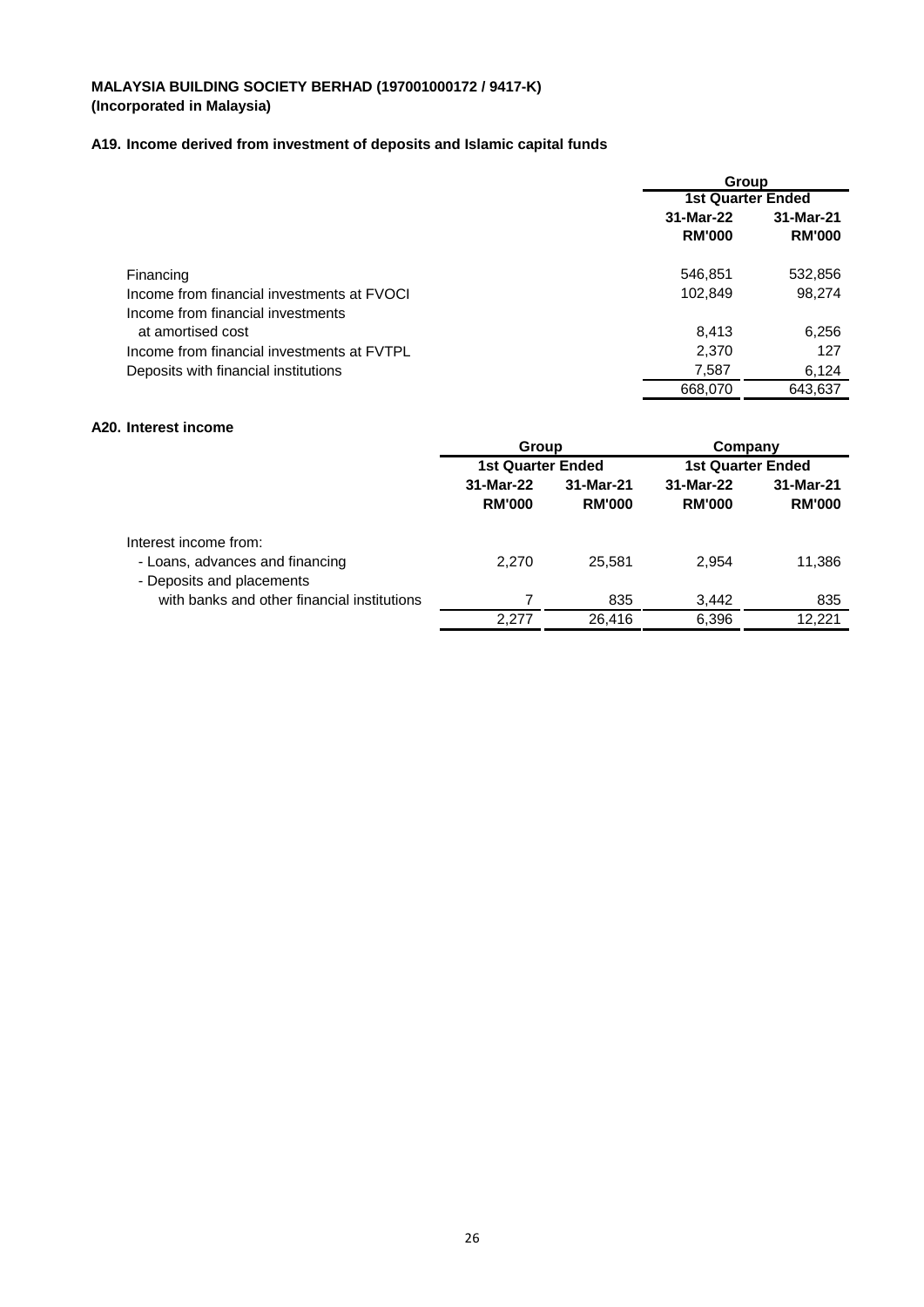#### **A21. Expected credit losses on loans, financing and advances and other impairment**

|                                                                                          | Group                      |                            | Company                    |                            |
|------------------------------------------------------------------------------------------|----------------------------|----------------------------|----------------------------|----------------------------|
|                                                                                          | <b>1st Quarter Ended</b>   |                            | <b>1st Quarter Ended</b>   |                            |
|                                                                                          | 31-Mar-22<br><b>RM'000</b> | 31-Mar-21<br><b>RM'000</b> | 31-Mar-22<br><b>RM'000</b> | 31-Mar-21<br><b>RM'000</b> |
| <b>Expected credit losses</b><br>on loans, advances<br>and financing made/(written back) |                            |                            |                            |                            |
| Loans, financing and advances                                                            |                            |                            |                            |                            |
| - Stage 1                                                                                | 17,700                     | (108, 553)                 | 79                         | (784)                      |
| - Stage 2                                                                                | (11,056)                   | 177,653                    | (6, 170)                   | (7,208)                    |
| - Stage 3                                                                                | 150,869                    | 99,653                     | (242)                      | 864                        |
| Financing held for sale                                                                  |                            |                            |                            |                            |
| - Stage 3                                                                                | 377                        |                            |                            |                            |
| Credit impaired loans, financing and<br>advances:                                        |                            |                            |                            |                            |
| - Write-off                                                                              | 8,614                      | 134                        | 3,200                      | 3                          |
| - Recovered                                                                              | (7, 192)                   | (2, 277)                   | (1, 972)                   | (124)                      |
|                                                                                          | 159,312                    | 166,610                    | (5, 105)                   | (7, 249)                   |
| Other expected credit losses<br>and impairment<br>allowances made/(written back):        |                            |                            |                            |                            |
| Financial investments at                                                                 |                            |                            |                            |                            |
| <b>FVOCI</b>                                                                             | (5)                        | 5                          |                            |                            |
| Financial investments at                                                                 |                            |                            |                            |                            |
| amortised cost                                                                           | (201)                      | (54)                       |                            |                            |
| Other receivables                                                                        |                            | 14,916                     |                            |                            |
| Amount due from subsidiaries                                                             |                            |                            | 792                        | 740                        |
| Financing commitments and                                                                |                            |                            |                            |                            |
| financial guarantees                                                                     | (810)                      | (6, 485)                   | 120                        | 30                         |
|                                                                                          | (1,016)                    | 8,382                      | 912                        | 770                        |
|                                                                                          | 158,296                    | 174,992                    | (4, 193)                   | (6, 479)                   |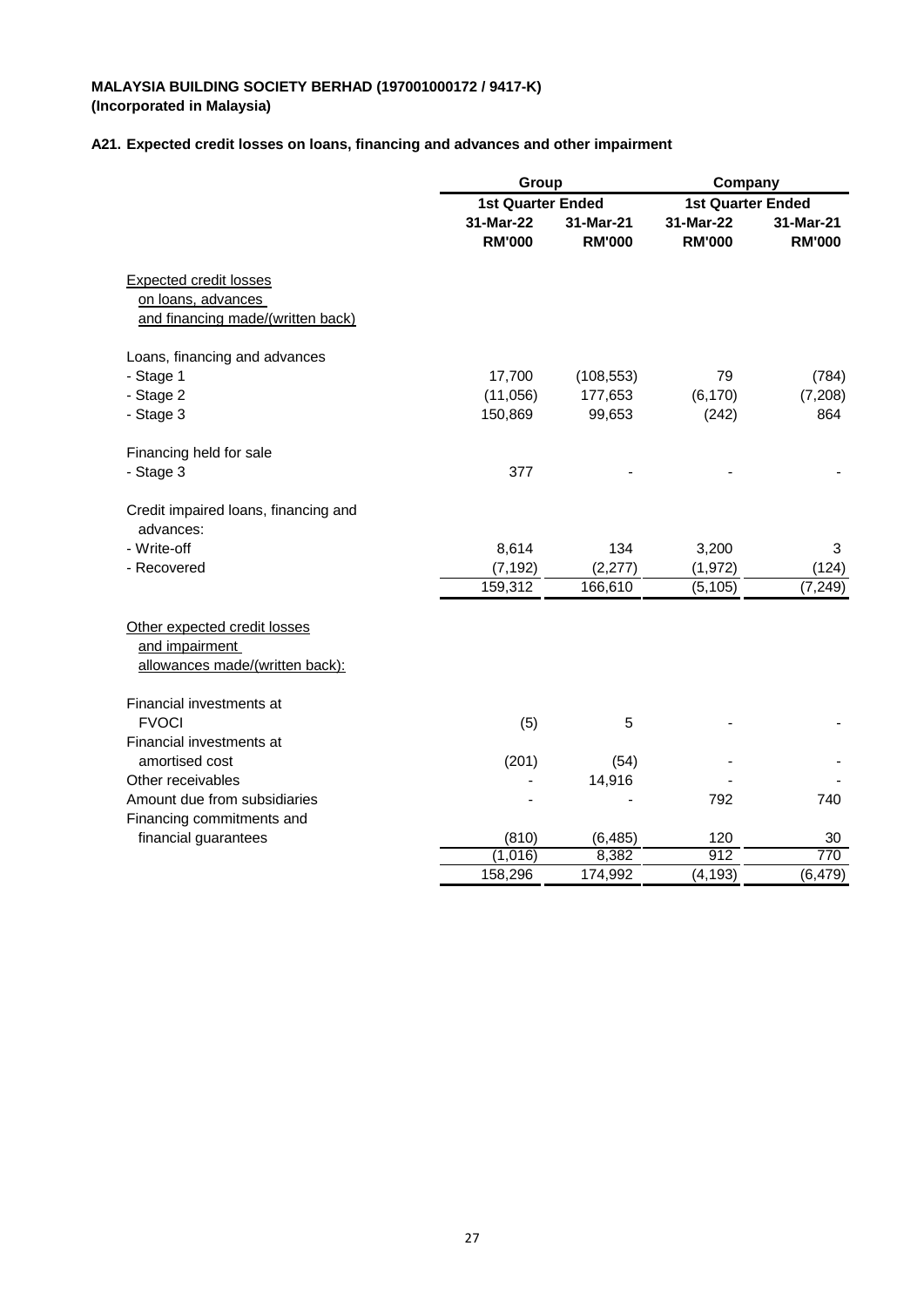## **A22. Net other income**

|                                        | Group<br><b>1st Quarter Ended</b> |               | Company<br><b>1st Quarter Ended</b> |               |
|----------------------------------------|-----------------------------------|---------------|-------------------------------------|---------------|
|                                        |                                   |               |                                     |               |
|                                        | 31-Mar-22                         | 31-Mar-21     | 31-Mar-22                           | 31-Mar-21     |
|                                        | <b>RM'000</b>                     | <b>RM'000</b> | <b>RM'000</b>                       | <b>RM'000</b> |
| Rental income                          |                                   | 638           | 951                                 | 955           |
| Loan related fees                      | 4,335                             | (1, 417)      | 704                                 | 696           |
| Insurance commission                   | 4,320                             | 2,260         | 9                                   |               |
| Ta'widh/late payment charges           | 1,303                             | 2,617         | 151                                 | 1,650         |
| (Loss)/gain from sale of FVOCI         | (8, 491)                          | 10,281        |                                     |               |
| Loss from sale of FVTPL                | (6,997)                           | (197)         |                                     |               |
| Gain on financial investments at FVTPL | 1,036                             |               |                                     |               |
| Gain on foreign exchange transactions  | 4,312                             | 1,942         |                                     |               |
| Sundry income/(expense)                | 1,198                             | 3,895         | (478)                               | 4,813         |
| Gain/(loss) from disposal of:          |                                   |               |                                     |               |
| Foreclosed properties                  |                                   | (2,536)       |                                     | (2,536)       |
| Assets held for sale                   | 850                               |               |                                     |               |
| Others                                 |                                   | (60)          |                                     |               |
|                                        | 1,866                             | 17,423        | 1,337                               | 5,578         |

## **A23. Other operating expenses**

|                                          | Group                    |                        | Company                  |               |
|------------------------------------------|--------------------------|------------------------|--------------------------|---------------|
|                                          | <b>1st Quarter Ended</b> |                        | <b>1st Quarter Ended</b> |               |
|                                          | 31-Mar-22                | 31-Mar-21<br>31-Mar-22 | 31-Mar-21                |               |
|                                          | <b>RM'000</b>            | <b>RM'000</b>          | <b>RM'000</b>            | <b>RM'000</b> |
| Personnel expenses *                     | 84,219                   | 67,561                 | 493                      | 440           |
| Establishment related expenses           | 39,004                   | 19,649                 | 360                      | 384           |
| General administrative expenses          | 16,317                   | 8,133                  | 844                      | 1,463         |
| Promotion and marketing related expenses | 3,274                    | 1,468                  |                          |               |
| Intercompany charges                     |                          |                        | 2,982                    | 3,473         |
| Commission fees                          | 7,184                    | 5,289                  | 9                        | 6             |
|                                          | 149,998                  | 102,100                | 4,688                    | 5,766         |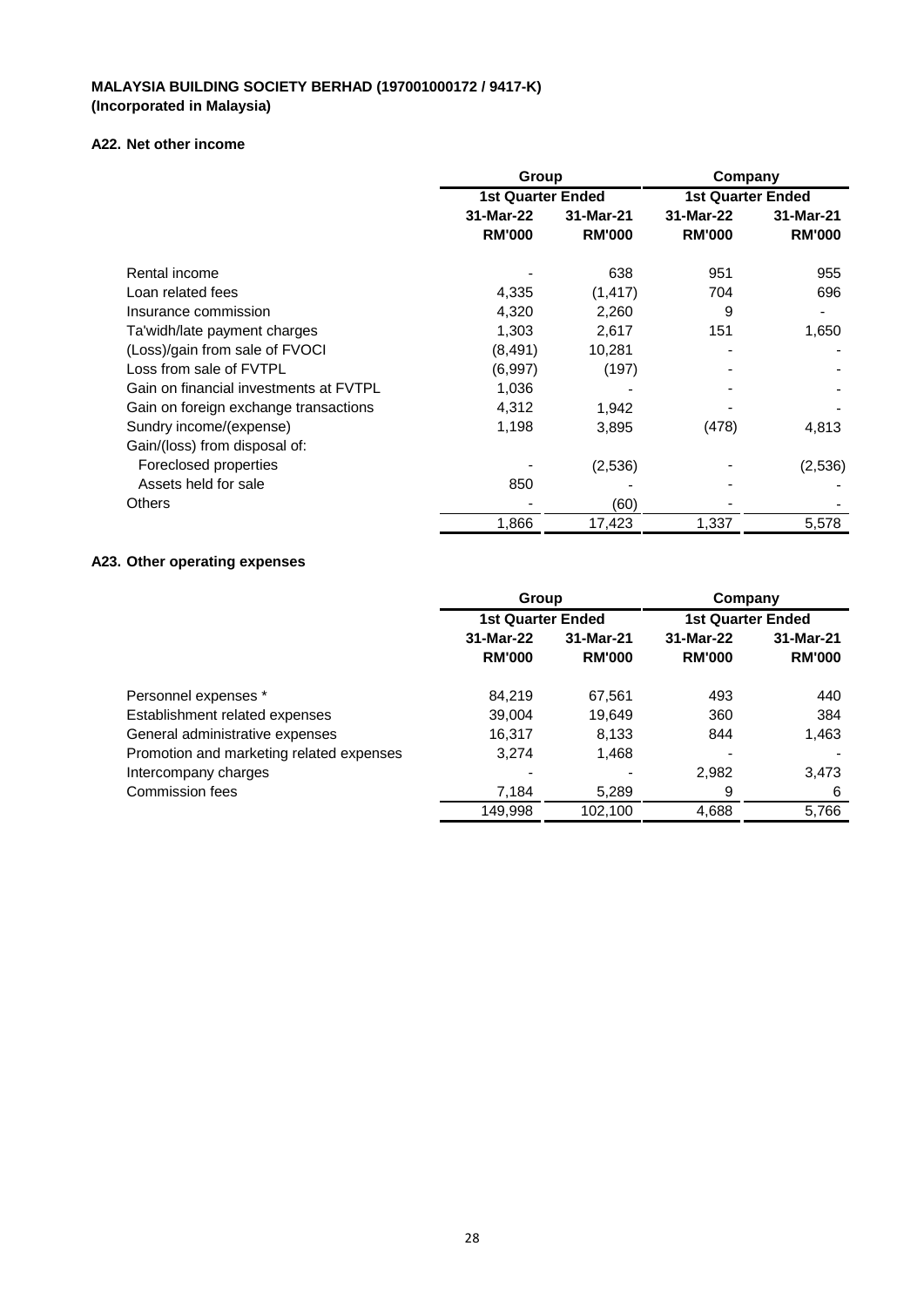## **A23. Other operating expenses (continued)**

Included in the other operating expenses:

|                                        | Group<br><b>1st Quarter Ended</b> |               | Company<br><b>1st Quarter Ended</b> |                          |
|----------------------------------------|-----------------------------------|---------------|-------------------------------------|--------------------------|
|                                        |                                   |               |                                     |                          |
|                                        | 31-Mar-22                         | 31-Mar-21     | 31-Mar-22                           | 31-Mar-21                |
|                                        | <b>RM'000</b>                     | <b>RM'000</b> | <b>RM'000</b>                       | <b>RM'000</b>            |
| Depreciation of property and equipment | 4,515                             | 2.228         | 116                                 | 116                      |
| Amortisation of intangible assets      | 3,353                             | 8.533         |                                     |                          |
| Depreciation of right-of-use assets    | 1.868                             | 2.920         | $\overline{\phantom{a}}$            | $\overline{\phantom{0}}$ |

#### \* Personnel expenses

|                                          | Group                    |               | Company                  |               |
|------------------------------------------|--------------------------|---------------|--------------------------|---------------|
|                                          | <b>1st Quarter Ended</b> |               | <b>1st Quarter Ended</b> |               |
|                                          | 31-Mar-22                | 31-Mar-21     | 31-Mar-22                | 31-Mar-21     |
|                                          | <b>RM'000</b>            | <b>RM'000</b> | <b>RM'000</b>            | <b>RM'000</b> |
| Wages and salaries                       | 60.641                   | 51,897        | ٠                        |               |
| Pension costs - Employees Provident Fund | 10,133                   | 9,031         |                          |               |
| Social security costs                    | 465                      | 418           |                          |               |
| Directors fees                           | 1,157                    | 1.320         | 493                      | 436           |
| <b>Shariah Committee remuneration</b>    | 131                      | 76            |                          |               |
| Other staff related expenses             | 11,692                   | 4.819         |                          | 4             |
|                                          | 84.219                   | 67.561        | 493                      | 440           |

### **A24. Commitments and contingencies**

In the normal course of business, the Group makes various commitments and incurs certain contingent liabilities with legal recourse to the customers.

|                                           |                  | <b>Credit</b> | <b>Risk</b>   |
|-------------------------------------------|------------------|---------------|---------------|
|                                           | <b>Principal</b> | equivalent    | weighted      |
|                                           | amount           | amount        | amount        |
| Group                                     | <b>RM'000</b>    | <b>RM'000</b> | <b>RM'000</b> |
| 31-Mar-22                                 |                  |               |               |
| Direct credit substitutes                 | 20,206           | 20,206        | 20,206        |
| Trade-related contingencies               | 71,579           | 35,082        | 35,082        |
| Short term self liquidating               |                  |               |               |
| trade related contingencies               | 93,010           | 18,602        | 18,602        |
| Irrevocable commitments to extend credit: |                  |               |               |
| - one year or less                        | 884,451          | 185,875       | 185,875       |
| - over one year to five years             | 1,562,292        | 779,772       | 691,900       |
| - over five years                         | 5                | 3             | 2             |
| Foreign exchange related contracts        |                  |               |               |
| - one year or less                        | 1,568,433        | 25,800        | 9,457         |
|                                           | 4,199,976        | 1,065,340     | 961,124       |
|                                           |                  |               |               |
|                                           |                  | <b>Credit</b> | <b>Risk</b>   |
|                                           | <b>Principal</b> | equivalent    | weighted      |
|                                           | amount           | amount        | amount        |
| Company                                   | <b>RM'000</b>    | <b>RM'000</b> | <b>RM'000</b> |
| 31-Mar-22                                 |                  |               |               |
| Irrevocable commitments to extend credit: |                  |               |               |
| - over one year to five years             | 11,611           | 5,653         | 4,217         |
|                                           | 11,611           | 5.653         | 4,217         |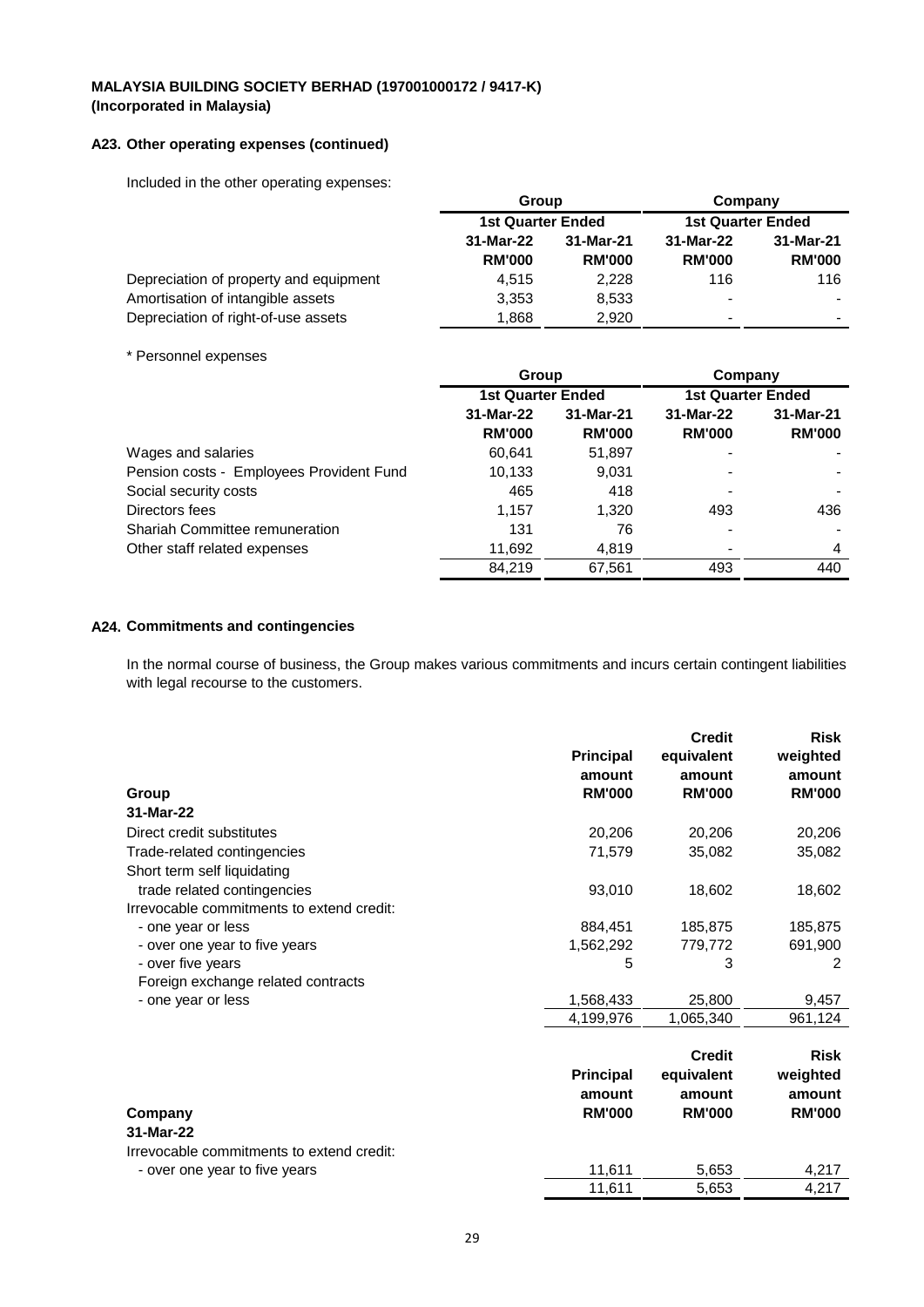# **A24. Commitments and contingencies (continued)**

|                                           | <b>Principal</b><br>amount | <b>Credit</b><br>equivalent<br>amount | <b>Risk</b><br>weighted<br>amount |
|-------------------------------------------|----------------------------|---------------------------------------|-----------------------------------|
| Group                                     | <b>RM'000</b>              | <b>RM'000</b>                         | <b>RM'000</b>                     |
| 31-Dec-21                                 |                            |                                       |                                   |
| Direct credit substitutes                 | 22,786                     | 22,786                                | 22,786                            |
| Trade-related contingencies               | 81,815                     | 40,908                                | 40,908                            |
| Short term self liquidating               |                            |                                       |                                   |
| trade related contingencies               | 82,062                     | 16,412                                | 16,412                            |
| Irrevocable commitments to extend credit: |                            |                                       |                                   |
| - one year or less                        | 906,430                    | 190,286                               | 190,286                           |
| - over one year to five years             | 1,750,332                  | 873,769                               | 777,541                           |
| - over five years                         | 2,304                      | 1,150                                 | 1,150                             |
| Foreign exchange related contracts        |                            |                                       |                                   |
| - one year or less                        | 419,278                    | 6,924                                 | 5,241                             |
|                                           | 3,265,007                  | 1,152,235                             | 1,054,324                         |
|                                           |                            | <b>Credit</b>                         | <b>Risk</b>                       |

|                                           | <b>Principal</b><br>amount | equivalent<br>amount | weighted<br>amount |
|-------------------------------------------|----------------------------|----------------------|--------------------|
| Company                                   | <b>RM'000</b>              | <b>RM'000</b>        | <b>RM'000</b>      |
| 31-Dec-21                                 |                            |                      |                    |
| Irrevocable commitments to extend credit: |                            |                      |                    |
| - over one year to five years             | 11,668                     | 5,808                | 4,352              |
|                                           | 11,668                     | 5.808                | 4,352              |
| (i)<br><b>Capital Commitments</b>         |                            | Group                |                    |

|                                           | 31-Mar-22     | 31-Dec-21     |
|-------------------------------------------|---------------|---------------|
|                                           | <b>RM'000</b> | <b>RM'000</b> |
| Property and equipment/Intangible assets: |               |               |
| - Approved and contracted for             | 15.131        | 11.766        |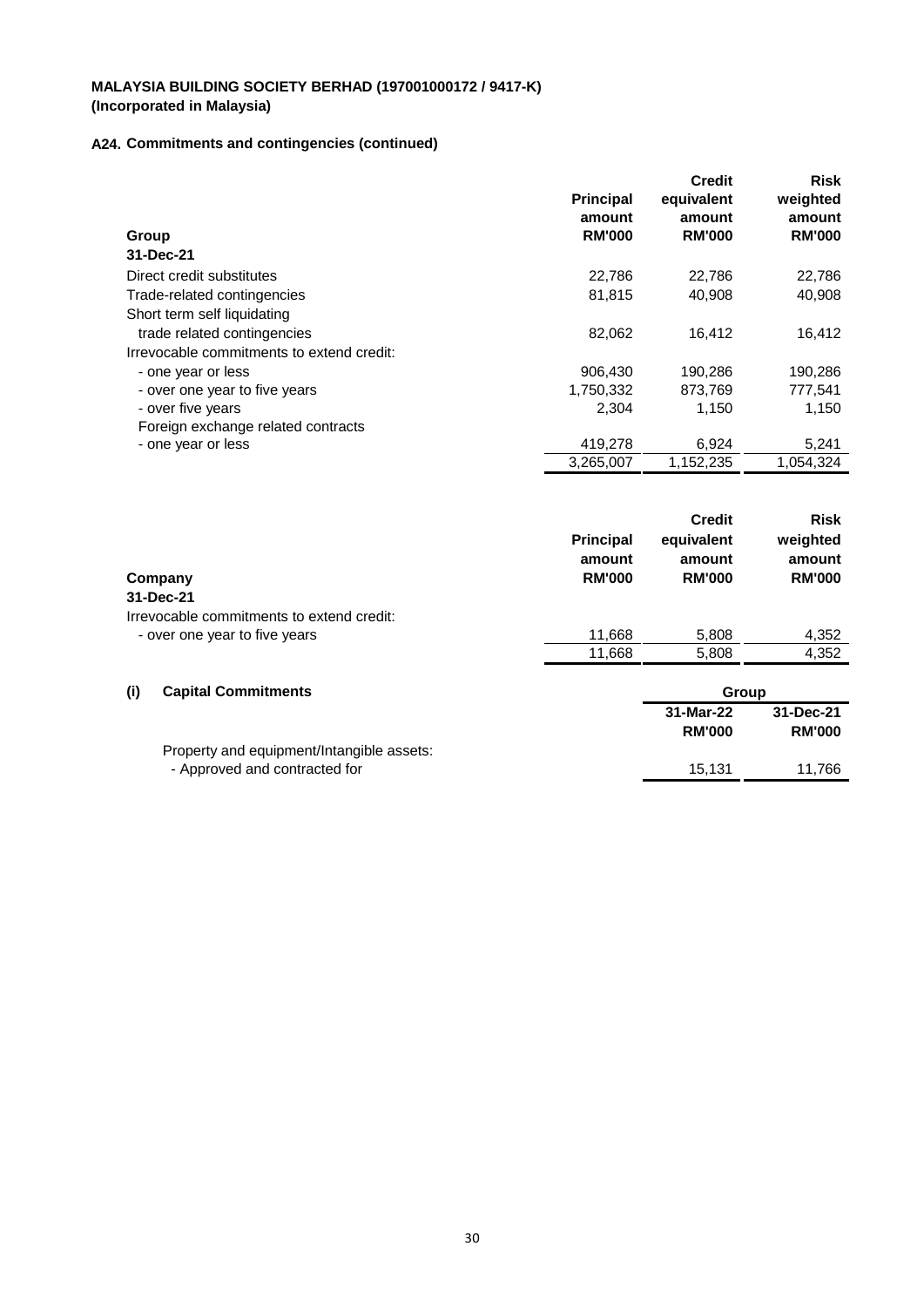#### **A25. Unsecured contingent liabilities**

KCSB Konsortium Sdn Bhd and Kausar Corporation Sdn Bhd (collectively referred to as "the Plaintiffs/the Appellant") have instituted a civil suit against the Company and its subsidiary for an alleged breach of facility agreement.

The High Court dismissed the Plaintiffs' claim with costs and allowed the Company's counterclaim. The Plaintiffs appealed to the Court of Appeal who on 1 November 2016, allowed the appeal with no order as to costs and sent the case back to the High Court for retrial before a different Judge on the Ground that the Judgment were wholly inadequate as they could not be certain as to the basis on which the decision was reached.

The High Court fixed the matter for full trial on 11, 12 and 15 September 2017. The parties filed Striking-Out Applications on 18 July 2017. On 8 September 2017, the Court found that both claims were time barred and struck out both the claims. Both parties have appealed to the Court of Appeal and the matter was subsequently heard on 28 August 2018. The Court of Appeal dismissed both appeals and directed the matter to be fixed for trial before a different judge.

On 27 January 2021, the High Court has decided in favour of part of the Plaintiffs' claims including a monetary claim of RM35.31mil with interest at 5% to be calculated thereon. Both the Company and KCSB have appealed against the decision. The parties' appeals to the Court of Appeal are fixed for hearing on 6 July 2022.

The Directors after obtaining advice from the Company's solicitors are of the opinion that the Company has a reasonably fair chance in respect of the stay application and appeal.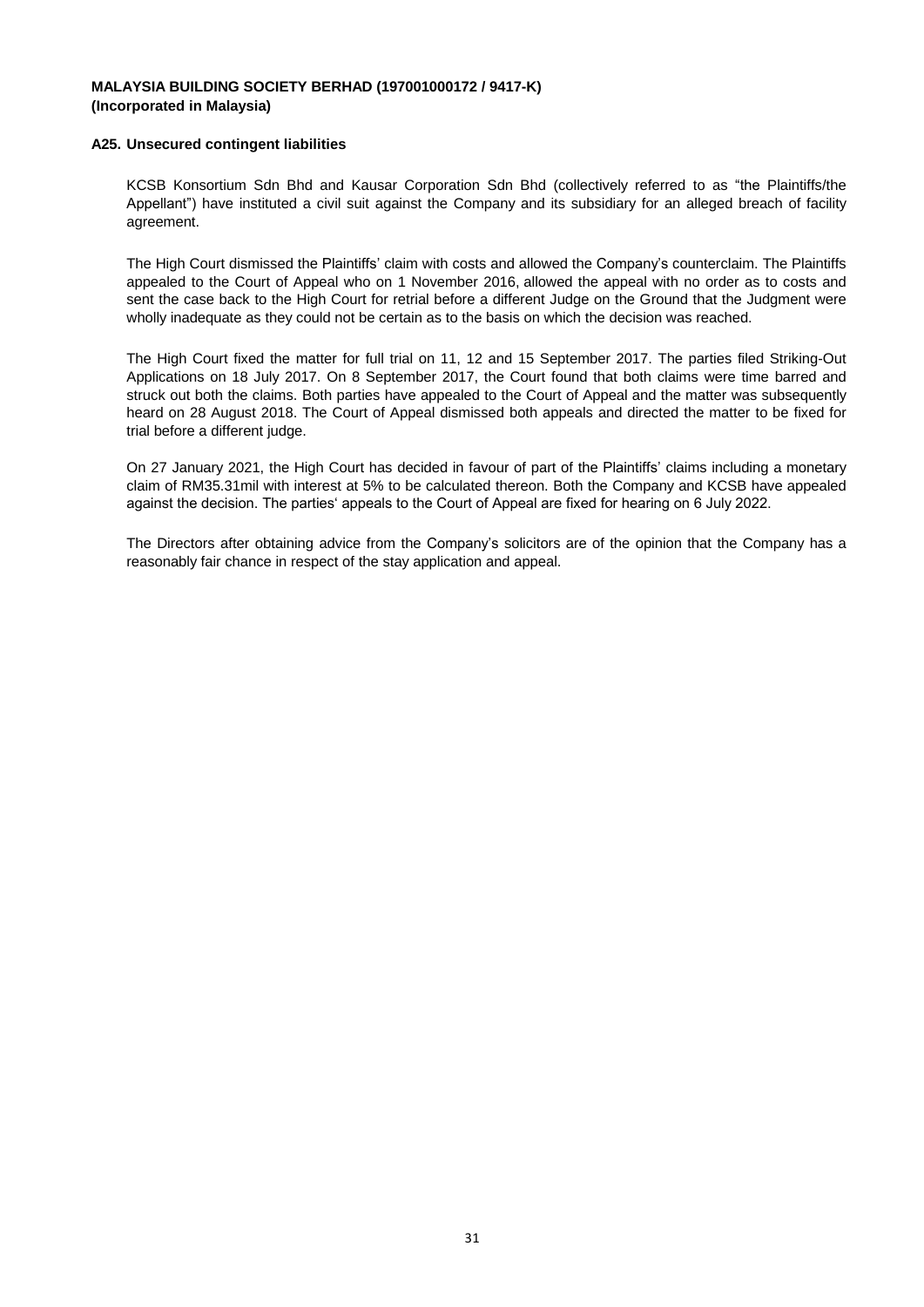## **A26. Segmental information on revenue and results**

| Group                                            | <b>Consumer</b><br>banking<br><b>RM'000</b> | Corporate<br>banking<br><b>RM'000</b> | <b>Global Markets</b><br><b>RM'000</b> | <b>Others</b><br><b>RM'000</b> | Inter-segment<br>elimination<br><b>RM'000</b> | <b>Consolidated</b><br><b>RM'000</b> |
|--------------------------------------------------|---------------------------------------------|---------------------------------------|----------------------------------------|--------------------------------|-----------------------------------------------|--------------------------------------|
| 3 months ended 31 March 2022                     |                                             |                                       |                                        |                                |                                               |                                      |
| External:                                        |                                             |                                       |                                        |                                |                                               |                                      |
| Fund based income                                | 441,042                                     | 113,034                               | 111,941                                | 3,661                          |                                               | 669,678                              |
| Non-fund based income                            | 3,517                                       | 5,137                                 | (14, 452)                              | 668                            |                                               | (5, 130)                             |
|                                                  | 444,559                                     | 118,171                               | 97,489                                 | 4,329                          | $\blacksquare$                                | 664,548                              |
| Inter-segment:                                   |                                             |                                       |                                        |                                |                                               |                                      |
| Fund based income                                | 30,871                                      |                                       | 3,442                                  | 42,878                         | (77, 191)                                     |                                      |
| Total revenue                                    | 475,430                                     | 118,171                               | 100,931                                | 47,207                         | (77, 191)                                     | 664,548                              |
| Profit before zakat and tax<br>Taxation<br>Zakat | 48,738                                      | 6,918                                 | 13,959                                 | 11,799                         | (2,208)                                       | 79,206<br>(20, 926)<br>(75)          |
| Net profit for the year                          |                                             |                                       |                                        |                                |                                               | 58,205                               |
| Segment assets                                   | 26,627,602                                  | 8,673,260                             | 14,291,345                             |                                |                                               | 49,592,207                           |
| Tax recoverable                                  |                                             |                                       |                                        |                                |                                               | 474,771                              |
| Deferred tax assets                              |                                             |                                       |                                        |                                |                                               | 71,996                               |
| Unallocated assets                               |                                             |                                       |                                        |                                |                                               | 1,482,810                            |
| <b>Total assets</b>                              |                                             |                                       |                                        |                                |                                               | 51,621,784                           |
| Segment liabilities                              | 26,656,683                                  | 5,954,979                             | 9,166,866                              | 280,796                        |                                               | 42,059,324                           |
| Deferred tax liabilities                         |                                             |                                       |                                        |                                |                                               | 15,694                               |
| Unallocated liabilities                          |                                             |                                       |                                        |                                |                                               | 956,647                              |
| <b>Total liabilities</b>                         |                                             |                                       |                                        |                                |                                               | 43,031,665                           |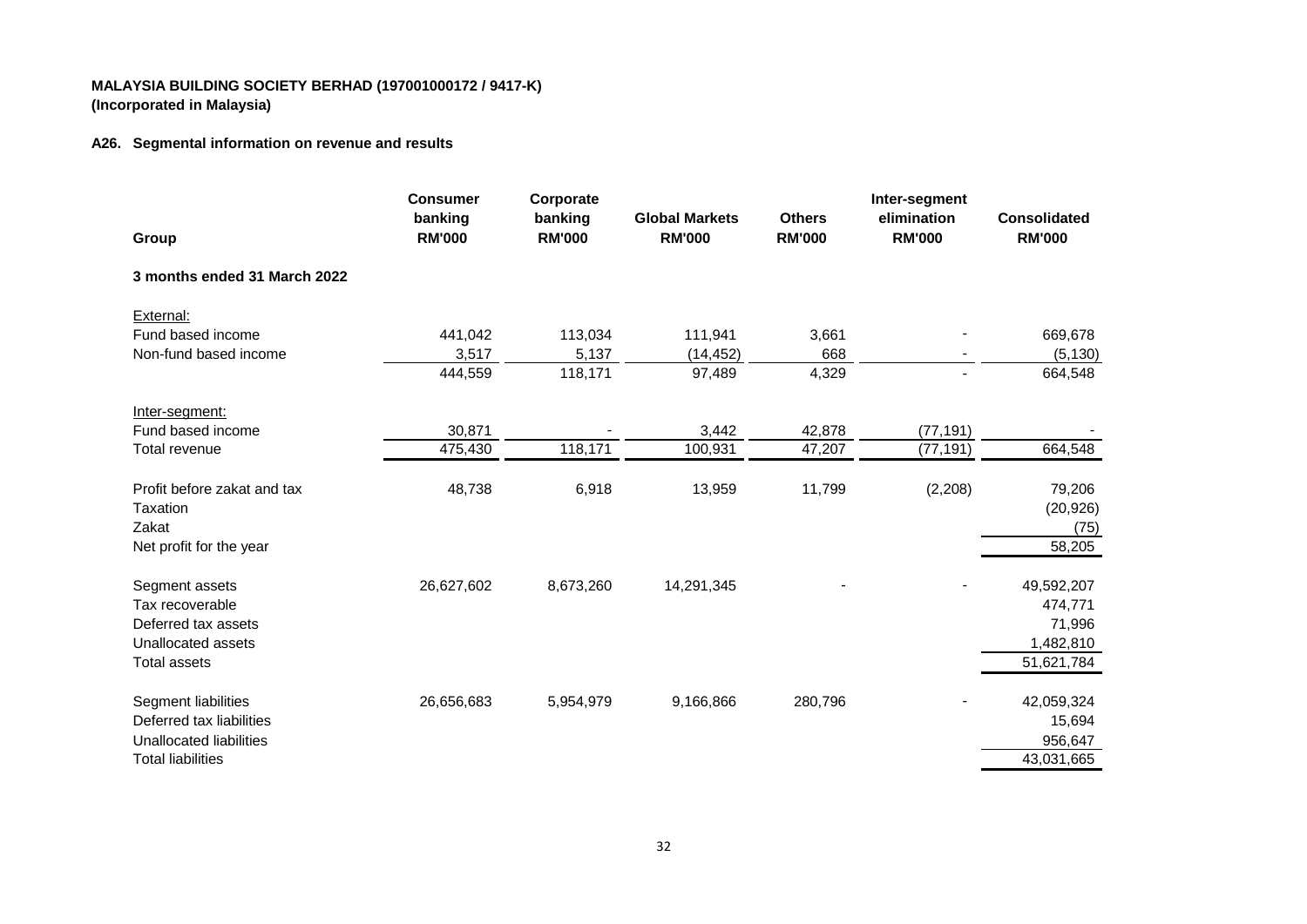## **A26. Segmental information on revenue and results (continued)**

|                                                | <b>Consumer</b>          | Corporate                |                                        |                                | Inter-segment                |                                      |
|------------------------------------------------|--------------------------|--------------------------|----------------------------------------|--------------------------------|------------------------------|--------------------------------------|
| Group                                          | banking<br><b>RM'000</b> | banking<br><b>RM'000</b> | <b>Global Markets</b><br><b>RM'000</b> | <b>Others</b><br><b>RM'000</b> | elimination<br><b>RM'000</b> | <b>Consolidated</b><br><b>RM'000</b> |
| 3 months ended 31 March 2021                   |                          |                          |                                        |                                |                              |                                      |
| External:                                      |                          |                          |                                        |                                |                              |                                      |
| Fund based income                              | 430,476                  | 113,028                  | 107,752                                | 3,864                          |                              | 655,120                              |
| Non-fund based income                          | (4, 463)                 | 4,130                    | 10,576                                 | 15,619                         |                              | 25,862                               |
|                                                | 426,013                  | 117,158                  | 118,328                                | 19,483                         | $\blacksquare$               | 680,982                              |
| Inter-segment:                                 |                          |                          |                                        |                                |                              |                                      |
| Fund based income                              | 16,955                   |                          |                                        | 3,638                          | (20, 593)                    |                                      |
| Total revenue                                  | 442,968                  | 117,158                  | 118,328                                | 23,121                         | (20, 593)                    | 680,982                              |
| Profit before zakat and tax<br><b>Taxation</b> | 210,149                  | (174, 878)               | 54,362                                 | 73,162                         | (51, 512)                    | 111,283<br>(47, 123)                 |
| Zakat                                          |                          |                          |                                        |                                |                              | (675)                                |
| Profit from continuing operations              |                          |                          |                                        |                                |                              | 63,485                               |
| Loss from discontinued operation               |                          |                          |                                        |                                |                              | (72)                                 |
| Net profit for the year                        |                          |                          |                                        |                                |                              | 63,413                               |
| Segment assets                                 | 25,483,434               | 8,605,425                | 13,842,667                             |                                |                              | 47,931,526                           |
| Tax recoverable                                |                          |                          |                                        |                                |                              | 544,157                              |
| Deferred tax assets                            |                          |                          |                                        |                                |                              | 40,565                               |
| Unallocated assets                             |                          |                          |                                        |                                |                              | 1,426,561                            |
| <b>Total assets</b>                            |                          |                          |                                        |                                |                              | 49,942,809                           |
| Segment liabilities                            | 25,476,509               | 5,177,404                | 9,710,797                              | 351,182                        |                              | 40,715,892                           |
| Provision for taxation and zakat               |                          |                          |                                        |                                |                              | 7,959                                |
| Deferred tax liabilities                       |                          |                          |                                        |                                |                              | 14,714                               |
| <b>Unallocated liabilities</b>                 |                          |                          |                                        |                                |                              | 629,458                              |
| <b>Total liabilities</b>                       |                          |                          |                                        |                                |                              | 41,368,023                           |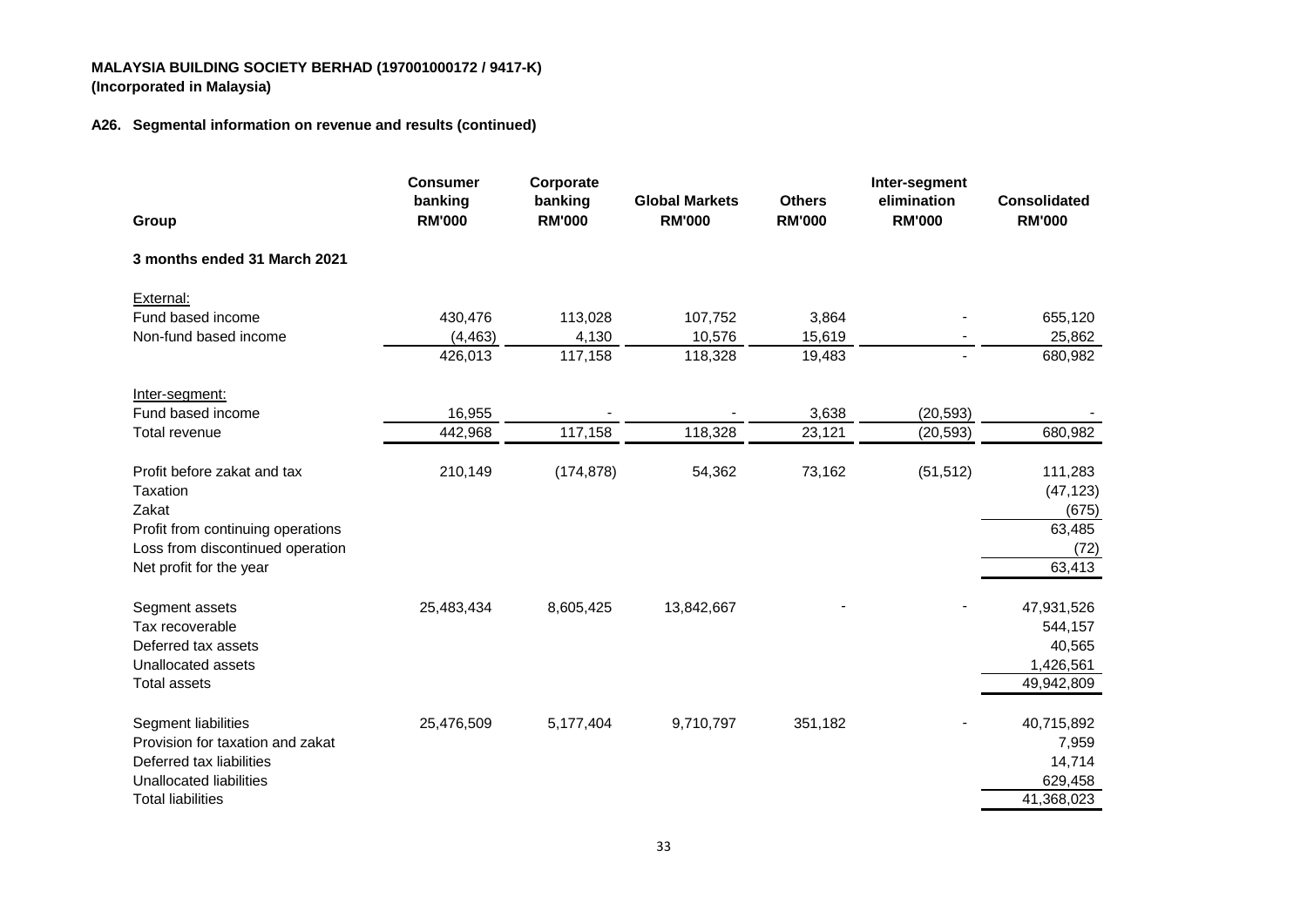#### **A27. Subsequent event**

In April 2022, the banking subsidiary, MBSB Bank Berhad issued its RM300 mil sustainability sukuk wakalah under the RM5.0 bil sustainability sukuk wakalah programme. The dual-tranche RM200 mil five-year tranche and a RM100 mil seven-year tranche were priced at yield of 4.36% p.a. and 4.73% p.a. respectively.

#### **A28. Acquisition of property and equipment**

|                           | Group         |
|---------------------------|---------------|
|                           | As at         |
|                           | 31-Mar-22     |
|                           | <b>RM'000</b> |
| <b>Additions</b>          |               |
| <b>Building</b>           | 8,917         |
| Building renovation       | 107           |
| Furniture & equipment     | 39            |
| Data processing equipment | 2,094         |
|                           | 11,157        |
|                           |               |

#### **A29. Significant related party transactions**

- (a) Transactions and balances with government-related entities are as follows:
	- (i) Transactions and balances with Employees Provident Fund ("EPF"), the ultimate holding body:

|                                       | Group         |               |  |
|---------------------------------------|---------------|---------------|--|
|                                       | 31-Mar-22     | 31-Mar-21     |  |
|                                       | <b>RM'000</b> | <b>RM'000</b> |  |
| <b>Expenses</b>                       |               |               |  |
| Profit expense paid on Sukuk          | 12,246        | 13,541        |  |
| Profit expense paid on Fixed deposit  | 10,127        | 7,255         |  |
| Interest expense paid on Time deposit | 88            | 64            |  |
| Rental paid                           | 13            | 13            |  |
| <b>Balances</b>                       |               |               |  |
| Sukuk - MBSB SC Murabahah             | 968,293       | 1,077,634     |  |
| Accrued profit on Sukuk               | 19,335        | 21,024        |  |
| Fixed deposit by EPF                  | 1,450,000     | 1,550,000     |  |
| Accrued profit on Fixed deposit       | 7,600         | 573           |  |
| Time deposit by EPF                   |               | 30,368        |  |
| Accrued interest on Time deposit      |               | 10            |  |
| Rental deposit                        | 17            | 17            |  |

(ii) Transactions and balances with RHB Banking Group of companies, being companies directly controlled by EPF:

|                                                                     | Group                      |                            |  |
|---------------------------------------------------------------------|----------------------------|----------------------------|--|
|                                                                     | 31-Mar-22<br><b>RM'000</b> | 31-Mar-21<br><b>RM'000</b> |  |
| <b>Expenses</b>                                                     |                            |                            |  |
| Profit to depositors                                                | 993                        | 795                        |  |
| <b>Balances</b>                                                     |                            |                            |  |
| Cash and short-term funds                                           | 84,410                     | 336,254                    |  |
| Deposits and placements with banks and other financial institutions | 32                         | 32                         |  |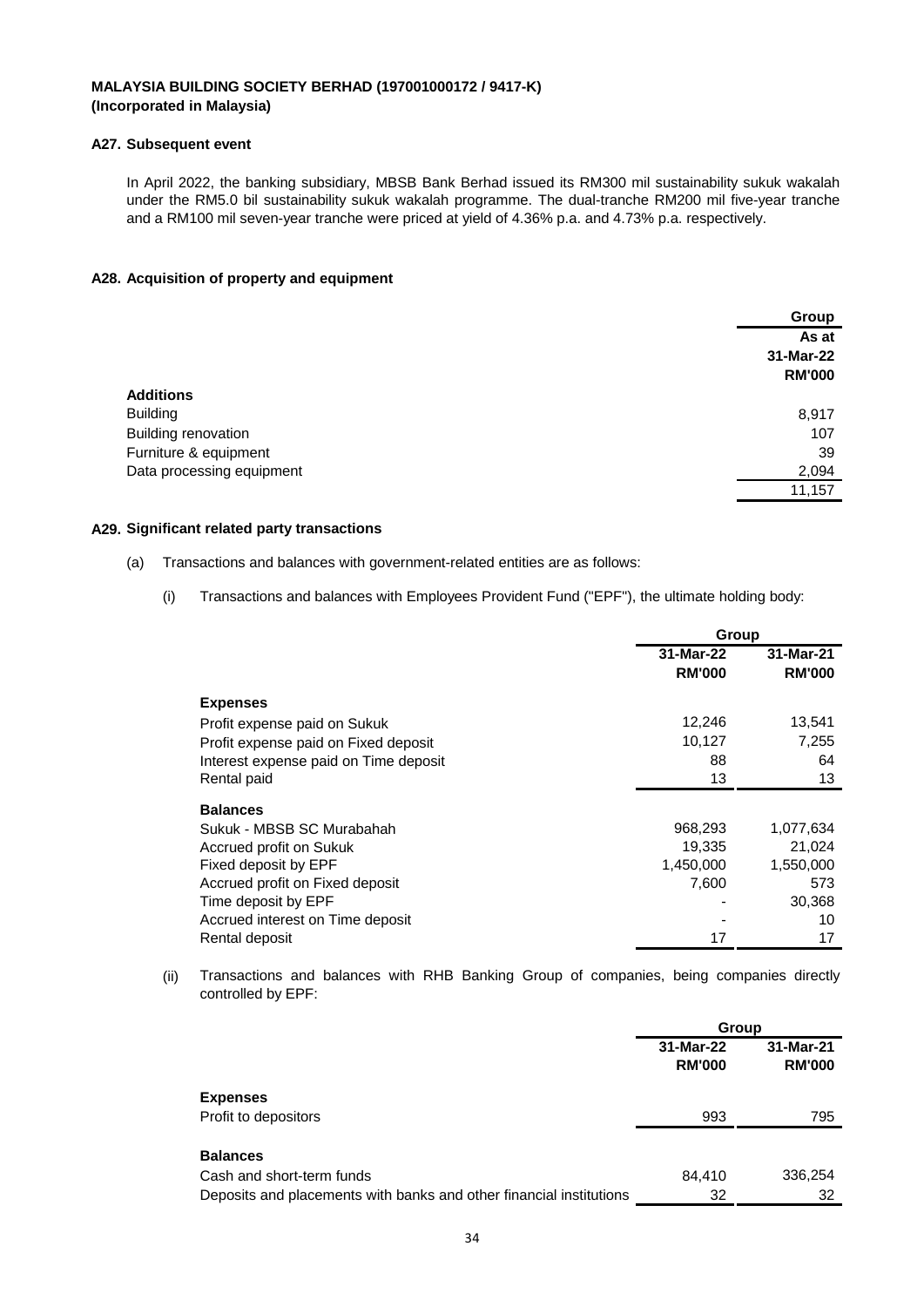## **A29. Significant related party transactions (continued)**

(iii) Collectively, but not individually, significant transactions and balances with EPF's related parties:

|                        |                            | Group                      |  |  |
|------------------------|----------------------------|----------------------------|--|--|
|                        | 31-Mar-22<br><b>RM'000</b> | 31-Mar-21<br><b>RM'000</b> |  |  |
| Income/(expense)       |                            |                            |  |  |
| Profit from financing  |                            | 926                        |  |  |
| Profit to depositors   |                            | (625)                      |  |  |
| <b>Balances</b>        |                            |                            |  |  |
| Financing              |                            | 81,641                     |  |  |
| Deposit from customers | 74                         | 40,873                     |  |  |

(b) Transactions and balances with other related entities of the Group are as follows:

|                        |                            | Group                      |  |  |
|------------------------|----------------------------|----------------------------|--|--|
|                        | 31-Mar-22<br><b>RM'000</b> | 31-Mar-21<br><b>RM'000</b> |  |  |
| <b>Expenses</b>        |                            |                            |  |  |
| Other expenses         | 756                        | 292                        |  |  |
| Profit to depositors   | 626                        | 1,620                      |  |  |
| <b>Balances</b>        |                            |                            |  |  |
| Deposits from customer | 191,483                    | 193,022                    |  |  |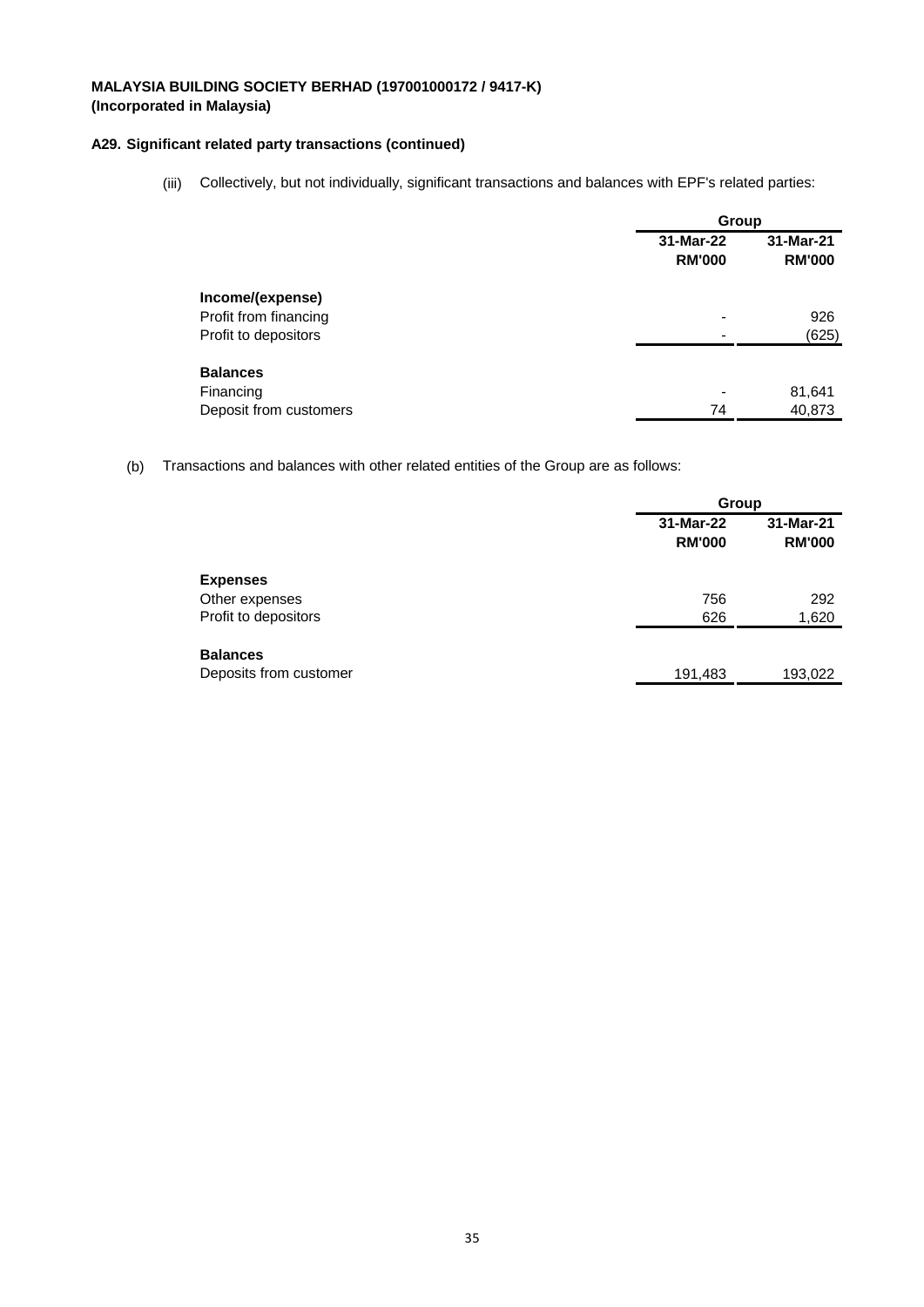## **A30. Capital adequacy**

The Group and the Company have complied and computed the capital adequacy ratios in accordance with Bank Negara Malaysia's Capital Adequacy Framework for Islamic Banks (Capital Components and Risk-Weighted Assets). The total risk-weighted assets are computed based on Standardised Approach for Credit and Market Risk and Basic Indicator Approach for Operational Risk.

In December 2020, Bank Negara Malaysia issued a revised Policy Document on the Capital Adequacy Framework for Islamic Banks (Capital Components) ("CAFIB") and with immediate effect, superseding the version previously issued in February 2020. The revised CAFIB has provided for an optional transitional arrangement for regulatory capital treatment of expected credit losses ("ECL") provisions.

This new optional transitional arrangement allows financial institutions to add back the amount of loss allowance measured at an amount equal to 12-month and lifetime ECL to the extent they are ascribed to non-credit impaired exposures (hereinafter referred to as Stage 1 and Stage 2 provisions) to CET1 capital on a gradual phase-out basis either over a four-year period from the financial year beginning 2020, or over a three-year period from the financial year beginning 2021.

The Group and the Company have elected to apply this transitional arrangement ("TA") for four financial years from the financial year beginning 1 January 2020 to 31 December 2023.

For the purpose of disclosures, the capital adequacy of the Group, Bank Group and the Bank are disclosed 'with TA' and 'without TA'.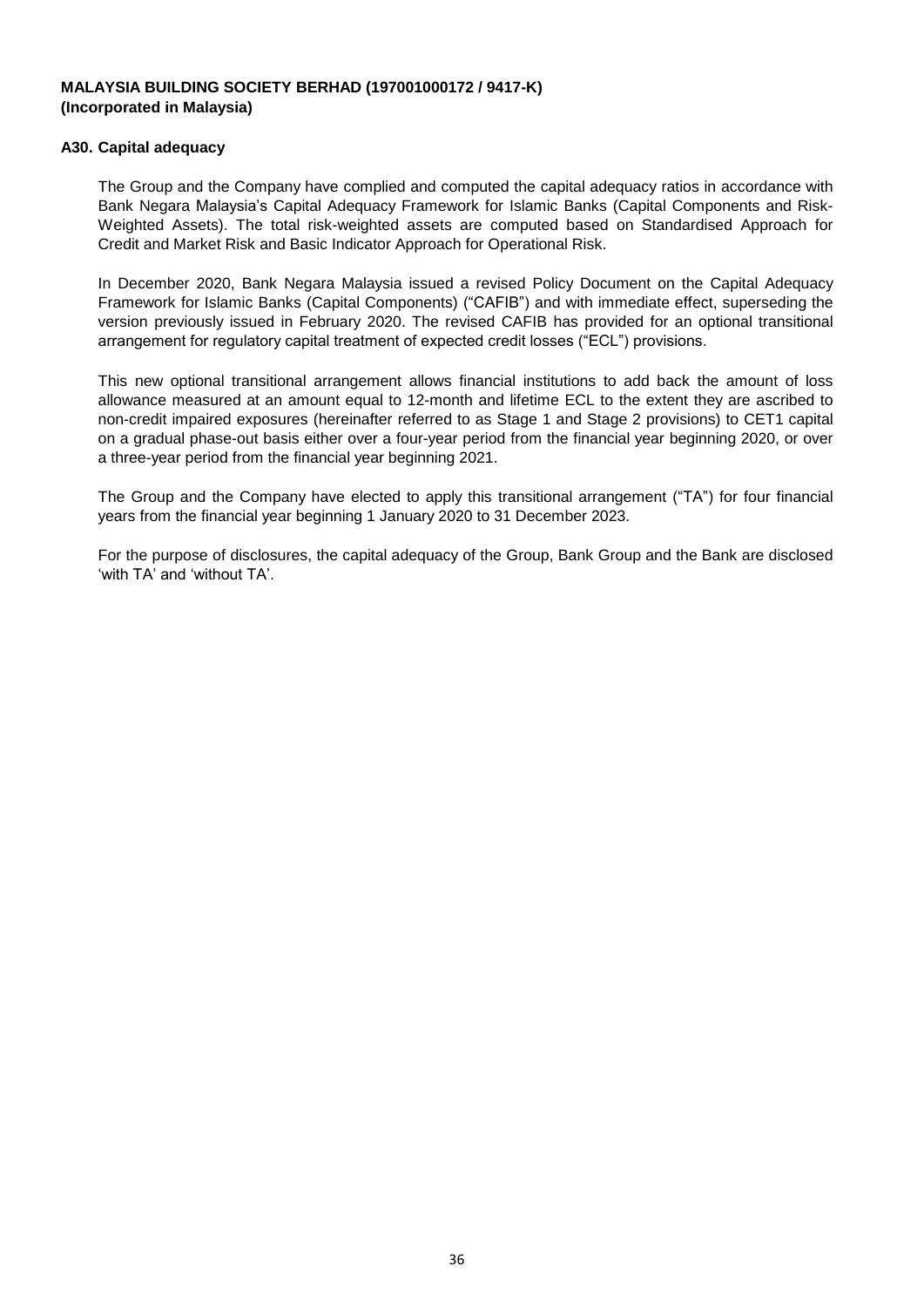# **A30. Capital adequacy (continued)**

|                                              | Group         |               |               |               |
|----------------------------------------------|---------------|---------------|---------------|---------------|
|                                              | with TA       | without TA    | with TA       | without TA    |
|                                              | 31-Mar-22     | 31-Mar-22     | 31-Dec-21     | 31-Dec-21     |
|                                              | <b>RM'000</b> | <b>RM'000</b> | <b>RM'000</b> | <b>RM'000</b> |
| <b>Common Equity Tier 1 ("CET1") Capital</b> |               |               |               |               |
| Ordinary share capital                       | 7,198,068     | 7,198,068     | 7,198,068     | 7,198,068     |
| Retained earnings exclude merger             |               |               |               |               |
| reserve                                      | 1,642,307     | 1,642,307     | 1,642,303     | 1,642,303     |
| Other reserves                               | (308, 457)    | (308, 457)    | (161, 046)    | (161, 046)    |
|                                              | 8,531,918     | 8,531,918     | 8,679,325     | 8,679,325     |
| Less: Regulatory adjustments                 |               |               |               |               |
| Goodwill                                     | (148, 031)    | (148, 031)    | (148, 031)    | (148, 031)    |
| Deferred tax assets                          | (71, 996)     | (71, 996)     | (24, 176)     | (24, 176)     |
| Cumulative gains on financial                |               |               |               |               |
| investments at FVOCI                         | (32, 795)     | (32, 795)     | (57, 882)     | (57, 882)     |
| Intangible assets                            | (150, 957)    | (150, 957)    | (150, 760)    | (150, 760)    |
| Regulatory reserve                           |               |               |               |               |
| Other CET1 regulatory adjustments            | 64,970        |               | 79,645        |               |
| <b>Total CET1 Capital</b>                    | 8,193,109     | 8,128,139     | 8,378,121     | 8,298,476     |
| <b>Tier 1 Capital</b>                        |               |               |               |               |
| Additional Tier 1 capital instruments        |               |               |               |               |
| Less: Tier 1 regulatory adjustments          |               |               |               |               |
| Total Tier 1 capital                         | 8,193,109     | 8,128,139     | 8,378,121     | 8,298,476     |
| <b>Tier 2 Capital</b>                        |               |               |               |               |
| Stage 1 and Stage 2 ECL                      |               |               |               |               |
| allowances                                   | 451,641       | 451,641       | 452,174       | 452,174       |
| Tier 2 capital instruments                   | 1,310,941     | 1,310,941     | 1,294,247     | 1,294,247     |
| <b>Total Tier II capital</b>                 | 1,762,582     | 1,762,582     | 1,746,421     | 1,746,421     |
|                                              |               |               |               |               |
| Total capital base                           | 9,955,691     | 9,890,721     | 10,124,542    | 10,044,897    |

Breakdown of risk weighted assets in various categories of risk weights are as follows:

|                                    |               | Group      |               |            |  |
|------------------------------------|---------------|------------|---------------|------------|--|
|                                    | with TA       | without TA | with TA       | without TA |  |
|                                    | 31-Mar-22     | 31-Mar-22  | 31-Dec-21     | 31-Dec-21  |  |
|                                    | <b>RM'000</b> | RM'000     | <b>RM'000</b> | RM'000     |  |
| Total risk weighted assets ("RWA") |               |            |               |            |  |
| - Credit risk                      | 36.131.280    | 36.131.280 | 36,173,916    | 36,173,916 |  |
| - Market risk                      | 399,698       | 399,698    | 62.619        | 62,619     |  |
| - Operational risk                 | 2,791,102     | 2,791,102  | 2,735,512     | 2,735,512  |  |
| <b>Total RWA</b>                   | 39,322,080    | 39,322,080 | 38,972,047    | 38,972,047 |  |
| Capital adequacy ratios            |               |            |               |            |  |
| CET 1 capital ratio                | 20.836%       | 20.671%    | 21.498%       | 21.293%    |  |
| Tier 1 capital ratio               | 20.836%       | 20.671%    | 21.498%       | 21.293%    |  |
| Total capital ratio                | 25.318%       | 25.153%    | 25.979%       | 25.775%    |  |
|                                    |               |            |               |            |  |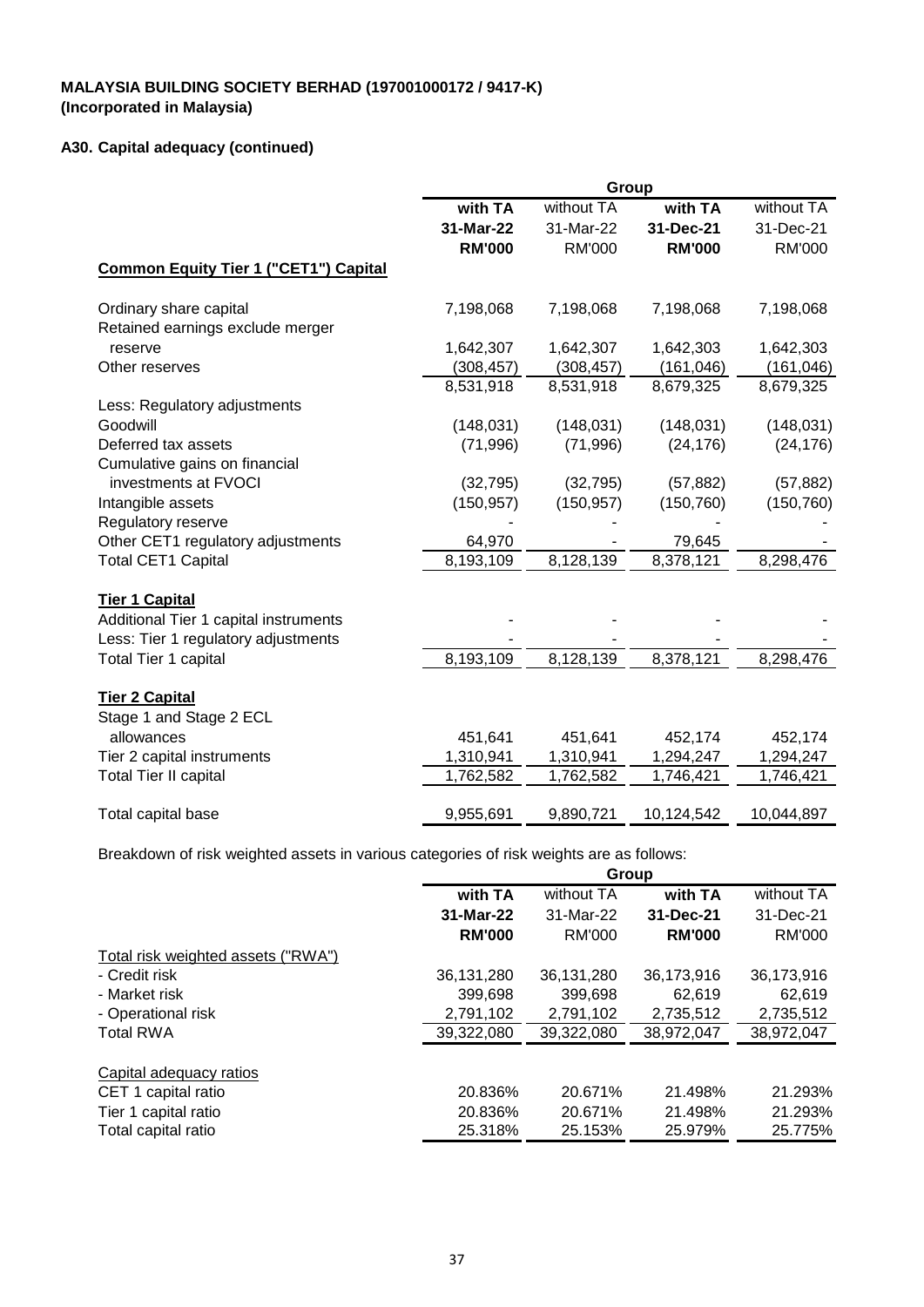# **A30. Capital adequacy (continued)**

|                                              | Company       |               |               |               |
|----------------------------------------------|---------------|---------------|---------------|---------------|
|                                              | with TA       | without TA    | with TA       | without TA    |
|                                              | 31-Mar-22     | 31-Mar-22     | 31-Dec-21     | 31-Dec-21     |
|                                              | <b>RM'000</b> | <b>RM'000</b> | <b>RM'000</b> | <b>RM'000</b> |
| <b>Common Equity Tier 1 ("CET1") Capital</b> |               |               |               |               |
| Ordinary share capital                       | 7,198,068     | 7,198,068     | 7,198,068     | 7,198,068     |
| Retained earnings                            | 77,817        | 77,817        | 72,616        | 72,616        |
|                                              | 7,275,885     | 7,275,885     | 7,270,684     | 7,270,684     |
| Less: Regulatory adjustments                 |               |               |               |               |
| Deferred tax assets                          | (3, 420)      | (3, 420)      | (3, 458)      | (3, 458)      |
| <b>Total CET1 Capital</b>                    | 7,272,465     | 7,272,465     | 7,267,226     | 7,267,226     |
| <b>Tier 1 Capital</b>                        |               |               |               |               |
| Additional Tier 1 capital instruments        |               |               |               |               |
| Less: Tier 1 regulatory adjustments          |               |               |               |               |
| Total Tier 1 capital                         | 7,272,465     | 7,272,465     | 7,267,226     | 7,267,226     |
| <b>Tier 2 Capital</b>                        |               |               |               |               |
| Stage 1 and Stage 2 ECL allowances           | 4,646         | 4,646         | 10,744        | 10,744        |
| Total Tier 2 capital                         | 4,646         | 4,646         | 10,744        | 10,744        |
| Total capital base                           | 7,277,111     | 7,277,111     | 7,277,970     | 7,277,970     |

Breakdown of risk weighted assets in various categories of risk weights are as follows:

|                                    | Company       |               |               |               |
|------------------------------------|---------------|---------------|---------------|---------------|
|                                    | with TA       | without TA    | with TA       | without TA    |
|                                    | 31-Mar-22     | 31-Mar-22     | 31-Dec-21     | 31-Dec-21     |
|                                    | <b>RM'000</b> | <b>RM'000</b> | <b>RM'000</b> | <b>RM'000</b> |
| Total risk weighted assets ("RWA") |               |               |               |               |
| - Credit risk                      | 6,764,133     | 6,764,133     | 6,828,086     | 6,828,086     |
| - Market risk                      |               |               |               |               |
| - Operational risk                 | 164,067       | 164,035       | 187,921       | 187,921       |
| <b>Total RWA</b>                   | 6,928,200     | 6,928,168     | 7,016,007     | 7,016,007     |
| Capital adequacy ratios            |               |               |               |               |
| CET1 capital ratio                 | 104.969%      | 104.970%      | 103.581%      | 103.581%      |
| Tier 1 capital ratio               | 104.969%      | 104.970%      | 103.581%      | 103.581%      |
| Total capital ratio                | 105.036%      | 105.037%      | 103.734%      | 103.734%      |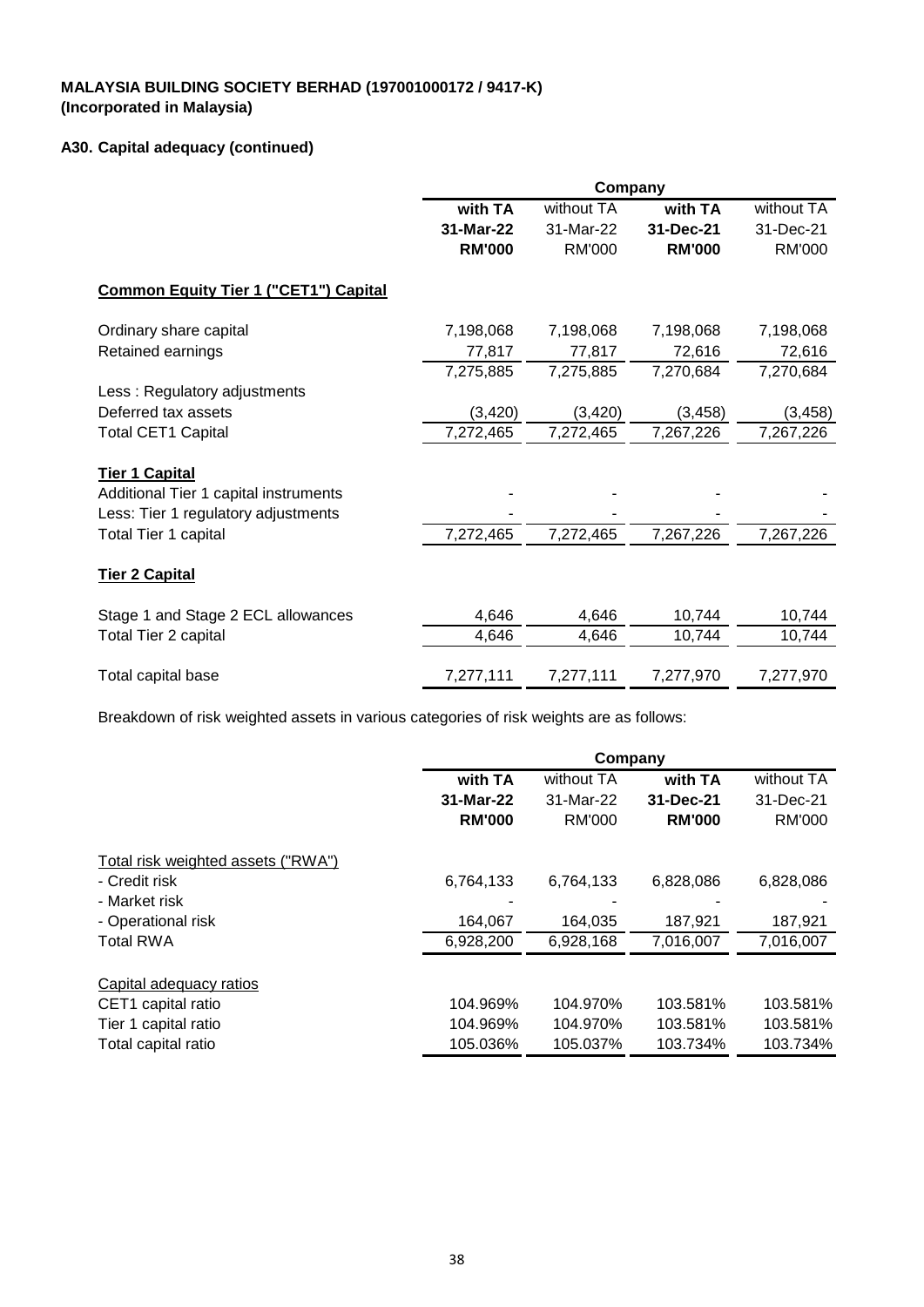## **PERFORMANCE REVIEW FOR THE FIRST QUARTER ENDED 31 MARCH 2022**

**B1. Performance review of the Group**

#### **(a) Balance Sheet**

## **(i) Loans, financing and advances**

**Variation of Results against Preceding Year Corresponding Quarter**

|                                  |                 | <b>Preceding</b> |                |          |
|----------------------------------|-----------------|------------------|----------------|----------|
|                                  | <b>Current</b>  | Year             |                |          |
|                                  | Year            | Corresponding    |                |          |
|                                  | Quarter         | Quarter          |                |          |
|                                  | 31-Mar-22, 1Q22 | 31-Mar-21, 1Q21  | <b>Changes</b> |          |
|                                  | <b>RM'000</b>   | <b>RM'000</b>    | <b>RM'000</b>  | ℅        |
| Personal financing               | 19,755,844      | 19,626,377       | 129.467        | 0.7%     |
| Corporate loans and financing    | 8,987,097       | 9,103,032        | (115,935)      | $-1.3%$  |
| Property financing and mortgage  | 7,623,683       | 6,775,596        | 848,087        | 12.5%    |
| Auto financing                   | 72,057          | 102,001          | (29,944)       | $-29.4%$ |
| Total gross loans, financing and |                 |                  |                |          |
| advances                         | 36,438,681      | 35,607,006       | 831,675        | 2.3%     |
|                                  |                 |                  |                |          |

## **Variation of Results against Immediate Preceding Quarter**

|                                  | Current<br>Year<br>Quarter | <b>Preceding</b><br>Quarter |                |          |
|----------------------------------|----------------------------|-----------------------------|----------------|----------|
|                                  | 31-Mar-22, 1Q22            | 31-Dec-21, 4Q21             | <b>Changes</b> |          |
|                                  | <b>RM'000</b>              | <b>RM'000</b>               | <b>RM'000</b>  | %        |
| Personal financing               | 19,755,844                 | 19,623,745                  | 132.099        | 0.7%     |
| Corporate loans and financing    | 8,987,097                  | 9,103,355                   | (116, 258)     | $-1.3%$  |
| Property financing and mortgage  | 7,623,683                  | 7,375,890                   | 247,793        | 3.4%     |
| Auto financing                   | 72,057                     | 77,620                      | (5,563)        | $-7.2\%$ |
| Total gross loans, financing and |                            |                             |                |          |
| advances                         | 36.438.681                 | 36,180,610                  | 258,071        | 0.7%     |

The Group gross loans, financing and advances grew by 2.3% and 0.7% in 1Q22 compared to 1Q21 and 4Q21 respectively. Overall, growth of loans, financing and advances is contributed mainly from property financing and mortgage. Personal financing remains as the biggest financing portfolio while auto financing is at a decreasing base as the Group focuses on growing asset base of other portfolios.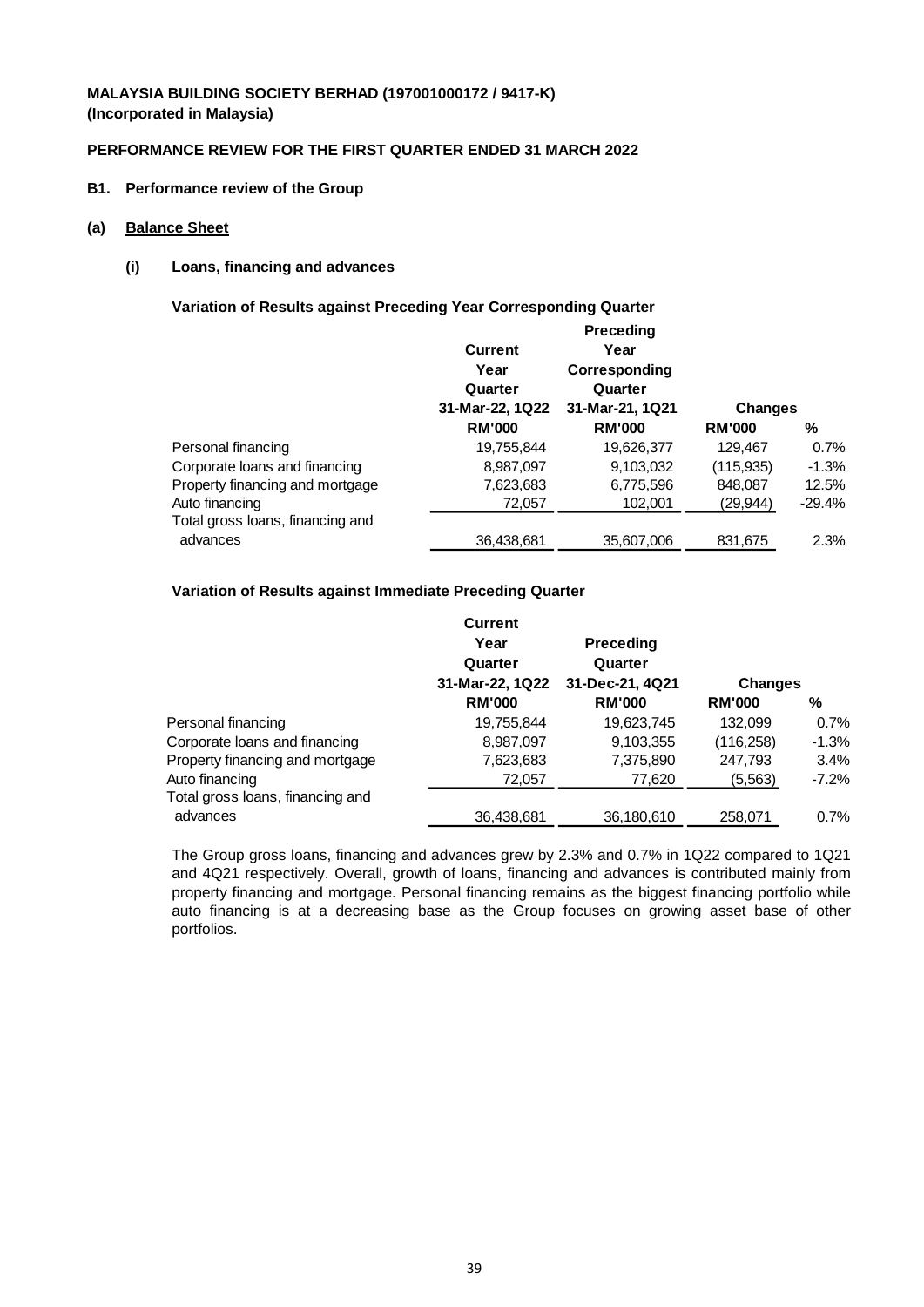### **B1. Performance review of the Group (continued)**

- **(a) Balance Sheet**
	- **(ii) Financial investments**

**Variation of Results against Preceding Year Corresponding Quarter**

|                                         |                 | <b>Preceding</b> |                |          |
|-----------------------------------------|-----------------|------------------|----------------|----------|
|                                         | Current         | Year             |                |          |
|                                         | Year            | Corresponding    |                |          |
|                                         | Quarter         | Quarter          |                |          |
|                                         | 31-Mar-22, 1Q22 | 31-Mar-21, 1Q21  | <b>Changes</b> |          |
|                                         | <b>RM'000</b>   | <b>RM'000</b>    | <b>RM'000</b>  | %        |
| Financial investments at FVTPL          | 953,025         | 31,659           | 921,366        | $>100\%$ |
| Financial investments at FVOCI          | 11,488,618      | 11,415,581       | 73,037         | 0.6%     |
| Financial investments at amortised cost | 971,247         | 488,002          | 483,245        | 99.0%    |
| Total financial investments             | 13,412,890      | 11,935,242       | 1,477,648      | 12.4%    |
|                                         |                 |                  |                |          |

### **Variation of Results against Preceding Quarter**

|                                         | <b>Current</b><br>Year<br>Quarter | <b>Preceding</b><br>Quarter |                |          |
|-----------------------------------------|-----------------------------------|-----------------------------|----------------|----------|
|                                         | 31-Mar-22, 1Q22                   | 31-Dec-21, 4Q21             | <b>Changes</b> |          |
|                                         | <b>RM'000</b>                     | <b>RM'000</b>               | <b>RM'000</b>  | %        |
| Financial investments at FVTPL          | 953,025                           | 240,209                     | 712.816        | $>100\%$ |
| Financial investments at FVOCI          | 11,488,618                        | 11,811,115                  | (322, 497)     | $-2.7%$  |
| Financial investments at amortised cost | 971,247                           | 630,334                     | 340,913        | 54.1%    |
| Total financial investments             | 13,412,890                        | 12,681,658                  | 731,232        | 5.8%     |

The Group financial investments increased by 12.4% and by 5.8% for 1Q22 compared to 1Q21 and 4Q21 respectively. Financial investments at FVOCI remains mainly consists of government investment issues and government guaranteed debt securities.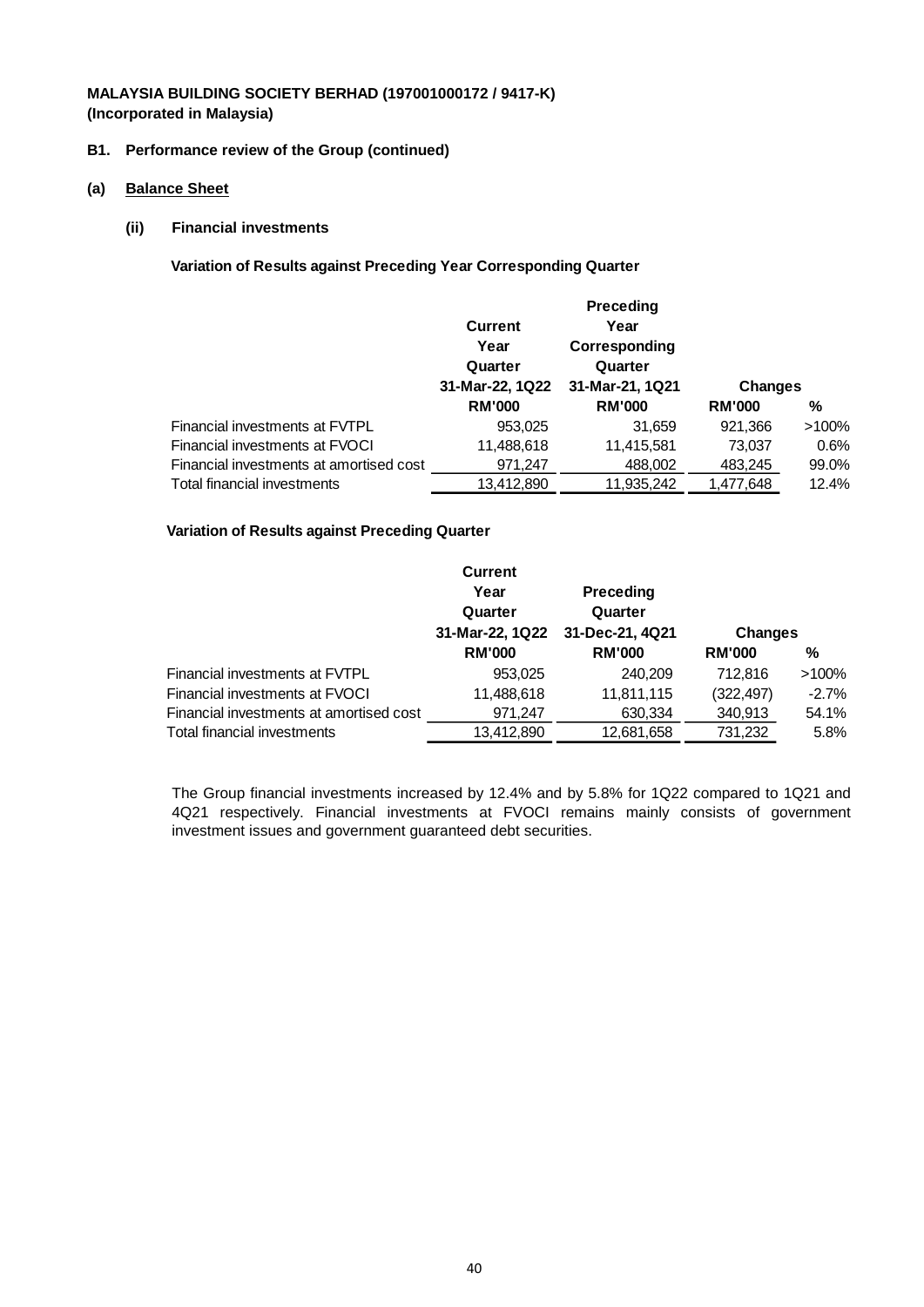### **B1. Performance review of the Group (continued)**

### **(b) Income statement**

### **Current Year Quarter vs Preceding Year Corresponding Quarter**

|                                            |                 | <b>Preceding</b> |                |          |
|--------------------------------------------|-----------------|------------------|----------------|----------|
|                                            | <b>Current</b>  | Year             |                |          |
|                                            | Year            | Corresponding    |                |          |
|                                            | Quarter         | Quarter          |                |          |
|                                            | 31-Mar-22, 1Q22 | 31-Mar-21, 1Q21  | <b>Changes</b> |          |
|                                            | <b>RM'000</b>   | <b>RM'000</b>    | <b>RM'000</b>  | ℅        |
| Revenue                                    | 664,548         | 680,982          | (16, 434)      | $-2.4\%$ |
| Other operating expenses                   | (149,998)       | (102, 100)       | (47, 898)      | $-46.9%$ |
| Net income (excluding ECL and loss on      |                 |                  |                |          |
| modification of cash flows)                | 396,461         | 424,837          | (28, 376)      | -6.7%    |
| Expected credit losses on loans, financing |                 |                  |                |          |
| and advances and other impairment          | (158,296)       | (174,992)        | 16,696         | $-9.5%$  |
| Loss on modification of cash flows         | (8,961)         | (36,462)         | 27,501         | -75.4%   |
| Profit before tax                          | 79,206          | 111,283          | (32,077)       | 28.8%    |
| Profit after tax                           | 58,205          | 63,413           | (5,208)        | 8.2%     |
| Profit attributable to ordinary equity     |                 |                  |                |          |
| holders of the Parent                      | 58,205          | 63,413           | (5,208)        | 8.2%     |
| Cost to income ratio                       | 37.8%           | 24.0%            |                |          |

### **Current Year Quarter vs Immediate Preceding Quarter**

|                                               | <b>Current</b>  |                  |                |           |
|-----------------------------------------------|-----------------|------------------|----------------|-----------|
|                                               | Year            | <b>Preceding</b> |                |           |
|                                               | Quarter         | Quarter          |                |           |
|                                               | 31-Mar-22, 1Q22 | 31-Dec-21, 4Q21  | <b>Changes</b> |           |
|                                               | <b>RM'000</b>   | <b>RM'000</b>    | <b>RM'000</b>  | %         |
| Revenue                                       | 664,548         | 597,734          | 66,814         | 11.2%     |
| Other operating expenses                      | (149,998)       | (187, 616)       | 37,618         | 20.1%     |
| Net income (excluding ECL and loss on         |                 |                  |                |           |
| modification of cash flows)                   | 396,461         | 358,570          | 37,891         | 10.6%     |
| Expected credit losses on loans, financing    |                 |                  |                |           |
| and advances and other impairment             | (158,296)       | 108,524          | (266, 820)     | $>100\%$  |
| Loss on modification of cash flows            | (8.961)         | (115,057)        | 106,096        | $-92.2\%$ |
| Profit/(loss) before tax                      | 79,206          | 164,421          | (85,215)       | -51.8%    |
| Profit/(loss) after tax                       | 58,205          | 76,456           | (18,251)       | $-23.9\%$ |
| Profit/(loss) attributable to ordinary equity |                 |                  |                |           |
| holders of the Parent                         | 58,205          | 76,456           | (18,251)       | $-23.9\%$ |
| Cost to income ratio                          | 37.8%           | 52.3%            |                |           |

During the quarter, the Group reported a profit before tax ("PBT") of RM79.2 mil with revenue of RM664.5 mil, operating expenses ("OPEX") of RM150.0 mil and net impairment allowance of RM158.3mil.

The Group recorded higher OPEX compared to 1Q21 mainly because of increase in personnel expenses and establishment costs such as depreciation of the new headquarters and higher software/hardware maintenances.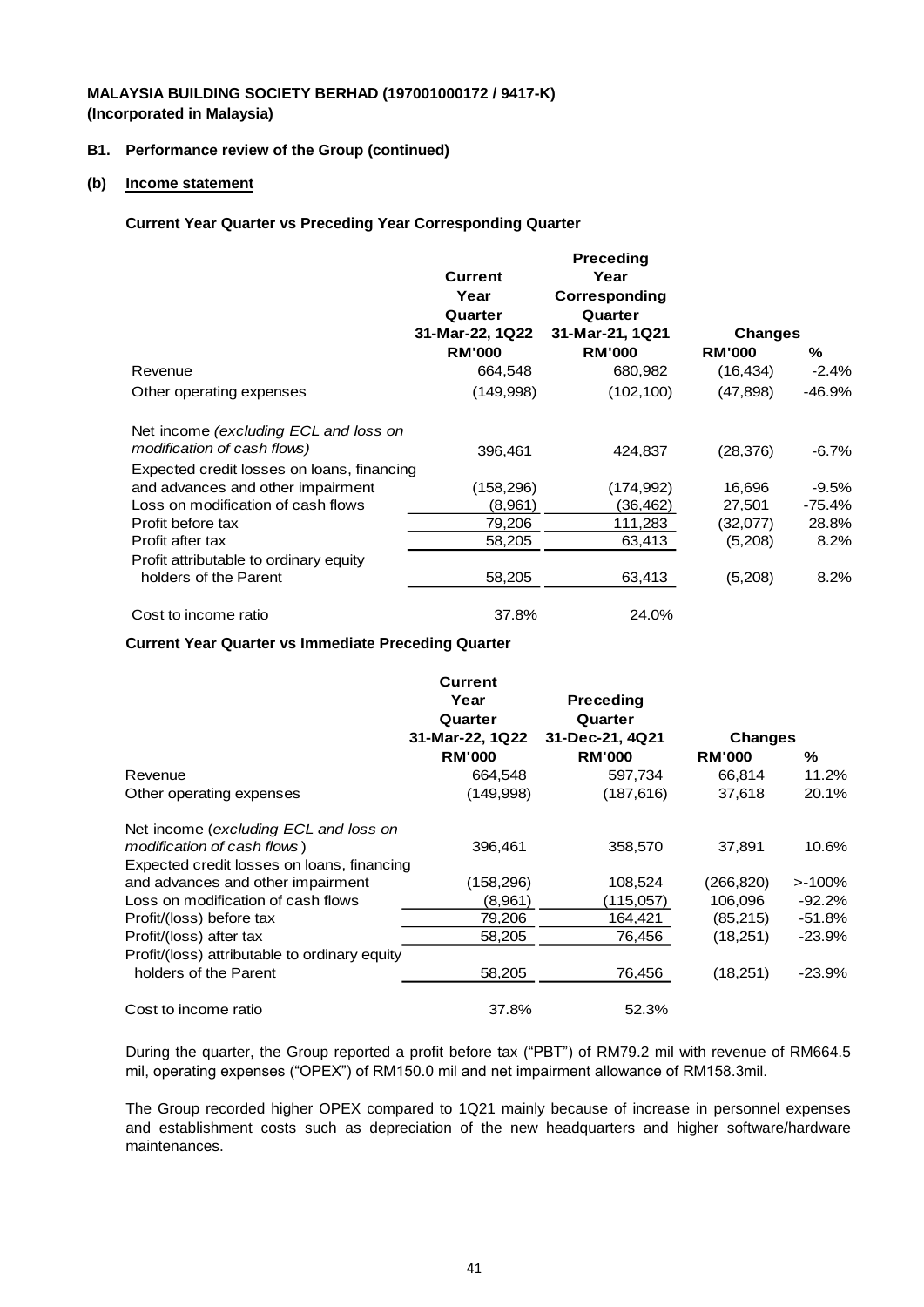### **B1. Performance review of the Group (continued)**

On the other hand, the Group incurred net impairment allowance during the quarter following the deterioration in staging of financing customers at both retail and corporate portfolios as moratorium ended. There were no significant ECL arising from the forward looking components during the quarter. The Group incurred minimal modification loss during the quarter with some moratorium under URUS programme.

Contribution of major subsidiary of the Group

|                        | Group<br><b>Current</b><br>Year<br>Quarter | <b>MBSB Bank</b><br><b>Current</b><br>Year<br>Quarter |                     |
|------------------------|--------------------------------------------|-------------------------------------------------------|---------------------|
|                        | 31-Mar-22, 1Q22                            | 31-Mar-22, 1Q22                                       |                     |
|                        | <b>RM'000</b>                              | <b>RM'000</b>                                         | <b>Contribution</b> |
| Total assets           | 51,621,784                                 | 52,163,605                                            | 101.0%              |
| Total equity           | 8,590,119                                  | 6,415,910                                             | 74.7%               |
| Profit before tax      | 79,206                                     | 66,469                                                | 83.9%               |
| Profit after tax       | 58,205                                     | 48,855                                                | 83.9%               |
| Gross return on equity | 3.67%                                      | 4.11%                                                 |                     |
| Gross return on assets | 0.62%                                      | 0.51%                                                 |                     |
|                        | Group                                      | <b>MBSB Bank</b>                                      |                     |

|                        | <b>Preceding</b><br><b>Year Corresponding</b><br>Quarter<br>31-Mar-21, 1Q21<br><b>RM'000</b> | <b>Preceding</b><br><b>Year Corresponding</b><br>Quarter<br>31-Mar-21, 1Q21<br><b>RM'000</b> | <b>Contribution</b> |
|------------------------|----------------------------------------------------------------------------------------------|----------------------------------------------------------------------------------------------|---------------------|
| Total assets           | 49,942,809                                                                                   | 49,568,325                                                                                   | 99.3%               |
| Total equity           | 8,574,786                                                                                    | 6,134,793                                                                                    | 71.5%               |
| Profit before tax      | 111,283                                                                                      | 86,189                                                                                       | 77.5%               |
| Profit after tax       | 63,413                                                                                       | 44,900                                                                                       | 70.8%               |
| Gross return on equity | 5.10%                                                                                        | 5.59%                                                                                        |                     |
| Gross return on assets | $0.90\%$                                                                                     | 0.71%                                                                                        |                     |

|                        | Group<br>Preceding<br>Quarter<br>31-Dec-21, 4Q21<br><b>RM'000</b> | <b>MBSB Bank</b><br><b>Preceding</b><br>Quarter<br>31-Dec-21, 4Q21<br><b>RM'000</b> | <b>Contribution</b> |
|------------------------|-------------------------------------------------------------------|-------------------------------------------------------------------------------------|---------------------|
| Total assets           | 50,681,288                                                        | 51,259,661                                                                          | 101.1%              |
| Total equity           | 8,679,325                                                         | 6,514,472                                                                           | 75.1%               |
| Profit before tax      | 164,421                                                           | 184,204                                                                             | 112.0%              |
| Profit after tax       | 76,456                                                            | 122,491                                                                             | 160.2%              |
| Gross return on equity | 7.49%                                                             | 11.60%                                                                              |                     |
| Gross return on assets | 1.33%                                                             | 1.48%                                                                               |                     |

MBSB Bank Berhad (''MBSB Bank'') is the biggest subsidiary and component of the Group.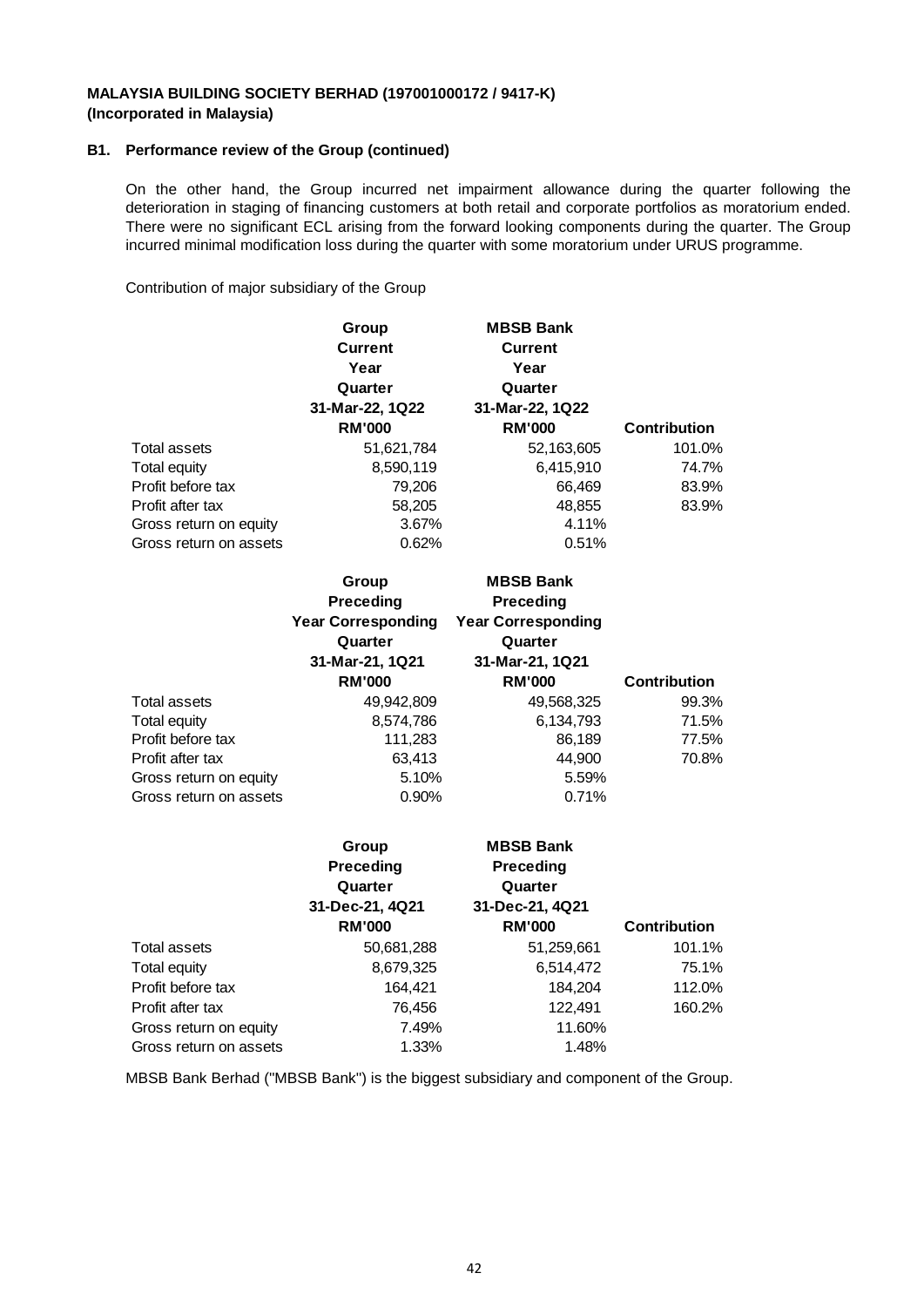### **B2. Prospects for the Group**

The Group had developed its 2022 – 2023 Strategic Roadmap, which sets out a two-pronged strategy to enhance return on equity and stakeholder value: creating new businesses to expand revenue streams and accelerate growth; and enhancing existing businesses to improve competitiveness and meet evolving market expectations. The strategic initiatives planned will focus on business sectors with high growth potential and less vulnerability to pandemic risks.

To penetrate niche market segments and meet customers' demands, the pursuit of this strategy is guided by the principles of Differentiation, Demand-led and Sustainability. Thus, our products and services should provide a unique value proposition to differentiate them from others in the market, they must match customers' needs, and they should integrate ESG considerations and reflect our values as an Islamic bank. Our strategic initiatives are supported by our business enablers comprising our branch network, technology, marketing and branding and most importantly, people. We will also improve non-performing financing by enhancing our credit onboarding and hastening the resolution of our impaired financing.

The economy's growth is expected to gain further momentum in 2022, following a rebound in economic activity in the fourth quarter, in line with the relaxation of containment measures (BNM's Monetary Policy Statement, 20 January 2022). Our strategic initiatives, executed amidst the projected improved economic environment, are expected to spur financing growth in 2022 and enhance value for all our stakeholders.

### **B3. Variance from profit forecast**

Not applicable

### **B4. Taxation**

|                                     | Group                    |               | Company                  |               |
|-------------------------------------|--------------------------|---------------|--------------------------|---------------|
|                                     | <b>1st Quarter Ended</b> |               | <b>1st Quarter Ended</b> |               |
|                                     | 31-Mar-22                | 31-Mar-21     | 31-Mar-22                | 31-Mar-21     |
|                                     | <b>RM'000</b>            | <b>RM'000</b> | <b>RM'000</b>            | <b>RM'000</b> |
| Malaysian income tax:               |                          |               |                          |               |
| Current income tax                  | 22,276                   | 37,048        | 2,000                    | 4,784         |
| Under provision in prior years      |                          | 19,042        |                          |               |
|                                     | 22,276                   | 56,090        | 2,000                    | 4,784         |
| Deferred tax:                       |                          |               |                          |               |
| Relating to orgination and reversal |                          |               |                          |               |
| of temporary differences            | (1,350)                  | (8,967)       | 37                       | 498           |
| Under provision in prior years      |                          |               |                          |               |
|                                     | (1, 350)                 | (8,967)       | 37                       | 498           |
| Total income tax expense            | 20,926                   | 47,123        | 2,037                    | 5,282         |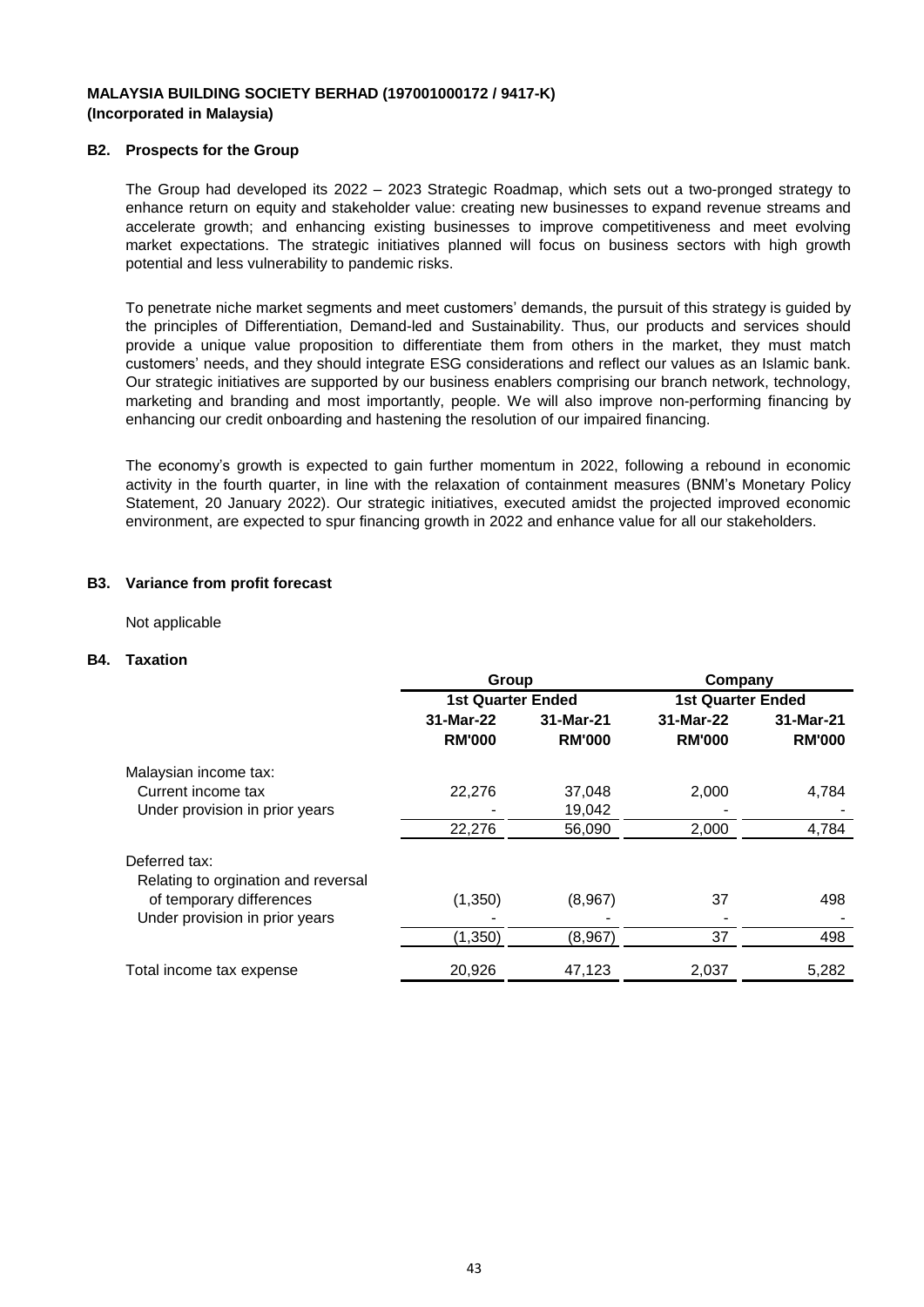### **B5. Status of corporate proposals**

On 6 April 2022, Bank Negara Malaysia (''BNM'') had vide its letter stated that it has no objection for MBSB to enter into discussions with Permodalan Nasional Berhad (''PNB'') to explore the possibility of undertaking an acquisition of the 100% shareholding in Malaysian Industrial Development Finance Berhad (''MIDF'') which is held by PNB ("Proposed Transaction"). BNM's approval is valid for a period of 6 months from the date of its letter.

Subsequently, MBSB and PNB ("the Parties") entered into an exclusivity agreement ("Exclusivity Agreement") granting the Parties exclusive right to enter into negotiations with each other to finalise the structure, pricing, and terms and conditions of the Proposed Transaction for a period commencing on the date of Exclusivity Agreement until 5.00 pm of the last day of the 6th month from the date of the letter of approval from BNM to commence negotiations (i.e. 5 October 2022) or such other further period as may be agreed in writing by the Parties and approved by BNM ("Exclusivity Period").

Under the terms of the Exclusivity Agreement, the Parties have agreed not to take any action to solicit, negotiate, or otherwise facilitate any offer or inquiry from any other party (other than the Parties themselves) relating to any transaction or proposed transaction involving the share capital, assets, businesses or undertakings of MBSB and MIDF (including their subsidiaries) during the Exclusivity Period.

Upon the application for the approval of BNM and/or the Minister of Finance ("MoF") (via BNM) for the Proposed Transaction being made to BNM, the Exclusivity Period, subject to the written approval of BNM, will be extended until the date of execution of the relevant definitive agreement(s) to effect the Proposed Transaction. The Exclusivity Agreement shall terminate in the event the approval from BNM or MoF is not obtained for the Proposed Transaction or upon expiry of the period approved by BNM for the Parties to negotiate.

#### **B6. Borrowings and debts**

Borrowings of the Group were as follows:

|                                                |                            | 31-Mar-22                          |                                             |
|------------------------------------------------|----------------------------|------------------------------------|---------------------------------------------|
|                                                | Long term<br><b>RM'000</b> | <b>Short term</b><br><b>RM'000</b> | <b>Total</b><br>borrowings<br><b>RM'000</b> |
| <b>Secured</b>                                 |                            |                                    |                                             |
| Recourse obligation on financing sold          | 3,035,069                  | 1,065,870                          | 4,100,939                                   |
| Sukuk-MBSB Structured Covered ("SC") Murabahah | 827,435                    | 259,567                            | 1,087,002                                   |
| <b>Non secured</b>                             |                            |                                    |                                             |
| Sukuk Wakalah                                  | 1,292,232                  | 18,709                             | 1,310,941                                   |
|                                                |                            | 31-Dec-21                          |                                             |
|                                                | Long term<br><b>RM'000</b> | <b>Short term</b><br><b>RM'000</b> | <b>Total</b><br>borrowings<br><b>RM'000</b> |
| <b>Secured</b>                                 |                            |                                    |                                             |
| Recourse obligation on financing sold          | 2,066,656                  | 1,074,653                          | 3,141,309                                   |
| Sukuk-MBSB Structured Covered ("SC") Murabahah | 838,061                    | 234,911                            | 1,072,972                                   |
| Non secured                                    |                            |                                    |                                             |
| Sukuk Wakalah                                  | 1,292,046                  | 2,201                              | 1,294,247                                   |